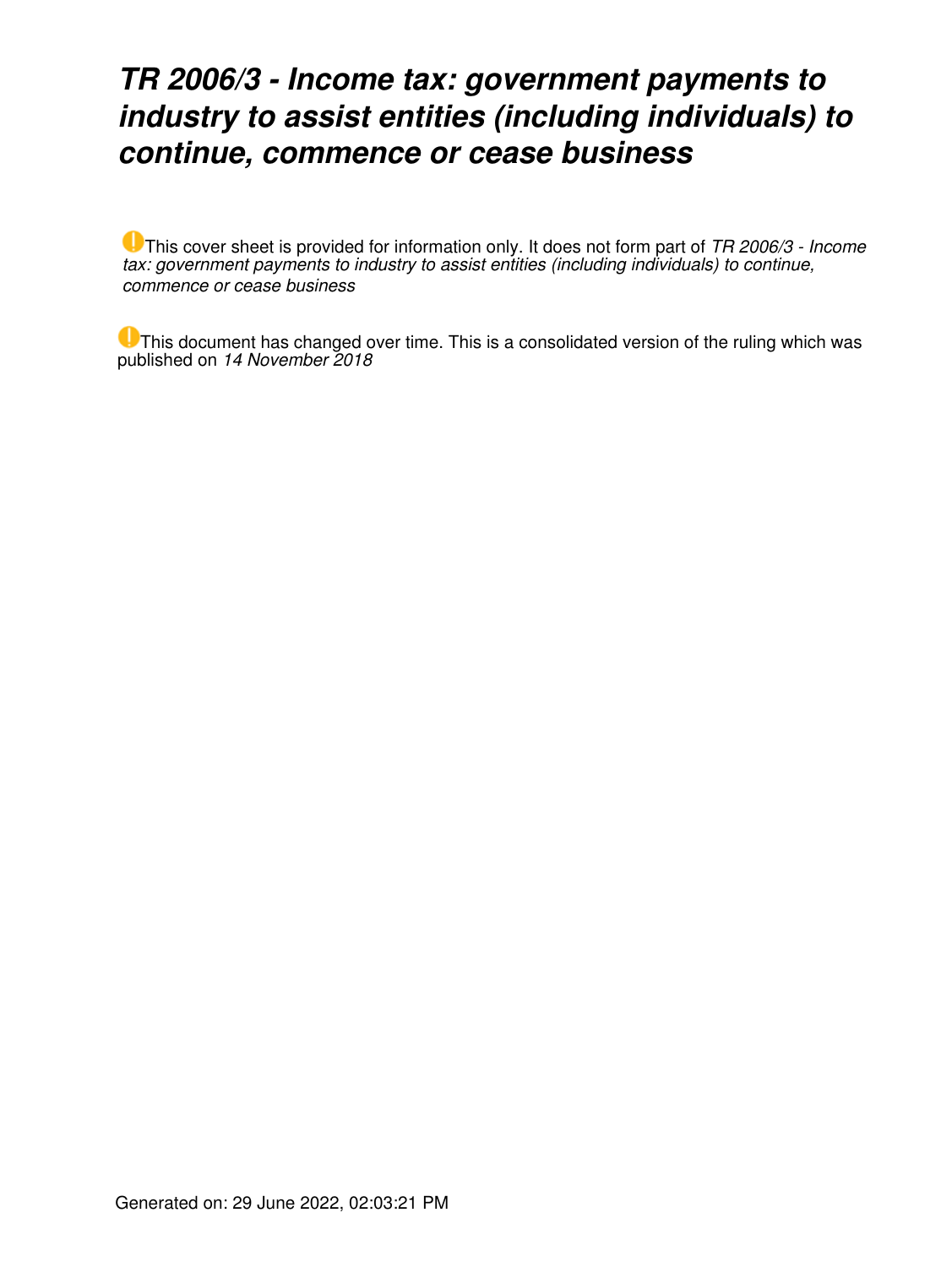

**Australian Government** 

**Australian Taxation Office** 

Page status: **legally binding** Page 1 of 39

Taxation Ruling TR 200

### **Taxation Ruling**

Income tax: government payments to industry to assist entities (including individuals) to continue, commence or cease business

### Contents Para **LEGALLY BINDING SECTION: What this Ruling is about 1 Previous Rulings 9 Ruling 10 Examples 33 Date of effect 82 NOT LEGALLY BINDING SECTION: Appendix 1: Explanation 83 Definitions 154 Appendix 2: Detailed contents list 155**

#### **This publication provides you with the following level of**  O **protection:**

This publication (excluding appendixes) is a public ruling for the purposes of the *Taxation Administration Act 1953*.

A public ruling is an expression of the Commissioner's opinion about the way in which a relevant provision applies, or would apply, to entities generally or to a class of entities in relation to a particular scheme or a class of schemes.

If you rely on this ruling, we must apply the law to you in the way set out in the ruling (or in a way that is more favourable for you if we are satisfied that the ruling is incorrect and disadvantages you, and we are not prevented from doing so by a time limit imposed by the law). You will be protected from having to pay any underpaid tax, penalty or interest in respect of the matters covered by this ruling if it turns out that it does not correctly state how the relevant provision applies to you.

*[Note: This is a consolidated version of this document. Refer to the Legal Database (*https://www.ato.gov.au/law) *to check its currency and to view the details of all changes.]*

### **What this Ruling is about**

1. This Ruling applies to recipients of government payments to industry to assist the recipient to continue, commence or cease business. The Ruling does not apply to those exempt entities specified in section 11-5 of the *Income Tax Assessment Act 1997*  (ITAA 1997). Unless otherwise stated, all legislative references in this Ruling are to the ITAA 1997.

2. The class of schemes to which this Ruling applies are bounties, subsidies, grants and rebates paid or funded by the Commonwealth or a State, Territory or local government, or government agency.

3. This Ruling contains the Commissioner's opinion on the way in which the following provisions apply to the class of entities and the class of scheme:

- section 6-5:
- section 15-10:
- section 59-30;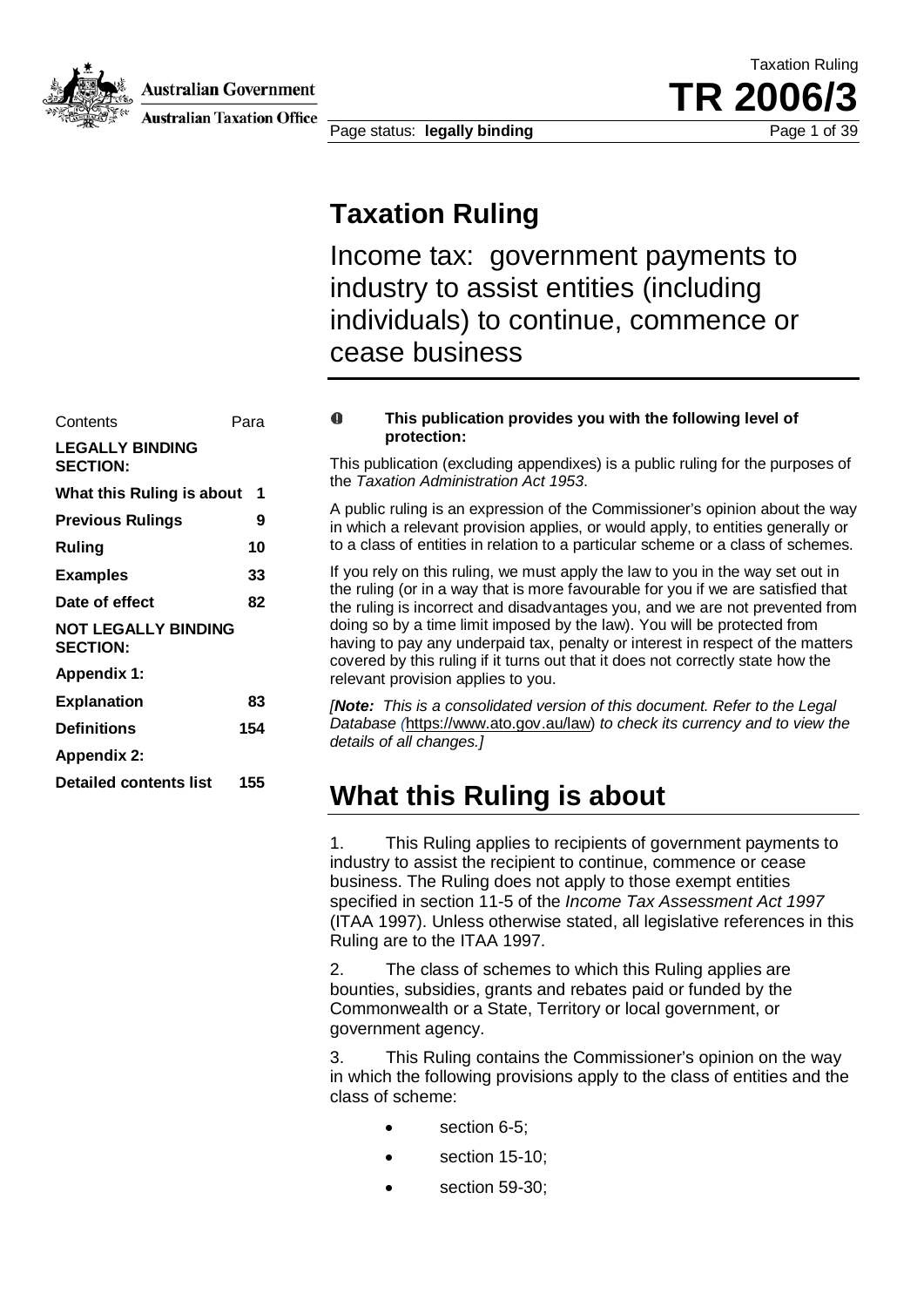

Page status: legally binding

- Subdivision 20-A; and
- Subdivision 40-D.

4. This Ruling discusses bounties, subsidies, grants and rebates which fall into the following three broad categories:

### **Government payments to continue business**

These include payments to:

- provide income support;
- assist with operating costs;
- reimburse the cost of obtaining advice to evaluate current business operations;
- assist due to the loss of anticipated business profits flowing from a contract that is cancelled because of government policy or industry restructure;
- assist due to an anticipated loss or diminution in value of a depreciating asset or other assets;
- assist with improving the viability, sustainability and profitability of a business adversely affected by legislative changes:
- encourage business expansion;
- allow restructuring to remain viable;
- assist with capital costs of restructure to remain viable;
- fund the building or construction of depreciating assets;
- assist with interest accruing on business loans;
- provide loans at a concessional rate of interest; or
- undertake research and development activities.

### **Government payments to commence business**

These include payments:

- to assist with the cost of evaluating whether to commence a business;
- to reimburse the cost of taxation advice;
- for the commencement of a business; or
- to assist with the purchase of a depreciating asset.

### **Government payments to cease business**

These include payments:

- for agreeing to surrender part of the profit yielding structure;
- for agreeing to end a business;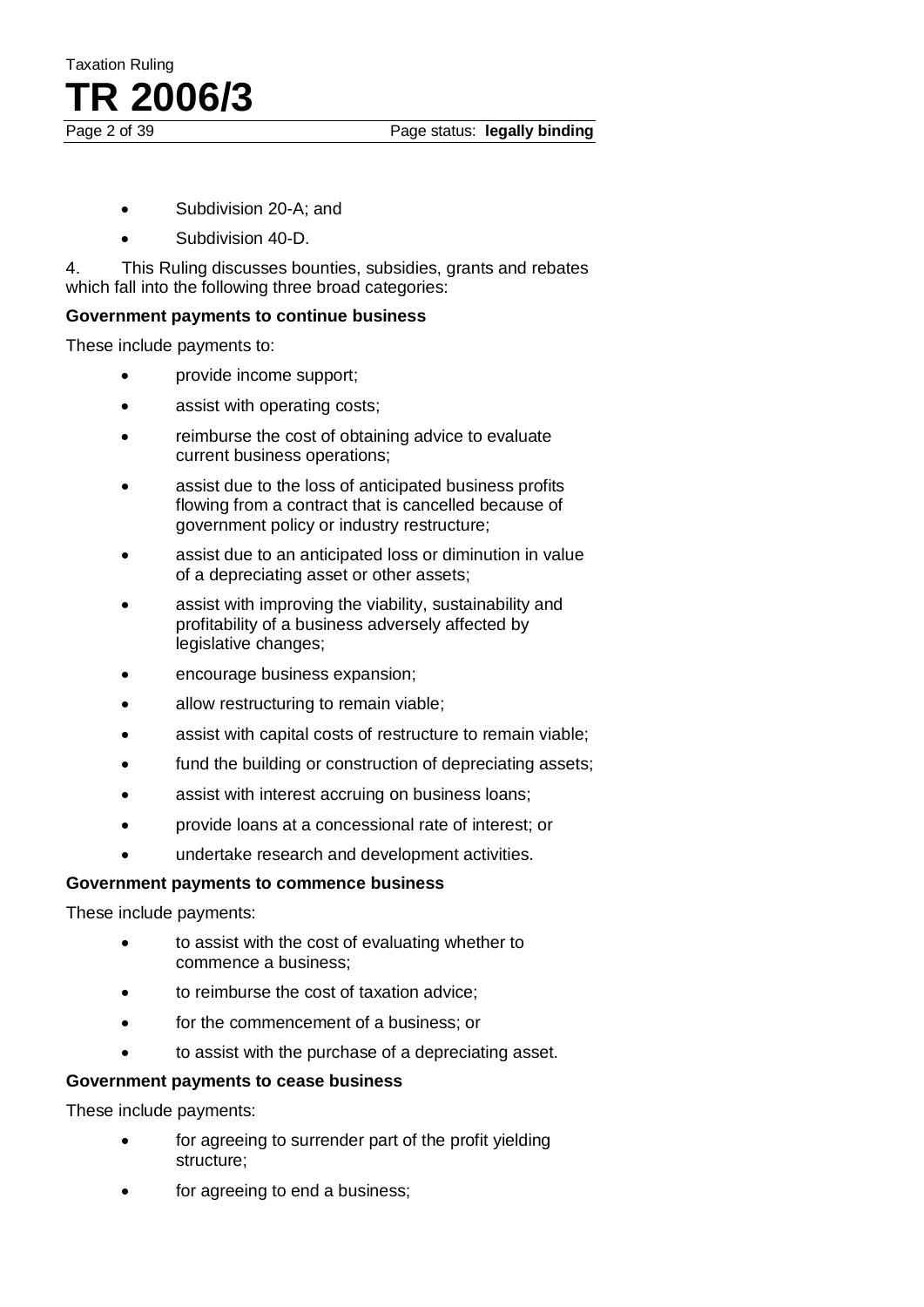- to reimburse the cost of seeking professional advice to finalise business operations; or
- to reimburse a recipient for the loss or reduction in value of depreciating assets.
- 5. This Ruling does not discuss:
	- when a business is considered to have commenced, as that is a question of fact;
	- any capital gains tax consequences that may result from a government payment to industry (GPI);
	- a GPI to compensate an employee whose employment has ended;
	- the claw back or offsetting of benefits of the research and development tax concession under section 73C of the *Income Tax Assessment Act 1936* (ITAA 1936);
	- $\bullet$  a GPI that is exempt income;<sup>1</sup> or
	- a GPI which is non-assessable non-exempt income, other than under section  $59-30.<sup>2</sup>$

6. Although this Ruling does not deal with CGT issues, taxpayers should be aware that in those cases to which section 15-10 does not apply (for example, because a payment is received for ending a business) there will usually be CGT consequences. In a case where CGT event A1 applies to the disposal of an asset, the GPI may form part of the capital proceeds for the event. In cases where a contractual or other right is created by the taxpayer entering into an agreement in return for the payment (for example – a GPI received for entering into a restraint of trade agreement), CGT event D1 will apply and the receipt will form part of the capital proceeds for the event. If the payment recoups expenditure forming one of the elements of the cost base, the cost base is taken never to have included the original expenditure, thus potentially increasing a future capital gain or decreasing a future capital loss; however, the payment will not itself give rise to a capital gain. The application of these provisions will depend on the particular facts, and since relatively small differences of fact may affect the outcome, taxpayers are advised, in these cases, to seek private rulings.

7. Section 118-20 applies to reduce any capital gain arising because of the receipt of a GPI to the extent that the payment also represents assessable income under any other provision of the income tax law.

8. Section 118-24 applies to disregard any capital gain or capital loss you make from a CGT event that is also a balancing adjustment event that happens to a depreciating asset or a section 73BA depreciating asset.

 $1$  Sections 6-20, 11-10 and 53-10.

 $2$  Sections 6-23 and 11-55.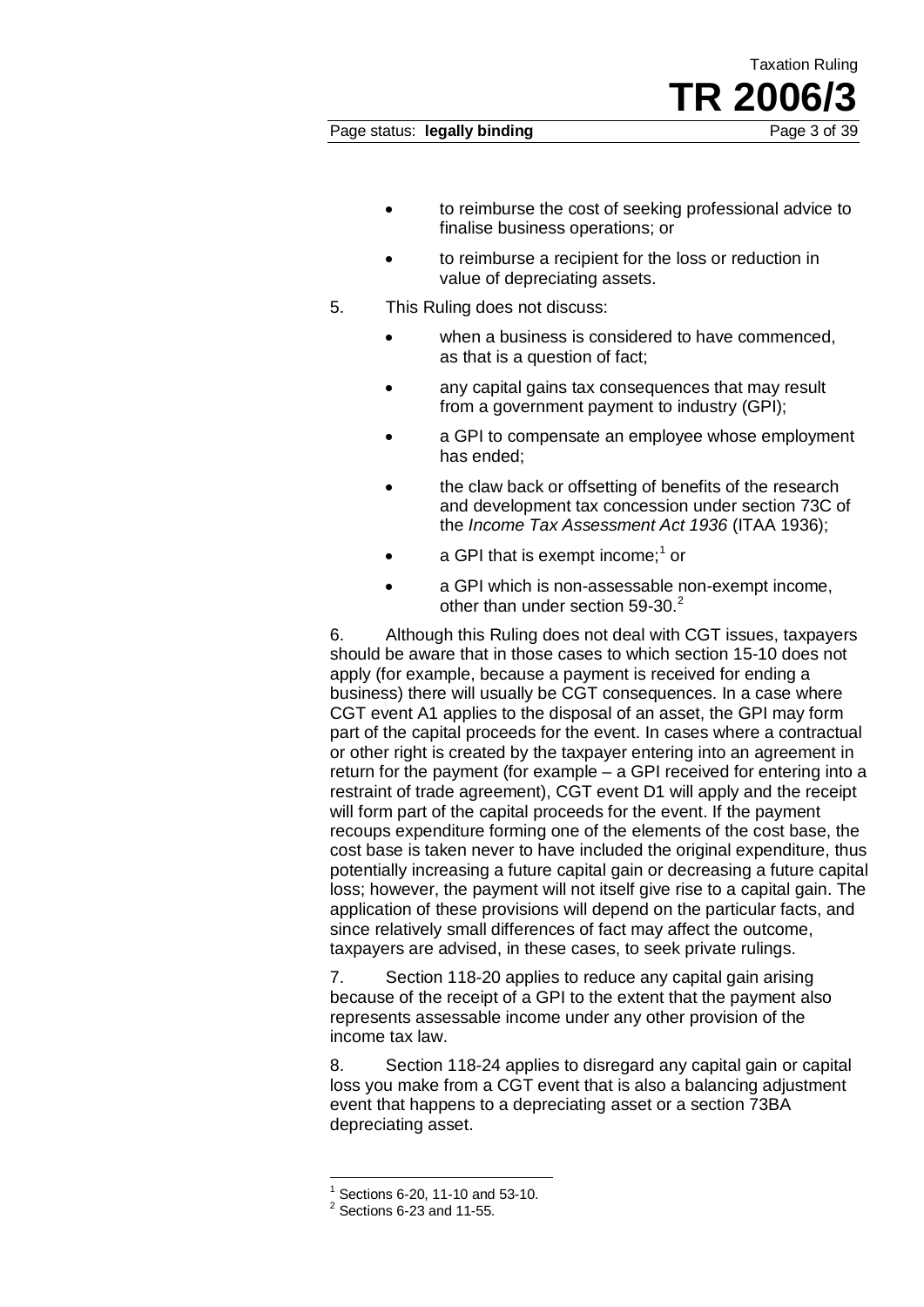# **Previous Rulings**

9. This Ruling replaces Taxation Determinations TD 92/170 and TD 98/28, which were withdrawn on and from the issue date of the draft version of this Ruling. To the extent that our views in those Determinations still apply, they have been incorporated in this Ruling.

# **Ruling**

### **Government payments to continue business**

10. A GPI to assist a business to continue operating, except where the payment is for agreeing to give up or sell part of the profit yielding structure, is included as assessable income of the recipient under section 6-5 or section 15-10.

### *Section 6-5*

11. A GPI to provide income support because of an actual or expected reduction in business income is ordinary income in the hands of the recipient and assessable under section 6-5 in the income year in which it is derived.

12. A GPI to assist with business operating costs or liabilities is ordinary income in the hands of the recipient and is assessable under section 6-5 in the income year in which it is derived.

13. A GPI to reimburse, assist with, or directly pay on behalf of the recipient, the costs of obtaining legal, business, accounting, financial or other professional advice in the ordinary course of business will be on revenue account. The reimbursement, or amount of assistance or direct payment on behalf of the recipient, is ordinary income and assessable under section 6-5 in the income year in which it is derived.

14. A GPI for loss of profits because of government policy or industry restructure is assessable under section 6-5 in the income year in which it is derived. This includes where loss of profit is calculated with regard to factors that are not readily identifiable with the reason for the payment (for example, if calculated by an anticipated or estimated loss or diminution in value of plant or equipment).

15. A GPI to evaluate current business operations in relation to expanding a recipient's business is a receipt arising as a product or incident of carrying on the business. The GPI is ordinary income and assessable under section 6-5 in the income year in which it is derived.

15A. GPI paid with the intention of funding the cost of building or constructing a substantial capital asset, but contingent on the performance of a contract to build or construct the asset, will generally be assessable under section 6-5 because the GPI will be derived in the course of carrying on a business of building or constructing the asset. While this will generally be the case where the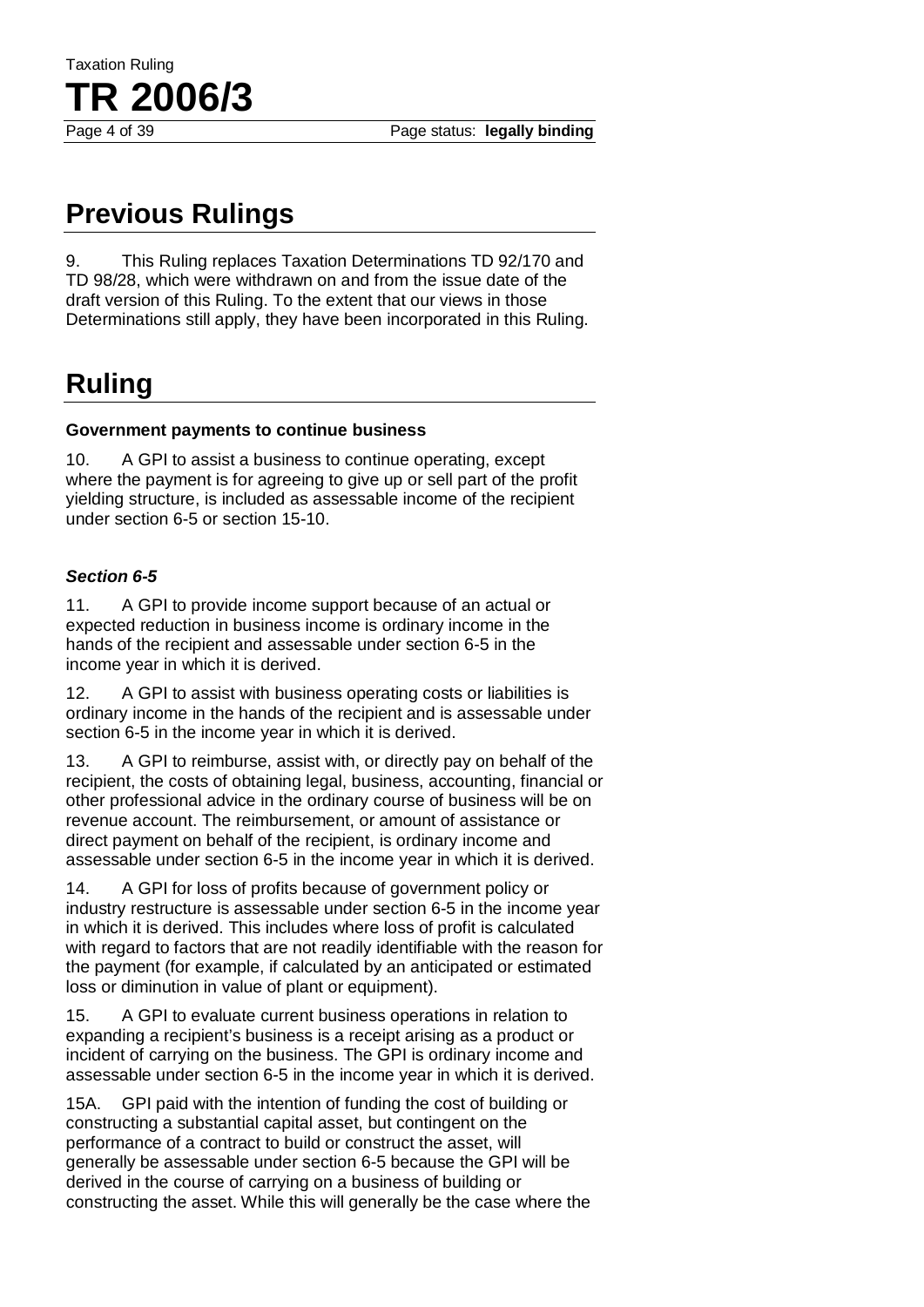entity is a company, it will be a question of scale and degree for other entities.<sup>2A</sup> The building or construction of the asset may alternatively be outside the course of business yet be the result of a transaction entered into with the purpose of making a profit.

### *Section 15-10*

16. A GPI that assists a business to carry on its activities and is:

- a bounty or subsidy;
- capital in nature; and
- received in relation to carrying on a business.

is assessable under section 15-10 in the income year in which it is received.

- 17. A GPI received:
	- in relation to a business that has ceased to be carried on at the time of payment; and
	- was for something done by the business when it was being carried on,

satisfies the test in paragraph 15-10(a) that a bounty or subsidy be received 'in relation to carrying on a business'.

18. A GPI to reimburse, assist with, or directly pay on behalf of the recipient, the costs of obtaining legal, business, accounting, financial or other professional advice that are not in the ordinary course of business will not be on revenue account. A reimbursement, or amount of assistance or direct payment on behalf of the recipient, that is not on revenue account but is a bounty or subsidy in relation to carrying on the business is assessable under section 15-10 in the income year in which it is received or paid directly to the supplier on behalf of the recipient.

19. A GPI received to acquire or construct an asset or assist with the capital costs of restructuring, that is an activity in relation to carrying on a business, is assessable income under section 15-10 if the GPI is not ordinary income under section 6-5. This will be the case even if eligibility for the GPI is dependent upon legislative changes having an adverse effect upon a business.

20. A GPI received for agreeing to give up, or sell, part of the profit yielding structure of a business is not received in relation to carrying on a business for the purposes of section 15-10.

<sup>&</sup>lt;sup>2A</sup> This Ruling does not consider whether Part IVA of the ITAA 1936 would apply to arrangements implemented for the sole or dominant purpose of separating the business-like activity of building or constructing an asset from the related entity or group that legally receives a GPI.  $\overline{\phantom{a}}$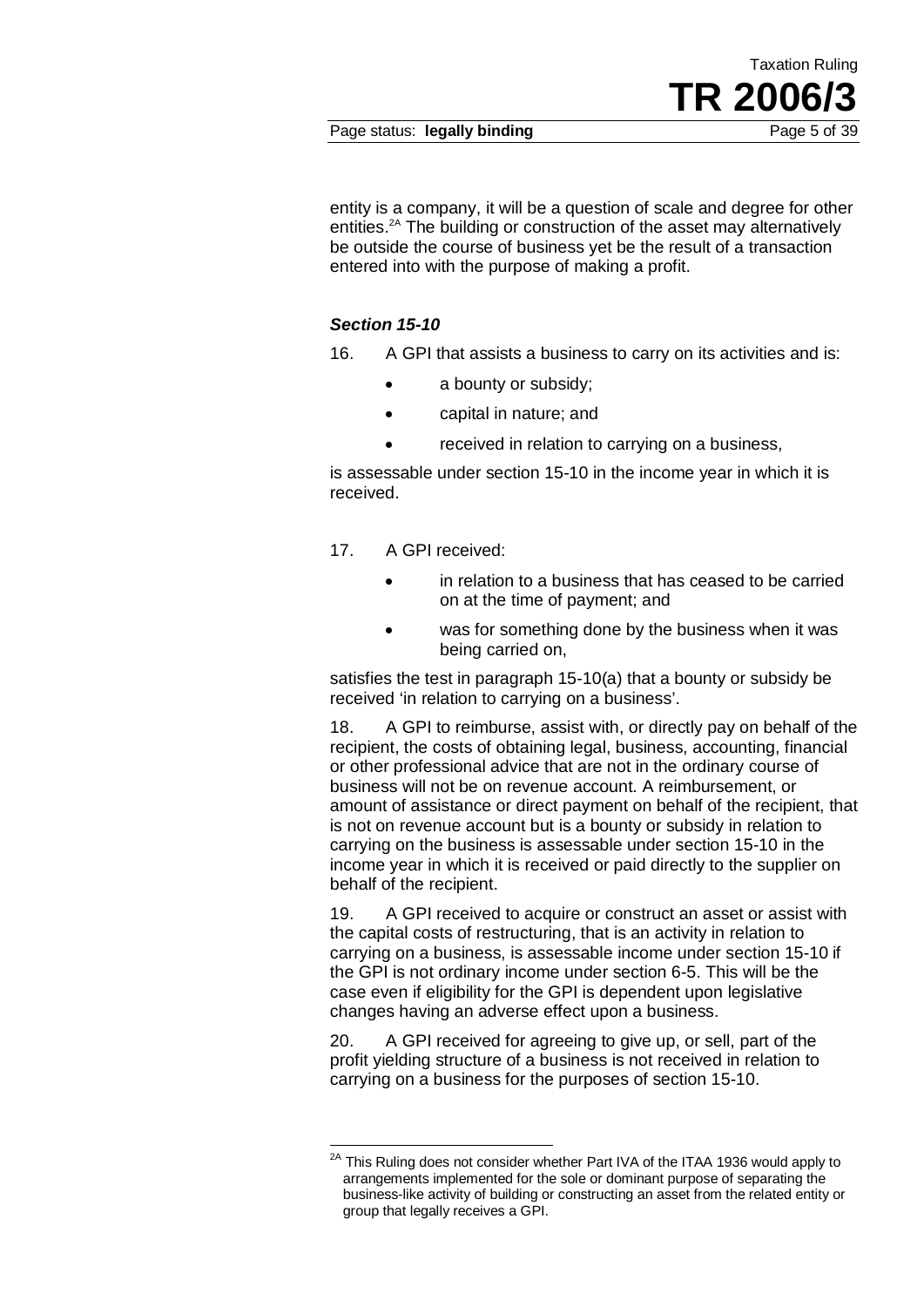### *Amounts otherwise assessable*

21. To the extent the GPI is assessable as ordinary income or under section 15-10, it is not included in the termination value<sup>3</sup> of a depreciating asset, nor will it be an assessable recoupment<sup>4</sup> under Subdivision 20-A.

### **Concessional loans, conditional grants, advance payments or repayments**

### *Concessional loans*

22. Financial assistance provided by government by way of a loan provided at a concessional rate of interest is not a GPI. The difference between the normal market rate of interest and the concessional rate of interest is also not a GPI.

### *Conditional grants*

23. Government financial assistance to business is sometimes provided on terms where the amount must be repaid unless the recipient meets agreed conditions within a specified period. The grant becomes unconditional when the recipient satisfies the required conditions of the agreement with the funding authority. It is at this time that a GPI is taken to be received, not at the time the conditional grant was paid.

### *Advance payments*

24. An assessable GPI that is an advance payment is derived by the recipient to the extent that the recipient has done everything necessary to be entitled to retain the amount received. An overpaid amount to which the recipient is not entitled and that must be repaid is not derived by the recipient.

### *Repayments*

25. Any amount of a GPI that must be repaid in a later year for which the recipient is not able to claim a deduction is not assessable income and not exempt income under section 59-30.

### **Government payments to commence or cease business**

26. Government payments to industry to commence or cease a business are not assessable as ordinary income of the recipient under section 6-5 or as a bounty or subsidy in relation to carrying on

 $\overline{a}$ 

 $3$  See subsection 40-300(3).<br> $4$  See subsection 20-20(1).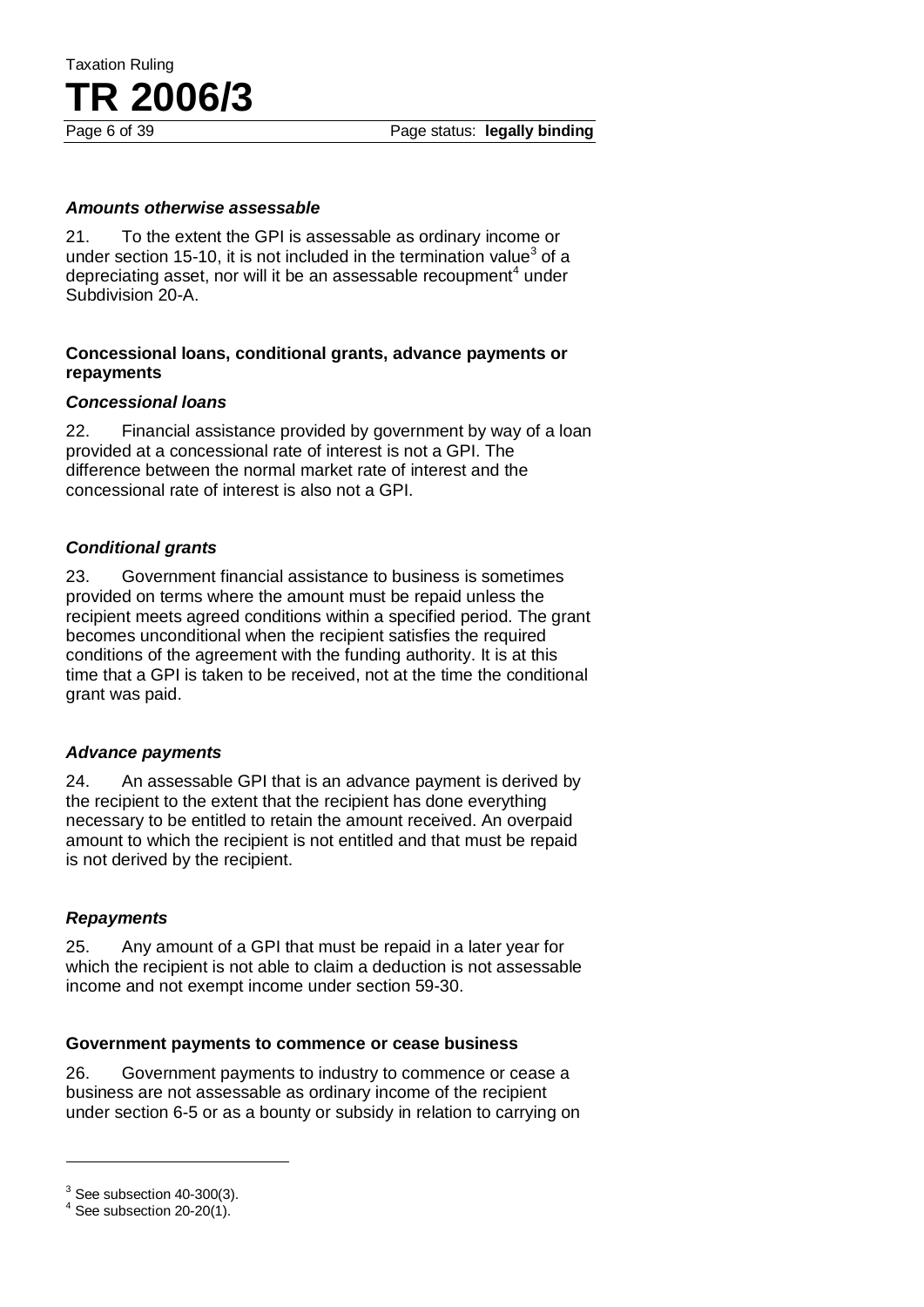Page status: **legally binding** Page 7 of 39

a business under section 15-10. However, the GPI may give rise to an assessable recoupment under Subdivision 20-A.

### *Subdivision 20-A*

### *Reimbursement for purchase of a depreciating asset*

27. A GPI received to assist the recipient to commence business with the purchase of a depreciating asset, the cost of which is deductible under Division 40, is assessable income under the assessable recoupment provisions in Subdivision 20-A.

### *Reimbursement for professional taxation advice*

28. A GPI received to commence or cease business, which reimburses the cost of professional taxation advice deductible under section 25-5, is assessable income under the assessable recoupment provisions in Subdivision 20-A.

### *Reimbursement for cost of finalising a business*

29. A GPI received to reimburse costs of finalising business operations deductible under section 40-880, is assessable under the assessable recoupment provisions in Subdivision 20-A.

### *Subdivision 40-D*

### *Payment for a depreciating asset*

30. Although a payment may be made in relation to a depreciating asset its proper character may relate to carrying on a business and therefore assessable under section 15-10. Where it is assessable under section 15-10, the payment is not taken into account in working out a balancing adjustment for the asset as provided for under Subdivision 40-D.

31. Where the payment is actually received for a balancing adjustment event that requires the amount to be included in the termination value of a depreciating asset then it must be taken into account to work out the balancing adjustment under Subdivision 40-D. Also a balancing adjustment is required to be worked out where other balancing adjustment events occur. The balancing adjustment events are where the recipient of the GPI:

- stops holding a depreciating asset; $5$
- stops using the asset for any purpose and expects never to use it again:<sup>6</sup>

<sup>&</sup>lt;sup>5</sup> Paragraph 40-295(1)(a).  $\overline{a}$ 

 $6 \text{ Paragraph } 40-295(1)(b).$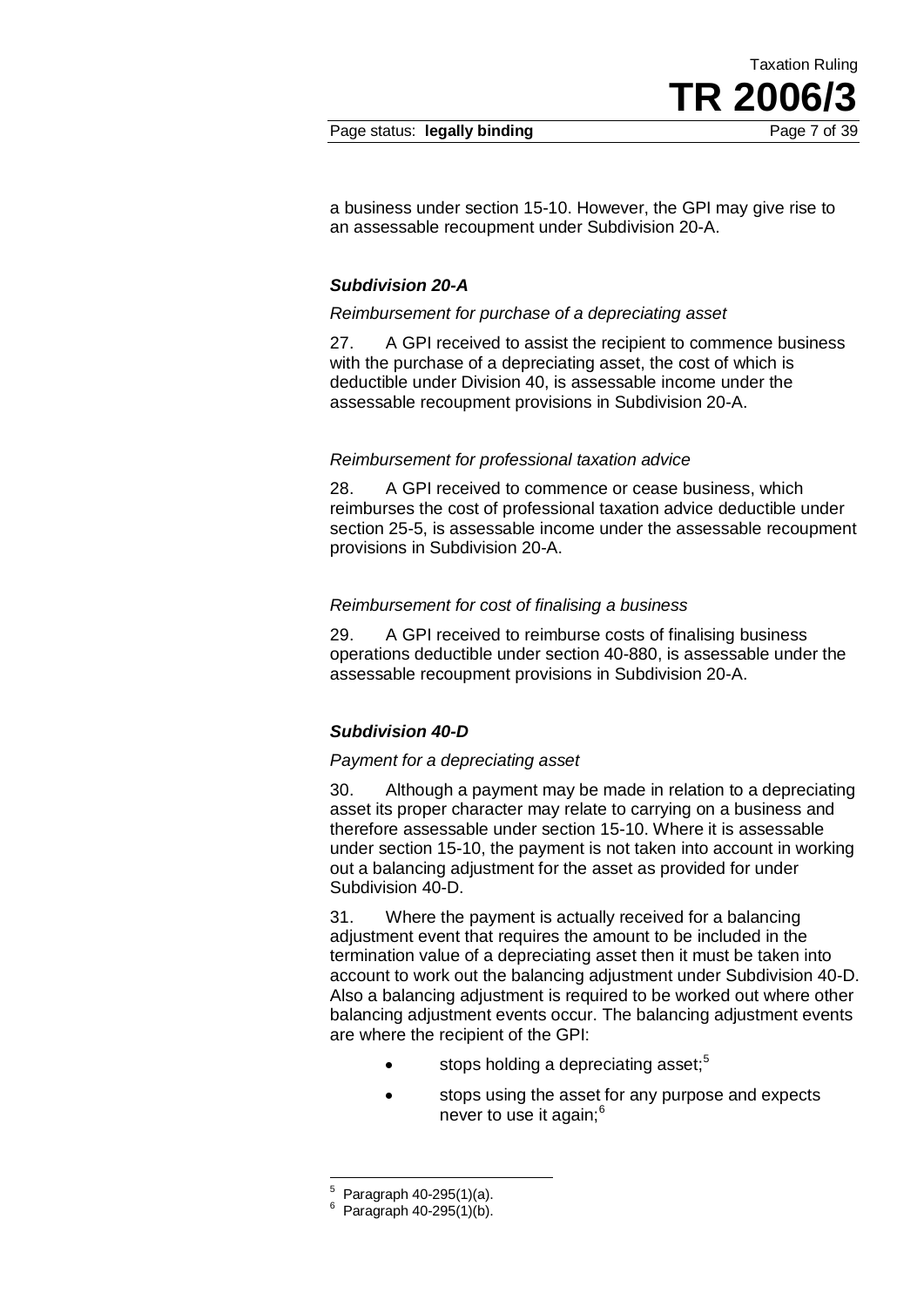- stops having it installed ready for use and expects never to install it ready for use again;<sup>7</sup> or
- has not used the asset and decides never to use it. $8$

32. The balancing adjustment amount is the difference between the termination value of the depreciating asset and its adjustable value just before the event occurred. The termination value is generally, the amount that is received or taken to be received for the asset when a balancing adjustment event occurs. Where the termination value of the depreciating asset is greater than its adjustable value just before the event occurred, the difference is included in assessable income.<sup>9</sup> Where the termination value of the depreciating asset is less than its adjustable value just before the event occurred, the difference is allowed as a deduction.<sup>10</sup>

### **Examples**

### **Government payments to continue business**

### *Example 1 – Payment of drought relief*

33. The farm that a primary producer uses for primary production activities is in an area that is experiencing drought conditions. The Federal Minister for Agriculture, Fisheries and Forestry on advice from the National Rural Advisory Council declares the area to be one of exceptional circumstances. The primary producer obtains an exceptional circumstances certificate from their State Rural Adjustment Authority and applies to Centrelink for an exceptional circumstances relief payment. The claim is approved and the primary producer begins to receive a fortnightly exceptional circumstances relief payment at the same rate as the Newstart Allowance.

34. The purpose of the exceptional circumstances relief payment is to provide income support. It supplements the income of the primary producer to the same level of income provided by the social security system. The payment is regular, expected and able to be relied on by the primary producer. The payment replaces the primary producer's income until the conditions for the payment are no longer satisfied. These characteristics support the conclusion that the payment is ordinary income. The primary producer is assessable on this payment as ordinary income under section 6-5 in the income year that it is derived.

### *Example 2 – Payment of remote assistance*

35. A business operator is eligible to apply for a government annual allowance to assist it with the higher costs of carrying on business in a remote area. The business operator applies for the

<sup>-&</sup>lt;br>7 Paragraph 40-295(1)(b).

Paragraph  $40-295(1)(c)$ .<br>Subsection  $40-285(1)$ .

 $10$  Subsection 40-285(2).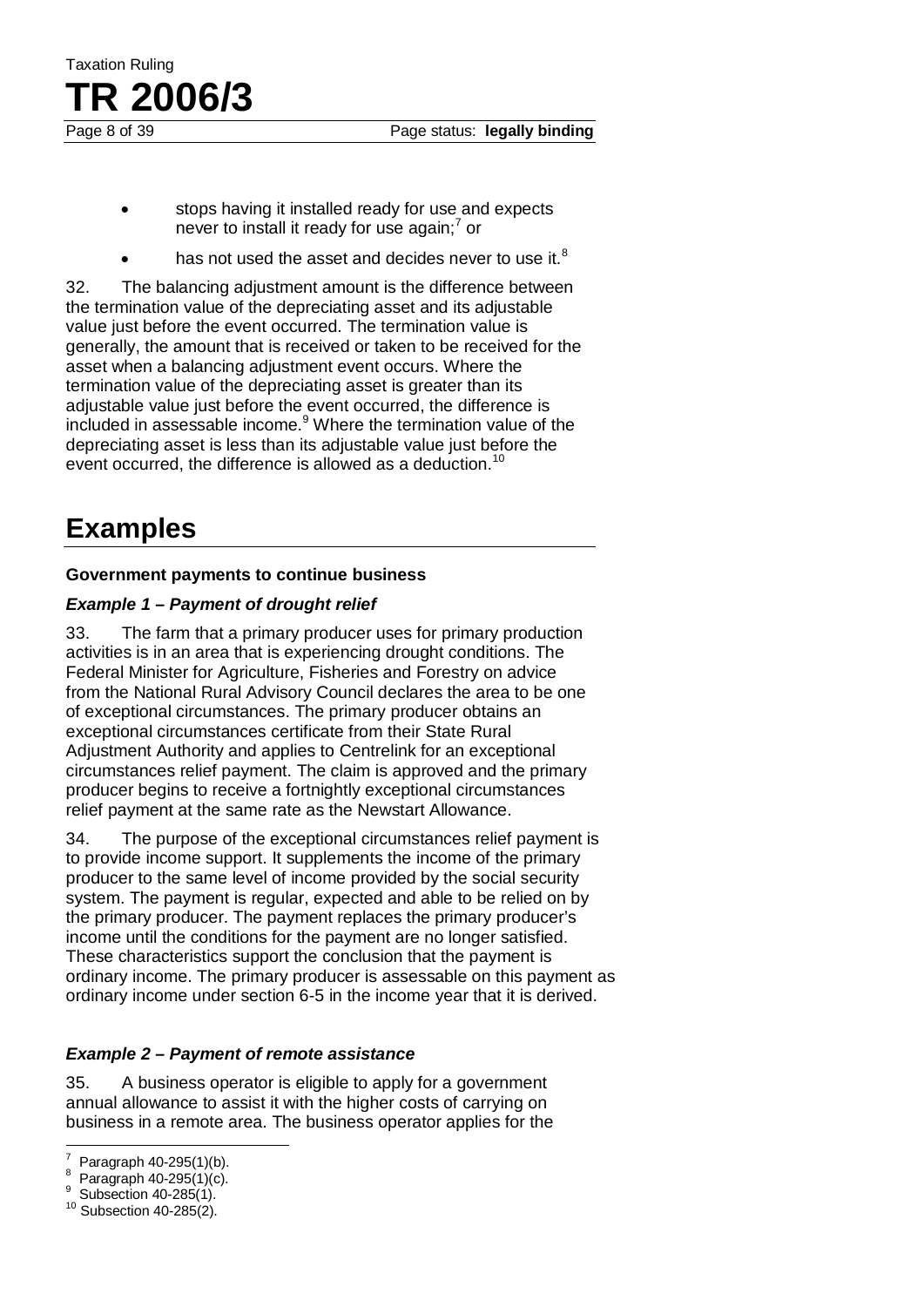Page status: **legally binding Page 9 of 39** 

allowance, submitting details of the location of its operating premises, the number of services supplied to the community, the type of services provided and the annual income of the business.

36. The allowance is calculated with reference to the isolation of the business, the number of services it provides and the existing business income. The business operator can use the payment in any aspect of its business operations. The payment has a real connection to the business and is an ordinary incident of the business operations. The calculation of the allowance with reference to business turnover (for example, the number of services provided) and the intention for the amount to be used to meet ongoing operating costs of the business indicate that the payment is income in nature. The allowance is ordinary income and is assessable under section 6-5 in the income year that it is derived.

### *Example 3 – Payment to assist with employing an apprentice*

37. A business is eligible to apply for a government payment to assist with the initial cost to the business of employing an apprentice. A payment to an employer as a financial incentive to take on an apprentice or continue to employ an apprentice is received in the ordinary course of business. As such, it is ordinary income and assessable under section 6-5.

### *Example 4 – Payment to offset liability*

38. An entity that is a wine producer sells wine to a wholesaler. The entity has a liability to pay wine equalisation tax (WET) at the nominated rate on sales to the wholesaler and qualifies for the WET producer rebate to offset its WET liability.

39. The entitlement to the WET producer rebate is a result of the sales made by the business as part of its normal operations. The rebate is calculated with reference to the value of sales (excluding WET and GST liability). The rebate is received in the ordinary course of the entity's wine distribution activities. It is received to offset the liability that arises because of business operations and is calculated with reference to business income. The rebate is ordinary income and is assessable under section 6-5 in the income year that it is received.

### *Example 5 – Payment to assist with change to operations for environmental purposes – payment in relation to multiple factors*

40. A business operates in an industry that uses equipment that produces pollutants and damages the environment. The government offers each business in the industry a grant as an incentive for the business to adopt new manufacturing technology. The business receives a grant as a lump sum payment which is adjudicated by an assessor using the following terms of reference: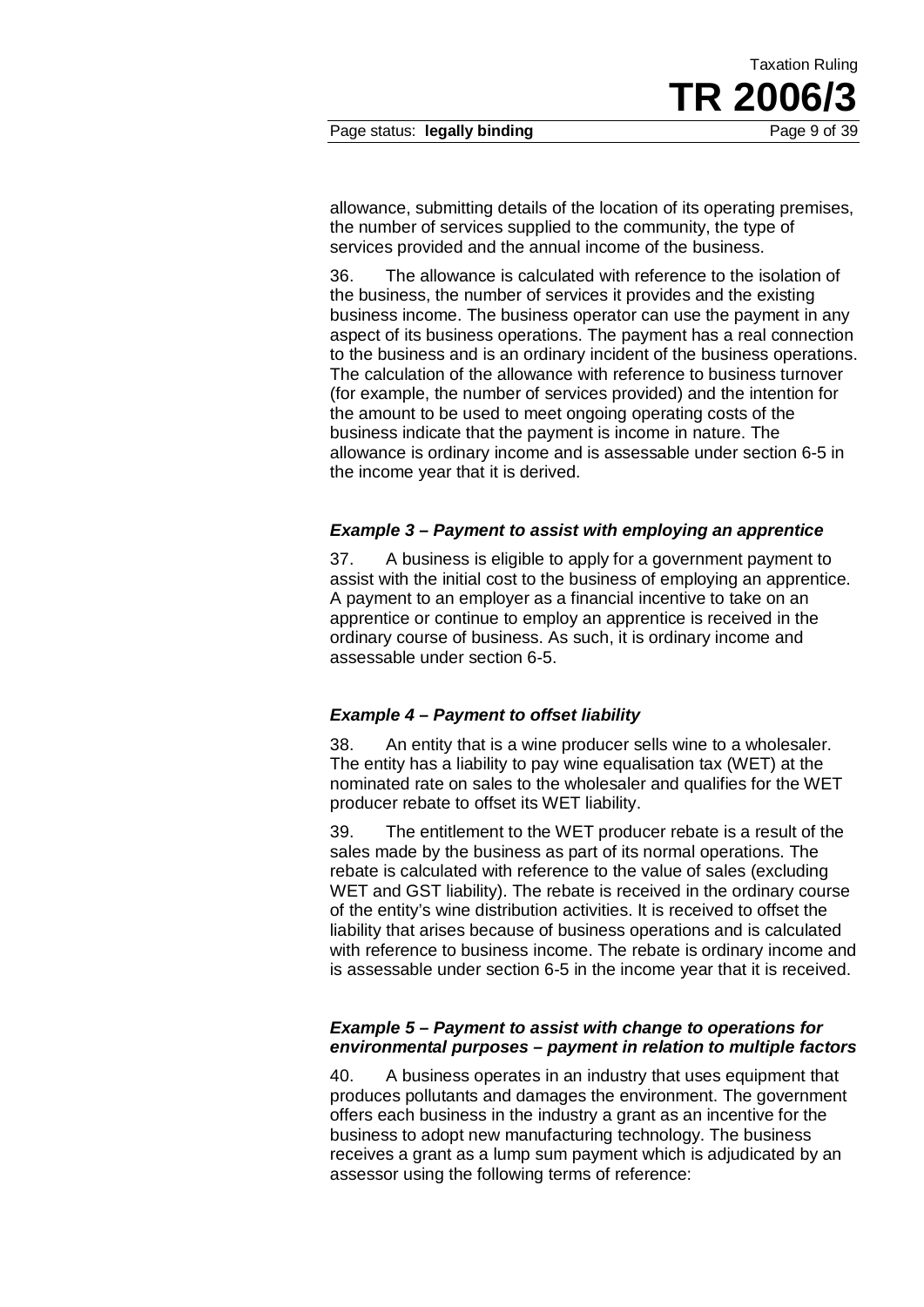- an estimate of the loss in value of the depreciating asset/s being made redundant;
- an estimate of the loss in income incurred by the stoppage in production to allow the new depreciating asset/s to be installed,

and a separate payment for:

Taxation Ruling

**TR 2006/3**

a reimbursement of up to \$10,000 for the costs incurred in installing the depreciating asset/s.

41. Apart from the reimbursement amount the payment received is an undissected amount made for multiple claims and is not capable of being separated into assessable and non assessable components. The nature of the payment is determined by examining the character of the lump sum payment in the hands of the recipient.

42. The payment is not a normal incident of the recipient's business, nor is it paid for a purpose for which the business is carried on. The undissected amount is for the sterilisation of the existing depreciating assets and updating to new depreciating assets. The amount is a capital receipt as it is for the sterilisation of the depreciating asset/s and the enduring benefit of the new depreciating asset/s. The reimbursement amount is also a capital receipt for the same reason.

43. The total amount of the payment, comprising the undissected amount and the reimbursement amount, is given as financial assistance to the business to use depreciating assets that are less polluting. The payment is a bounty or subsidy being financial assistance given to assist the business.

44. The words 'received in relation to carrying on a business' in section 15-10 require a relationship between the payment and the carrying on of the business. The payment is received by the business for replacing assets used in the manufacturing operations of the business. The assets are connected directly to the operations of the business. As such, the payment is received in relation to carrying on the business.

45. The payment is a bounty or subsidy, is received in relation to carrying on a business and is not assessable as ordinary income under section 6-5. Therefore, the payment is assessable income under section 15-10.

### *Example 6 – Payment to reimburse cost of obtaining advice*

46. The taxpayer operates a business that may experience significant negative impacts as a consequence of a government proposal to restrict an industry. The government is offering assistance to eligible businesses through a restructure package. The taxpayer incurs costs in seeking financial, business planning and legal advice to decide whether to apply for government assistance. The taxpayer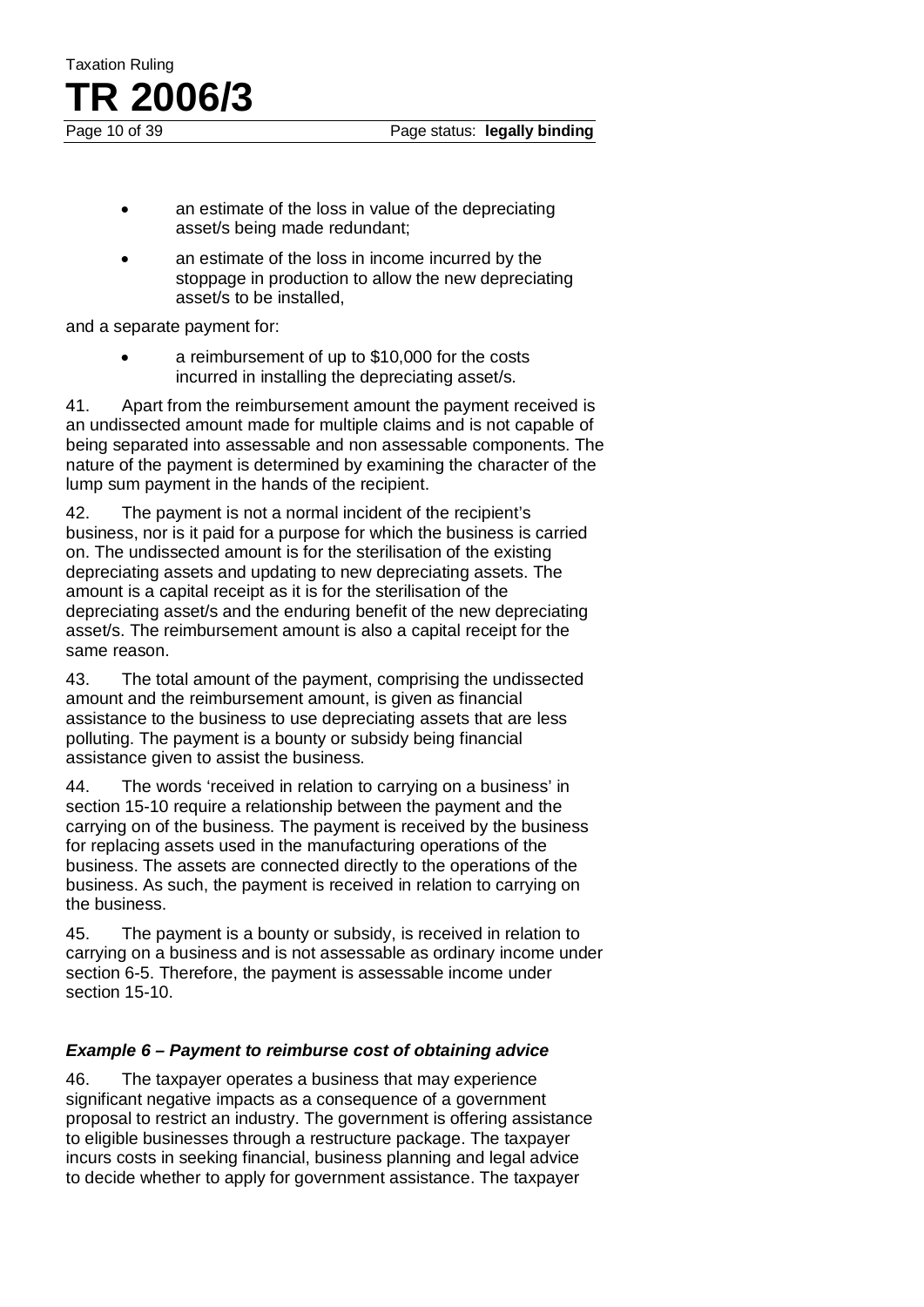Page status: **legally binding** Page 11 of 39

applies for, and receives, a payment of \$1,000 to partially reimburse the cost of seeking that advice.

47. In considering whether the payment is income it is necessary to examine the relationship between the payment and the business activities of the recipient.

48. The purpose of the payment is to assist the recipient with the costs of seeking advice to assess the impact of industry restructure on the trading operations. It is considered that the payment is given for a purpose that is part of the recipient's normal business operations. Accordingly, it is considered the payment is income according to ordinary concepts and is included in the taxpayer's assessable income under subsection 6-5(1) in the income year in which it is derived.

### *Example 7 – Payment to encourage expansion within existing operations*

49. A company that develops pharmaceutical products intends to expand its research and development for products used in medical procedures. The company makes an application to Aus Industry for a federally funded Commercial Ready Grant to assist with the research and development costs. The application is considered and approved by the Industry Research and Development Board which administers the *Industry Research and Development Act 1986*. The company enters into a Commercial Ready Deed of Agreement with Aus Industry and receives a grant of \$1 million.

50. The Commercial Ready Grant is provided specifically for research and development which the company, as a developer of pharmaceutical products, already carries out. The payment is connected to the existing activities of the company and is of a type that a company in the industry would expect to receive. The Commercial Ready Grant for research and development is received in the company's ordinary course of business and is ordinary income. The payment is assessable under section 6-5 in the income year in which it is derived.

### *Example 8 – Payment to reimburse capital cost of restructure*

51. Due to a new environmental initiative a business operator is required to restructure their business and purchase new depreciating assets. The business purchases new plant costing \$12,000. Under the government environmental incentive scheme, the business can apply for a reimbursement of this amount up to \$10,000. The business applies for, and receives, a lump sum payment of \$10,000.

52. The payment of \$10,000 is not derived in the ordinary course of carrying on the business and is not considered to be ordinary income.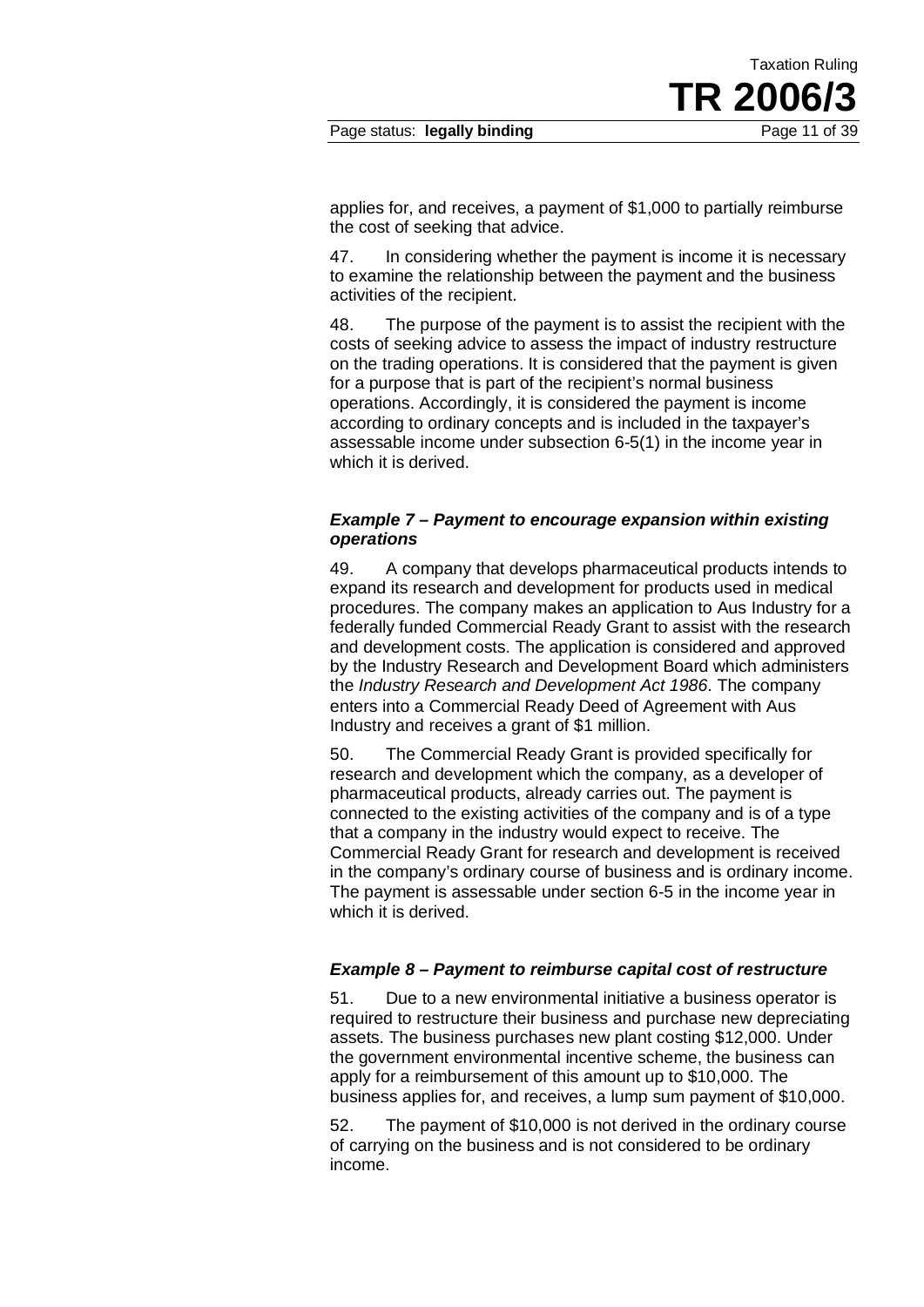53. The payment is a bounty or subsidy, being an amount of financial aid from government to help the business meet the new operating requirements put in place by the government's new policy. The restructuring involves the update of the processing operations of the business. The restructure is connected directly to the operations of the business and considered to be in relation to carrying on the business.

54. The payment is a bounty or subsidy, which is not assessable as ordinary income under section 6-5, and is received in relation to carrying on the business. Therefore it is assessable under section 15-10 in the income year in which it is received.

### *Example 8A – Payment to fund the cost of constructing new assets*

54A. To support investment in renewable energy, the government offers a GPI with the intention of reimbursing part of the cost of constructing renewable energy plants. A corporate group which carries on an energy generation business undertakes preliminary work in respect of securing a GPI from the government. A special purpose vehicle (SPV) is then created within the group to receive the GPI and perform the relevant construction activities required under a contract with the government to receive the GPI. Before construction begins, the GPI is paid as a lump sum into a bank account to which the government and the SPV are joint signatories. Under the contract, upon the SPV satisfying each of a series of construction milestones for the construction of the plant, the government undertakes to allow the SPV to drawdown an instalment of the GPI funds. After construction is completed the SPV will either use the plant in the course of an electricity generation business of its own or lease the plant to a related party for use in the course of the related party's energy generation business.

54B. The GPI instalments are derived by the SPV for performance of the obligations under the contract relating to the construction of the plant. The instalments are therefore received in the course of a business of constructing the plant and are therefore assessable under section 6-5 in the income years in which the instalments are derived. Alternatively, the GPI instalments may be considered to have been derived from an isolated transaction entered into with an intention to profit.<sup>10A</sup>

54C. If the GPI is not ordinary income of the SPV, it is assessable under section 15-10 in the income year in which it is received.

<sup>10</sup>A *Federal Commissioner of Taxation v. Myer Emporium Ltd* (1987) 163 CLR 199. Refer to Commissioner's guidelines in Taxation Ruling TR 92/3 *Income tax: whether profits on isolated transactions are income*.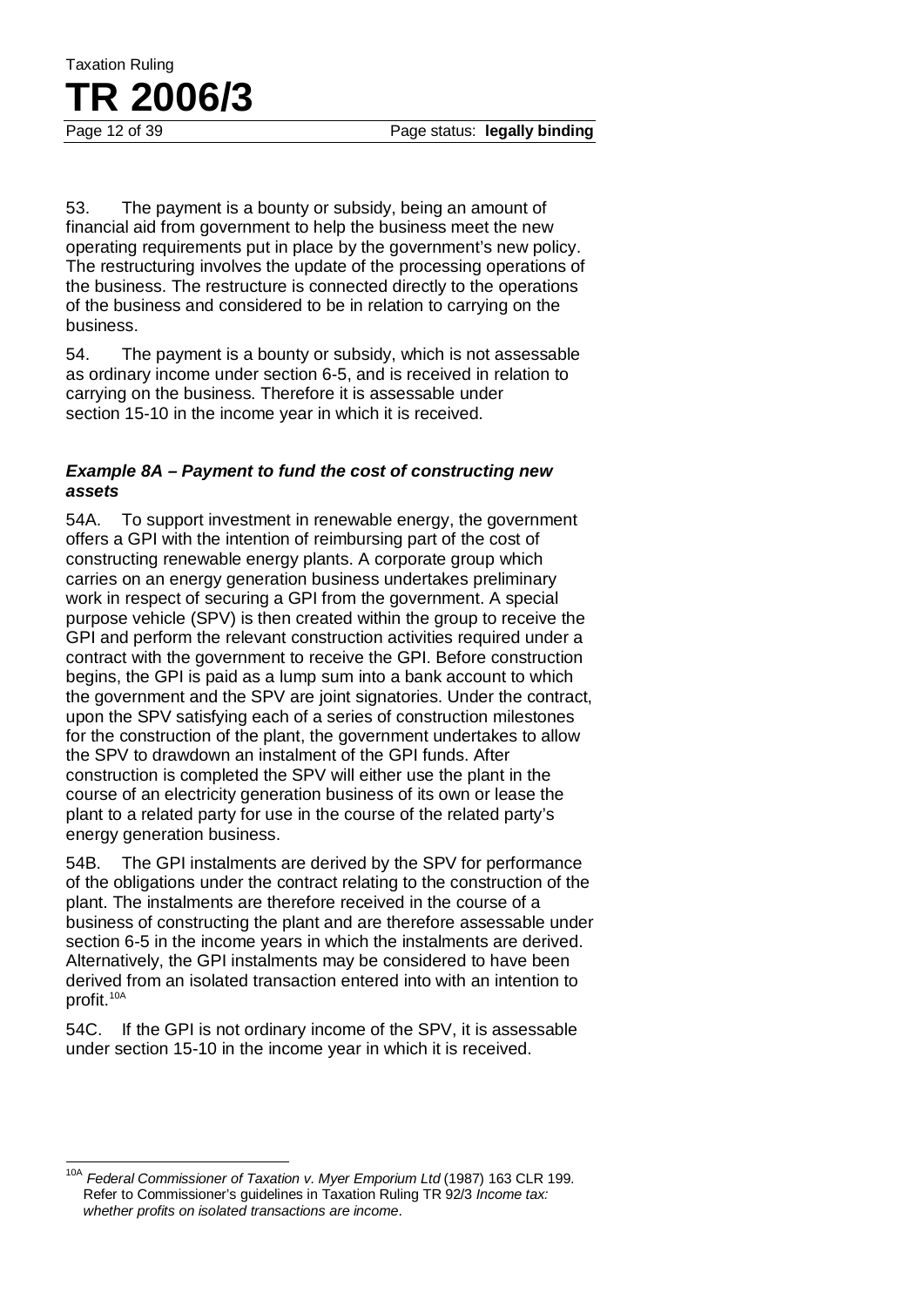#### **Government payments to commence business**

#### *Example 9 – Payment to assist research of new business opportunities*

55. As part of an industry restructure the government offers a GPI to entities to encourage them to consider carrying on a business in another industry. The GPI reimburses the entity for the cost of up to \$1,000 for market research, feasibility studies or preparation of a business plan for operation in another industry. The GPI is paid to the applicant upon presentation of the receipt for the goods and services or is paid on behalf of the applicant directly to the supplier of the services.

56. As the GPI is preliminary to a business being established it is not a receipt ordinarily received in the normal course of trade, or for which business is being carried on. The GPI is not ordinary income and is not assessable under section 6-5.

57. The GPI is to assist the recipient to consider a new business opportunity and is preliminary to the business being established. Therefore it is not received in relation to carrying on a business and is not assessable under section 15-10. However, the recipient of the GPI will need to consider whether there are any CGT consequences (see paragraph 6 of this Ruling).

### **Government payments to cease business**

### *Example 10 – Payment for ceasing an identifiable and distinct part of a business activity*

58. An entity in the fishery industry carries out separate wholesaling and processing activities. As part of an industry restructure, exit assistance is offered to businesses where the restructure will adversely affect and render unviable a distinct part of the business operations. The entity's processing activities will be adversely affected and no longer be viable. The entity ceases its processing activities and receives an exit payment under the terms of the government grant.

59. The payment is not a normal incident of the recipient's business, nor is it paid for a purpose for which the business was carried on. The payment is for the surrender of part of the profit earning structure. It takes on the nature of the item it replaces and is a capital receipt. The receipt of the payment is capital in nature and is not assessable as ordinary income under section 6-5.

60. The words 'received in relation to carrying on a business' require a relationship between the payment and the carrying on of the business. The payment is not received in relation to carrying on a business as the payment is for giving up part of the profit making structure of the business – the processing activities. As such, the payment is not received in relation to carrying on the business and is not assessable under section 15-10. However, the recipient of the GPI will need to consider whether there are any CGT consequences (see paragraph 6 of this Ruling).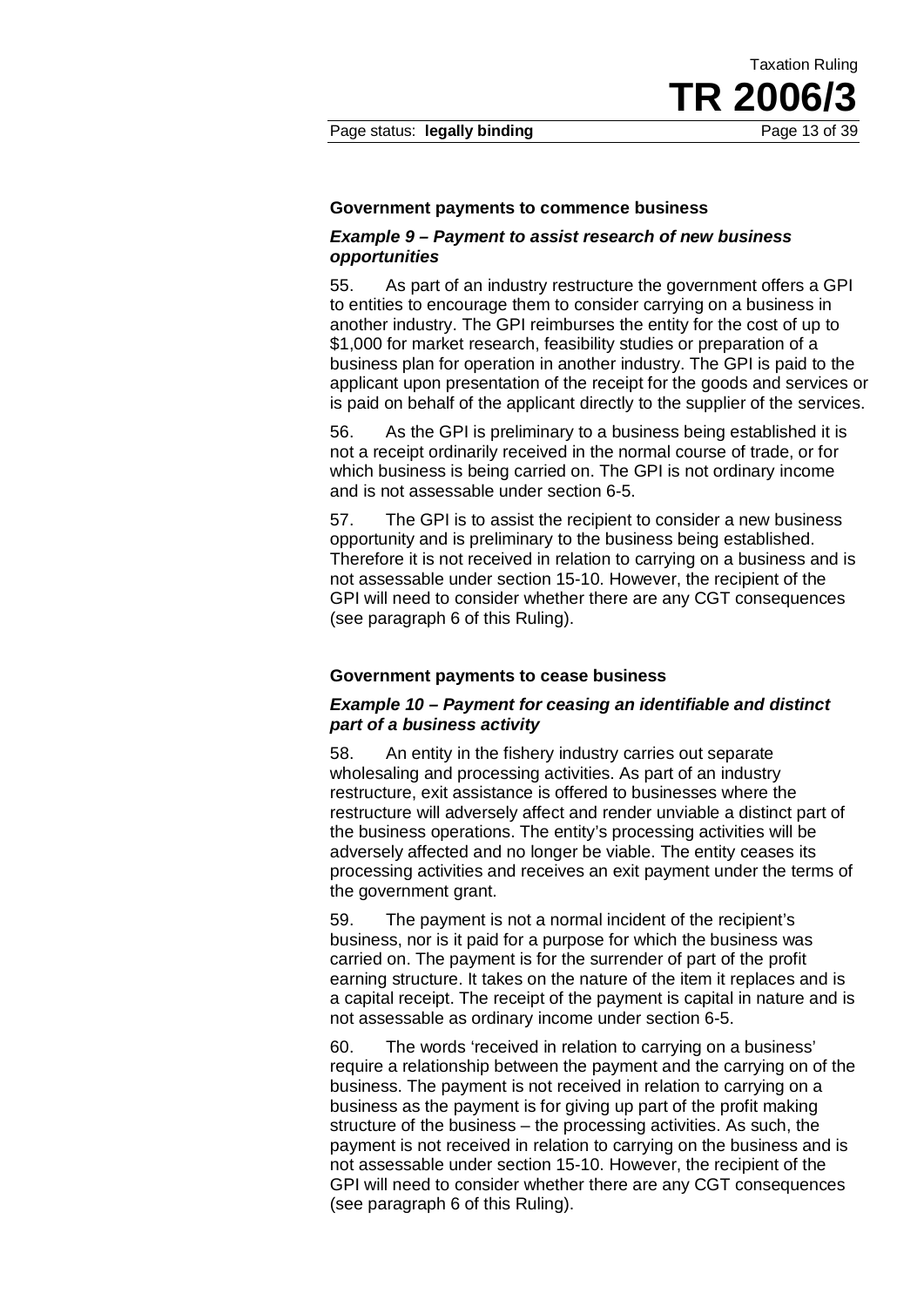### *Example 11 – Payment for ceasing an identifiable geographic part of a business*

Taxation Ruling

**TR 2006/3**

61. A business in the timber industry carries out logging and milling activities in Queensland, New South Wales and Victoria. Each of these locations operates as a separate operation independent of the other location/s. As a result of changes to the timber industry the operations in Victoria are now unviable and the operations will cease. The business receives exit assistance in regards to ceasing their Victorian operations.

62. The payment is not a normal incident of the recipient's business, nor is it paid for a purpose for which the business was carried on. The payment is for the surrender of the profit earning structure. It takes the nature of the item it replaces and is a capital receipt. The receipt of the payment is capital in nature and is not assessable as ordinary income under section 6-5.

63. The words 'received in relation to carrying on a business' requires a relationship between the payment and carrying on the business. The payment is not received in relation to carrying on a business as the payment is for giving up part of the profit earning structure of the business – the Victorian operation. The payment is not received in relation to carrying on the business and is not assessable under section 15-10. However, the recipient of the GPI will need to consider whether there are any CGT consequences (see paragraph 6 of this Ruling).

### *Example 12 – Reimbursement of cost of seeking professional advice and for capital costs in ceasing business*

64. A doctor in a small inner city family medical practice decides to apply for relocation assistance under the state government relocation programme for medical practitioners. Under this programme, qualifying medical practitioners can apply for a reimbursement of the costs of relocating to a new or expanded medical practice in a country region. The programme also offers reimbursement of the costs of seeking advice about the relocation, and certain of the capital costs of finalising the existing medical practice.

65. The doctor is accepted for inclusion within the programme after providing a proposal to join a small medical practice in a remote area of the state. He applies for a payment under the programme, and receives a percentage of his costs.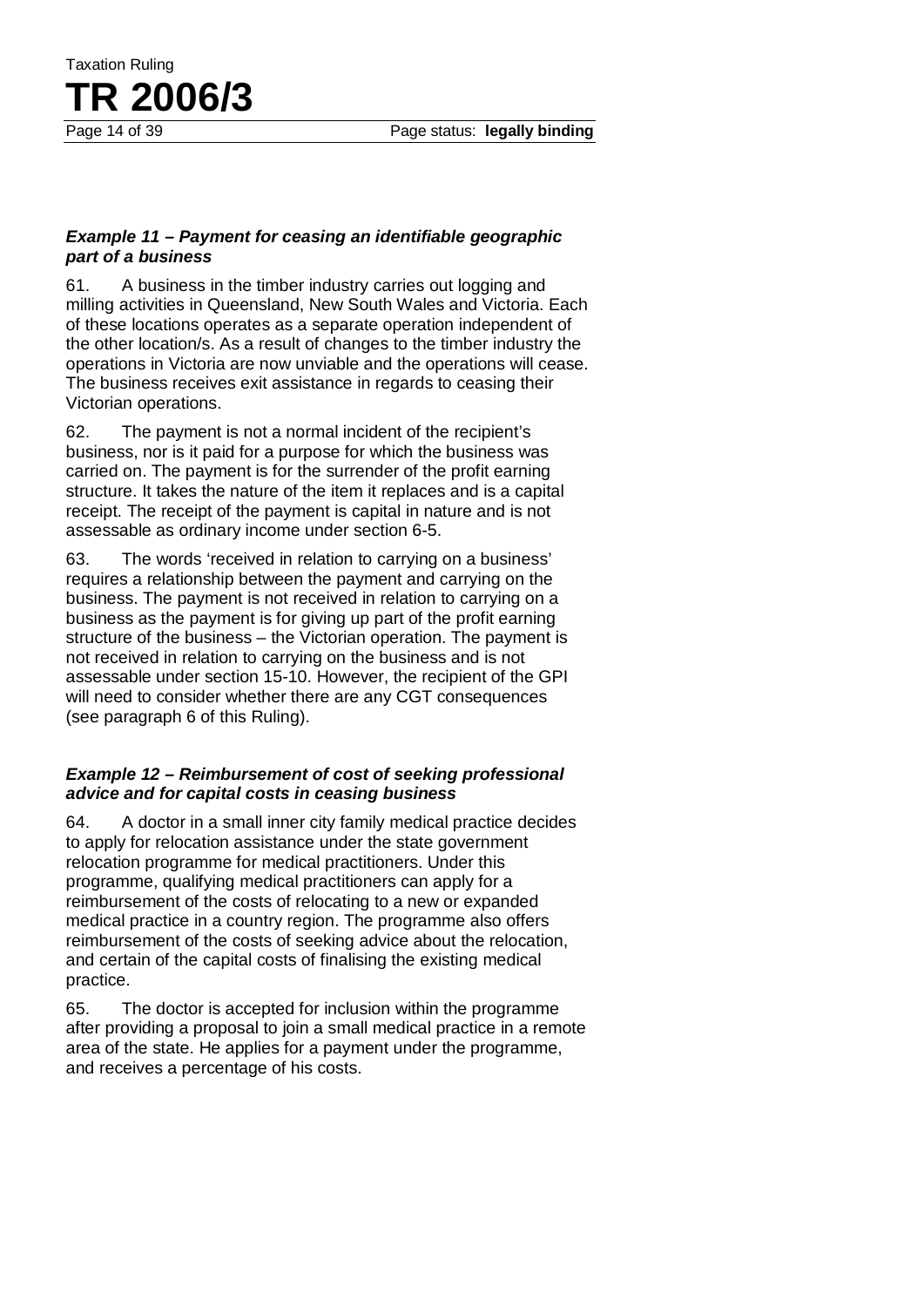Page status: **legally binding** Page 15 of 39

66. The amount received for relocating the medical practice to a country region (in contrast to making the city practice bigger or more efficient) is capital in nature and is not received in relation to carrying on a business. Therefore, the amount is not assessable as ordinary income under section 6-5 or assessable as income under section 15-10. However any amount which is a reimbursement of certain deductible expenses, $11$  for example capital costs deductible under section 40-880 for ending a practice, is an assessable recoupment under Subdivision 20-A. The recipient of the GPI will need to consider whether there are any CGT consequences (see paragraph 6 of this Ruling).

### *Example 13 – Payment for ending part of a business calculated by reference to the estimated loss in value of a depreciating asset – operator continues to use the asset*

67. Due to an industry restructure, an entity's profit yielding structure is significantly reduced requiring it to cease carrying on part of its business activity. It receives a GPI which is calculated having regard to the estimated loss in value of some items of depreciating assets. The loss in value was assessed by estimating the difference between the value within the business as a going concern and the salvage or auction value as a consequence of ceasing that part of the business in which the items were used. Even though the entity stops carrying on part of its business, it does not dispose of the items but continues to use them in other parts of its business.

68. The payment is not ordinary income as it relates to the change in the income earning structure due to ending part of the business operations.

69. The payment is of a capital nature but is not received in relation to carrying on a business. The payment is not directed at the income earning activity of the business but is for agreeing to end part of the business.

70. The entity retains and continues to use the assets, which continue to decline in value for the purposes of the capital allowance provisions of Division 40. As no balancing adjustment event for the assets occurs, the payment is not taken into account in working out a balancing adjustment for any of the assets as provided for under Subdivision 40-D.

 $11$  The table in section 20-30 lists the deductions for which recoupments are assessable.  $\overline{a}$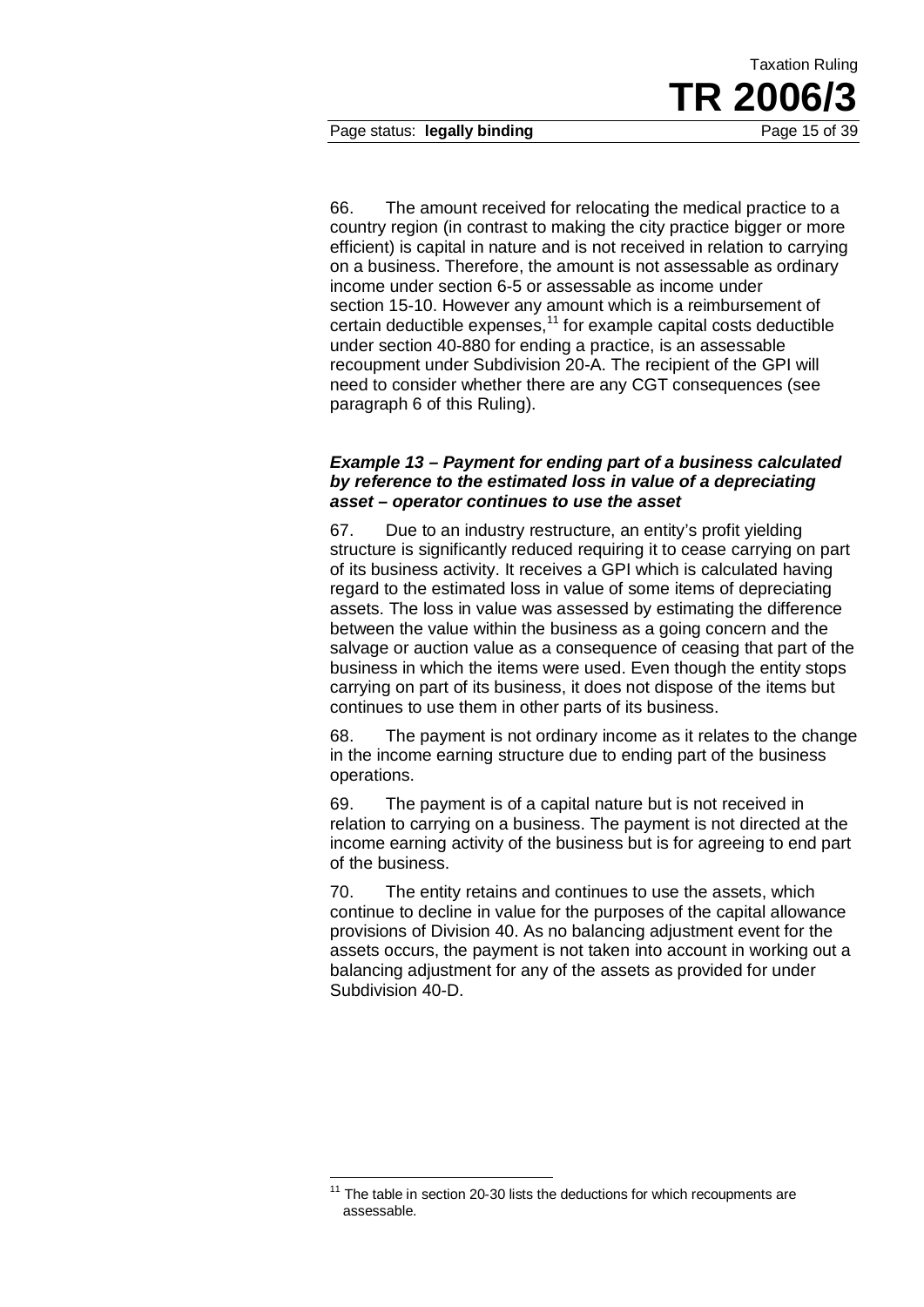71. The amount received by the entity was paid for its agreement to cease carrying on a part of its business which resulted in a loss in value of the depreciating assets considered to be surplus. The payment was not made in respect of any outgoing the entity may have incurred on the assets, such as their purchase cost. Accordingly, the amount received was not paid for an existent loss or outgoing for any of the entity's assets. The amount received is not an assessable recoupment of a loss or outgoing under Subdivision 20-A. However, the recipient of the GPI will need to consider whether there are any CGT consequences (see paragraph 6 of this Ruling).

### *Example 13A – Payment for loss in value of depreciating asset where operator no longer uses asset*

72. **Alternatively** the business operator in the previous scenario may no longer have any use for the assets and only intends to hold the assets in storage until they can be satisfactorily auctioned. He never intends to use them again.

73. This change in circumstances and intention means that a balancing adjustment event (paragraph 40-295(1)(b)) has occurred for each depreciating asset.

74. The termination value is the market value of the assets when the business operator stops using the assets (as specified under item 1 in the termination value table in subsection 40-300(2)). The GPI is not used in the working out of termination value.

75. The termination value (market value) is used to work out the balancing adjustment. The calculation of any balancing adjustment income (subsection 40-285(1)), or any balancing adjustment deduction (subsection 40-285(2)), is not affected by the receipt of the government payment.

76. Some time after the business ceases the business operator auctions the depreciating assets. On disposal of the assets by auction, a separate balancing adjustment event occurs, and the termination value for the asset under this event will be the sale proceeds received from the auction. The cost of each of the depreciating assets is taken to be the previous termination value of the asset (item 3 in the table to subsection 40-180(2)).

77. The termination value and adjustable value will be used to work out the balancing adjustment under section 40-285.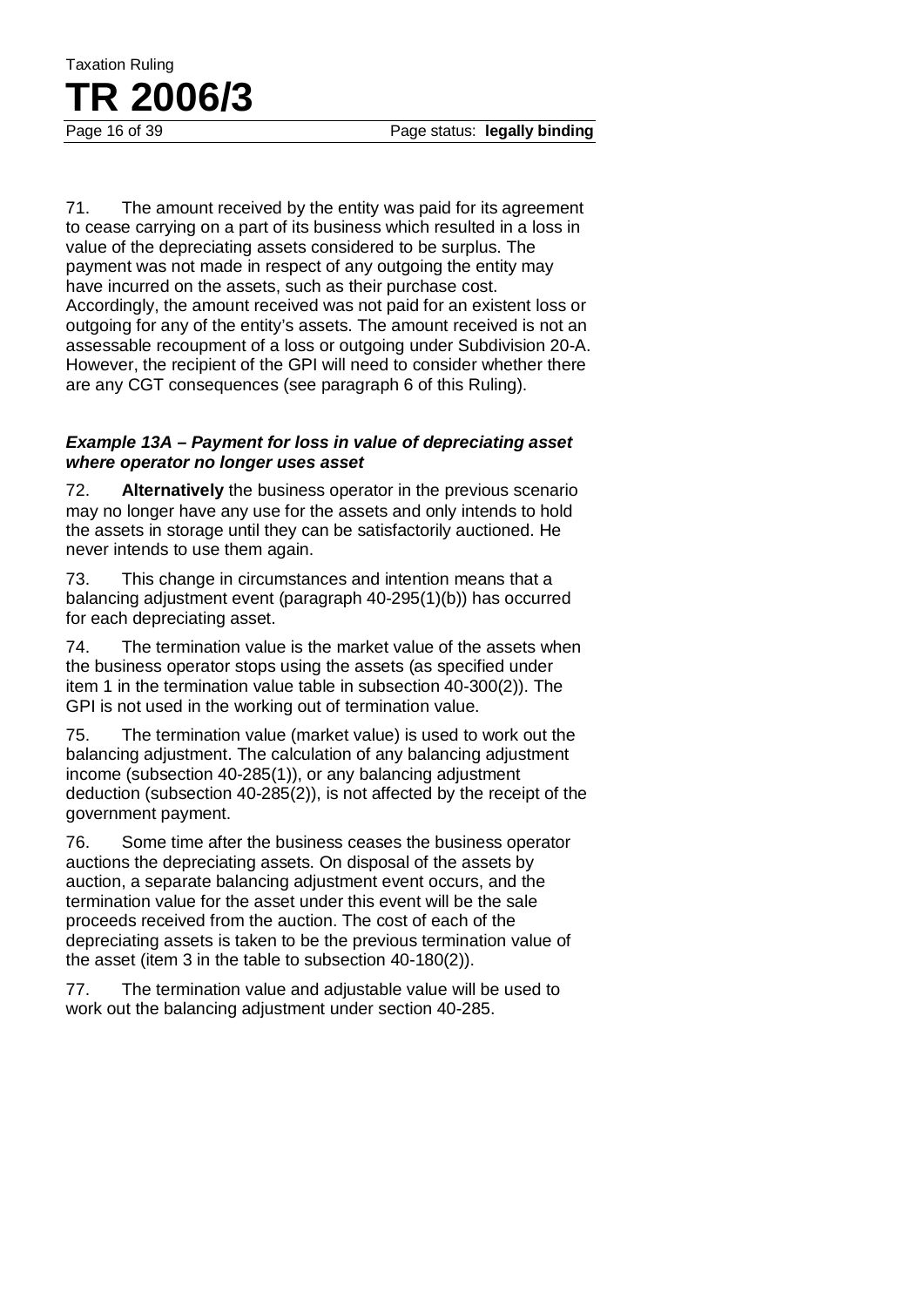Page status: **legally binding** Page 17 of 39

### *Example 14 – Payment for surrender of licence that is part of the profit yielding structure*

78. A business operator has three licences that are part of the profit earning structure of his business. The government offers an incentive to businesses to end their operations in that industry. The business operator surrenders his three licences and decides to diversify into other business activities. The business operator receives a government payment for each licence surrendered.

79. The licences have the character of capital assets because they are part of the profit earning structure of the business of the taxpayer. The payment is capital in nature and is not ordinary income.

80. The payment for the surrender of the licences is a bounty or subsidy being a payment of government aid. However, the payment is not received in relation to carrying on the continuing business but for giving up the profit earning structure. This ends the business covered by the three licences.

81. Accordingly, the payment received by the business operator for the surrender of three licences is not assessable income under section 15-10 in the income year in which it is received. The recipient of the GPI will need to consider whether there are any CGT consequences (see paragraph 6 of this Ruling).

### **Date of effect**

82. This Ruling applies to years of income commencing both before and after its date of issue. This Ruling does not apply to taxpayers to the extent that it conflicts with the terms of settlement of a dispute agreed to before the date of issue of the final Ruling.

**Commissioner of Taxation** 31 May 2006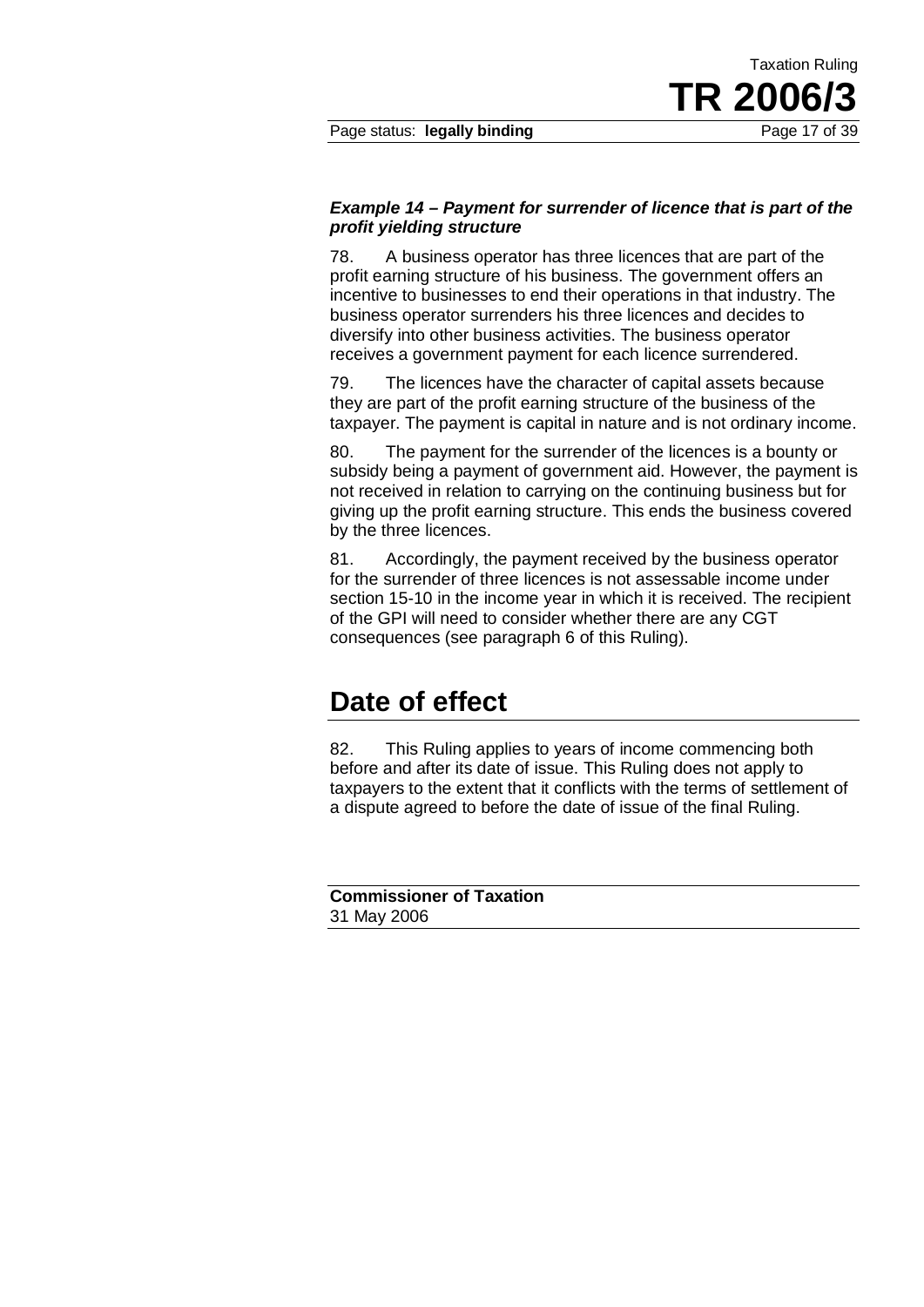Page 18 of 39 Page status: **not legally binding**

# **Appendix 1 – Explanation**

#### $\bullet$ *This Appendix is provided as information to help you understand how the Commissioner's view has been reached. It does not form part of the binding public ruling.*

### **Government payments to continue business**

83. A GPI received by an entity to assist it to continue its existing business will be:

- ordinary income of the recipient assessable under section 6-5; or
- a bounty or subsidy received in relation to carrying on a business and assessable under section 15-10,

except where the payment is for agreeing to give up or sell part of the profit yielding structure.<sup>11A</sup> If the GPI is not assessable under any of these provisions, the recipient will need to consider whether there are any CGT consequences.

### *Nature of receipt*

Taxation Ruling

**TR 2006/3**

### *Ordinary income*

 $\overline{1}$ 

84. 'Ordinary income' includes income according to ordinary concepts. Income according to ordinary concepts is not defined in the taxation legislation. The characteristics of ordinary income have been developed by case law and generally fall into three categories:

- income from providing personal services;
- income from property; or
- income from carrying on a business.

85. Case law has established the following guidelines to assist in determining the nature of a receipt:

> • the nature of a payment is determined by examining the character of the payment in the hands of the recipient:<sup>12</sup>

<sup>&</sup>lt;sup>11A</sup> In *Berghofer v. FCT* [2008] ATAA 1138 at 30, the Tribunal held that, because an amount was provided on the precondition of an adverse effect on a business, it was not a bounty or subsidy. It stated that this notion was recognised in paragraph 83 of this Ruling with emphasis on the words 'except where the payment is for agreeing to give up or sell part of the profit yielding structure'. However, a payment for giving up or selling part of the profit yielding structure will fall outside section 15-10 because it is not received in relation to carrying on a business as stated in paragraph 20 of this Ruling. It is not because it is not a bounty or subsidy. The Commissioner considers that such an amount may be a bounty or subsidy even if provided on the precondition of an adverse effect (see explanation at paragraphs 93-98 of this Ruling). Such an amount may also be

received in relation to carrying on a business. <sup>12</sup> *Scott v. FCT* (1966) 117 CLR 514 per Windeyer J at 526, *Hayes v. FCT* (1956) 96 CLR 47 per Fullagar J at 55 and *Federal Coke Co Pty Ltd v. Federal*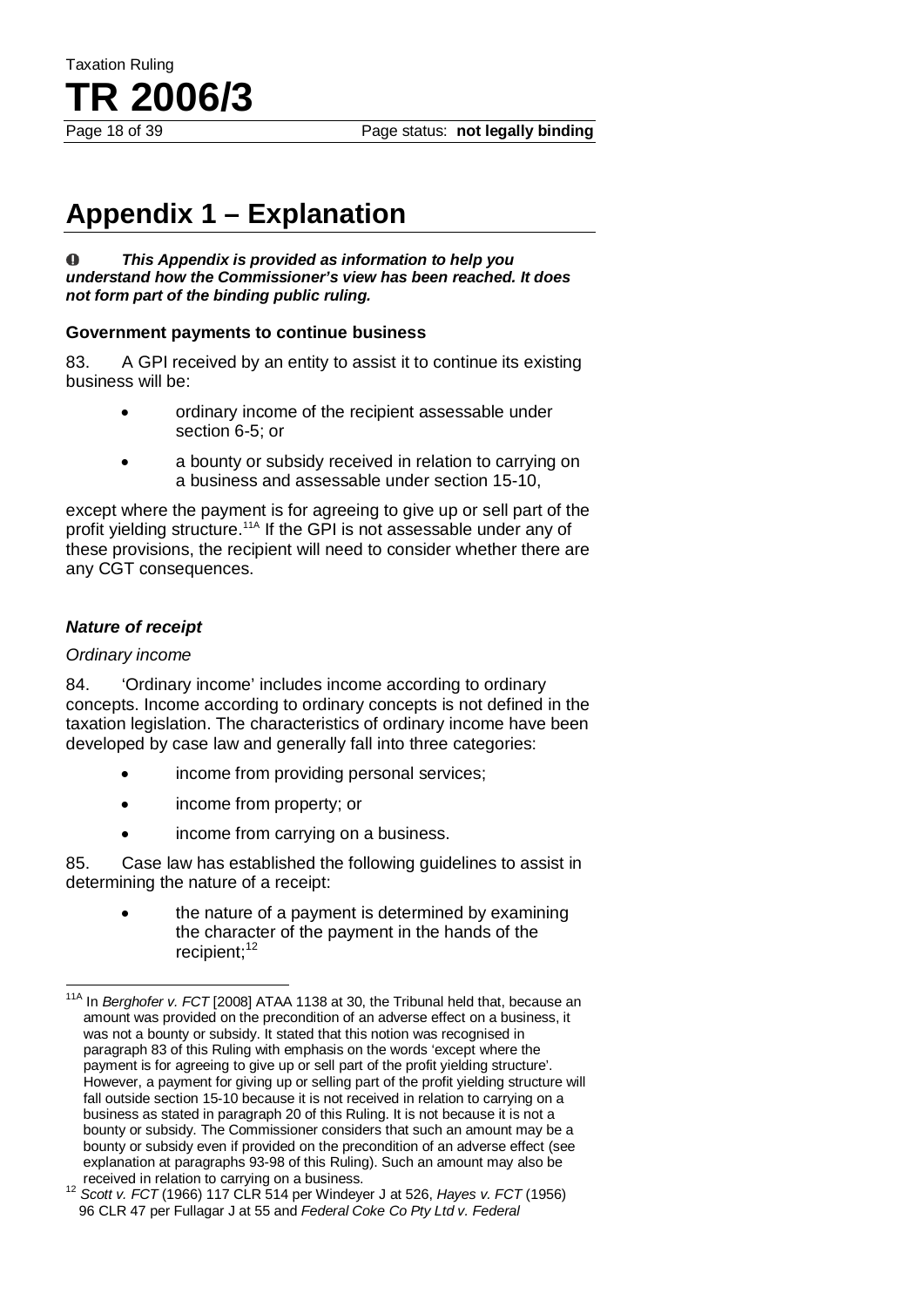### regard must be given to all facts,<sup>13</sup> as such a broad view must be taken of a taxpayer's situation and it is necessary to consider the total situation of the taxpayer;<sup>14</sup>

- it is necessary to apply 'a business conception to the facts of the case': $1$
- the test in determining if a payment is income or capital is an objective test: $16$
- the question is not decided by determining whether the expenditure by the payer is revenue or capital in nature: $17$
- the question is not decided by determining whether any expenditure the recipient is required to make is revenue or capital in nature:<sup>18</sup>
- the question is not decided by determining the nature of the measure used to calculate the payment:  $19$
- where a recipient provides consideration for a payment, the nature of that consideration is generally taken to be the nature of the payment; $^{20}$
- a payment that is provided for a purpose which is not part of the recipient's business will not be income in nature: $21$
- periodicity, regularity or recurrence may show a payment to be income:<sup>22</sup>
- a payment paid in consideration for the performance of services is generally income; $^{23}$

*Commissioner of Taxation* (*Federal Coke* case) (1977) 34 FLR 375 at 402 per

- <sup>13</sup> *MIM Holdings Ltd v. Commissioner of Taxation* (*MIM case*) (1997) 363 FCA at 13 per Northrop, Hill and Cooper JJ and *Federal Coke* case (1977) 34 FLR 375 at 387 per Bowen J. <sup>14</sup> *FCT v. Rowe* (1997) 187 CLR 266 at 292 per Gaudron, Gummow and Kirby JJ,
- *FCT v. Dixon* (1952) 86 CLR 540 at 555 per Dixon CJ and Williams J and *The Squatting Investment Co Ltd v. FCT* (*Squatting* case)(1953) 86 CLR 570 at
- 627-628 per Kitto J. <sup>15</sup> *GP International Pipecoaters Pty Ltd v. FCT* (*Pipecoaters* case) (1990) 170 CLR 124 at 141 per Brennan, Dawson, Toohey, Gaudron and McHugh JJ and *First Provincial Building Society v. FC of T (First Provincial case)* (1995) 56 FCR 320 at 325 per Hill J.
- at 325 per Hill J. <sup>16</sup> *Hayes v. FCT* (1956) 96 CLR 47 per Fullagar J at 55 and *MIM* case (1997) 363
- 

-

- FCA 13 per Northrop, Hill and Cooper JJ. <sup>17</sup> *First Provincial* case (1995) 56 FCR 320 at 325 per Hill J. <sup>18</sup> *Pipecoaters* case (1990)170 CLR 124 at 137 per Brennan, Dawson, Toohey, Gaudron and McHugh and *MIM* case (1997) 363 FCA 13 per Northrop, Hill and<br>Cooper JJ.
- <sup>19</sup> Federal Coke case (1977) 15 ALR 449 at 459-60 per Bowen CJ and Californian Oil *Products v. Federal Commissioner of Taxation* (1934) 52 CLR 28 at 49 per
- 
- <sup>20</sup> *Federal Coke case (1977) 34 FLR 375 at 401 per Brennan J.*<br><sup>21</sup> *Reckitt & Colman Pty Ltd v. FC of T (Reckitts case) (1974) 74 ATC 4185 at 4187*<br>*per Mahoney J.*<br><sup>22</sup> *MIM 2000 (1973) 260 FC i.*
- *MIM* case (1997) 363 FCA at 13 per Northrop, Hill and Cooper JJ.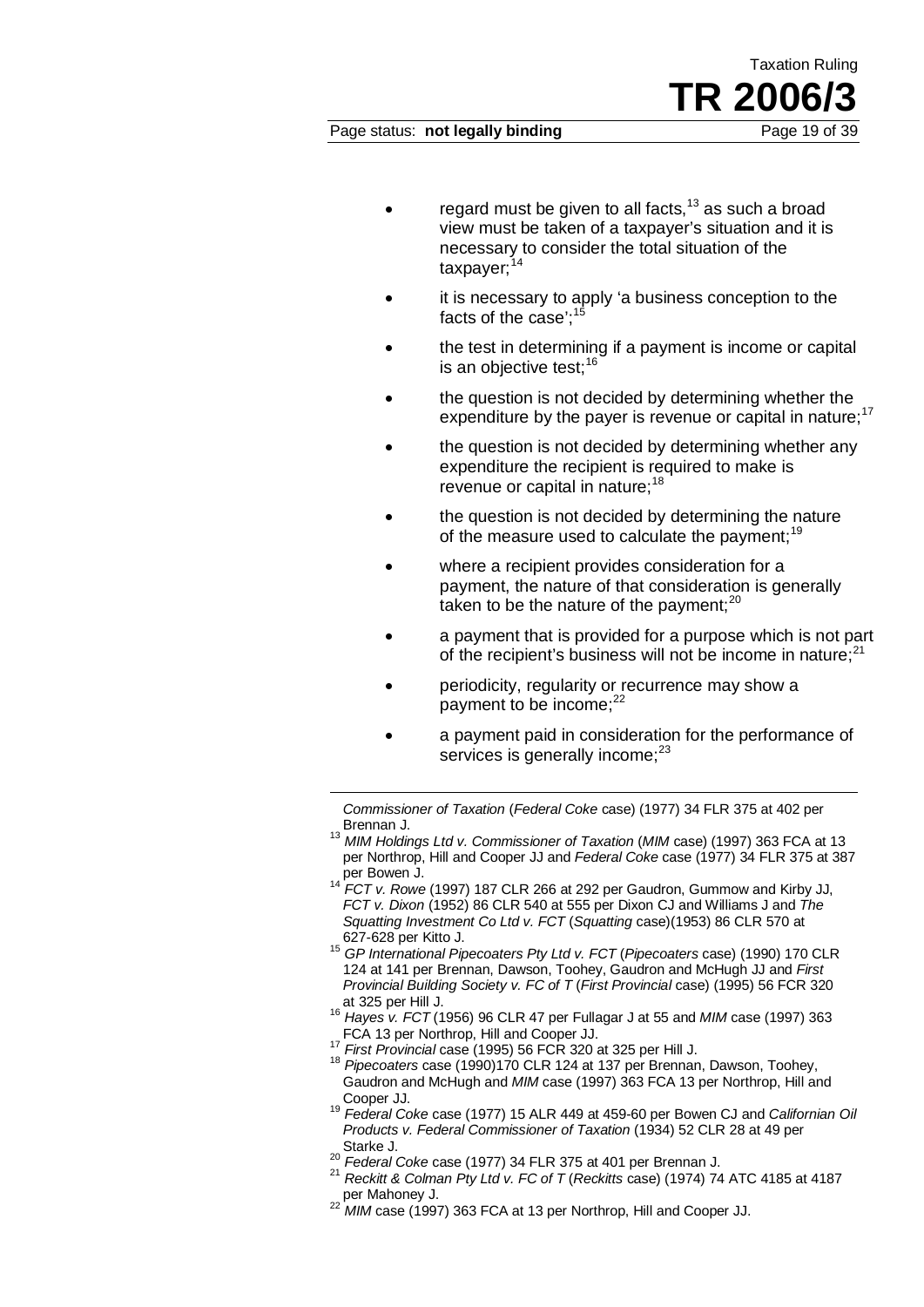- calculation of a payment by reference to expected profits made, or not made by the recipient but that would ordinarily have been expected to have been made, is a factor supporting a conclusion of income; $^{24}$
- a payment provided for a particular revenue expense is a factor supporting a conclusion of income: $^{25}$
- a payment from an isolated transaction entered into with an intention to profit may still be income; $^{26}$
- a payment in a lump sum does not require a conclusion that the payment is capital: $27$
- a payment made to compensate for the restriction of a person's capacity to perform services or to carry on a business may be a capital payment: $^{28}$
- a payment by gift or subsidy to replenish or augment the recipient's capital is not income under ordinary concepts as it is not a product or incident of the recipient's income producing activity;<sup>29</sup>
- a payment for the sterilisation of a capital asset of a business is a capital receipt; $30$  and
- a payment for surrender of part of the profit earning structure is a capital receipt. $31$

86. A GPI that is ordinary income is assessable under subsection 6-5(1) in the income year of derivation.

### *Single payments*

87. The treatment of a GPI which is paid for unspecified aspects of a recipient's business activities will vary depending on the terms of the payment and the particular program under which the amount is paid.

209-10 per Mason ACJ, Wilson, Brennan, Deane and Dawson JJ and *Pipecoaters*  case (1990)170 CLR 124 at 138 per Brennan, Dawson, Toohey, Gaudron and McHuah JJ. Refer to Commissioner's quidelines in TR 92/3.

Hayes *v. FCT* (1956) 96 CLR 47 at 57-8 per Fullagar J and *Reuter v. Federal Commissioner of Taxation* (1992) 111 ALR 716 at 730 per Hill J. 23

<sup>&</sup>lt;sup>24</sup> Reckitt & Colman Pty Ltd v. FC of T (Reckitts case) (1974) 74 ATC 4185 at 4187 per Mahoney J. <sup>25</sup> *Reckitts* case (1974) 74 ATC 4185 at 4188 per Mahoney J. <sup>26</sup> *Federal Commissioner of Taxation v.Myer Emporium Ltd* (1987) 163 CLR 199 at

<sup>27</sup> MIM case (1997) 363 FCA 13 per Northrop, Hill and Cooper JJ.<br><sup>27</sup> MIM case (1997) 363 FCA 13 per Northrop, Hill and Cooper JJ.<br><sup>28</sup> Higgs (Inspector of Taxes) v. Oliver [1951] Ch 899, Dickenson v. Federal

*Commissioner of Taxation* (*Dickensons* case) (1958) 98 CLR 460 at 474-5 per Dixon CJ and *MIM* case (1997) 363 FCA 13 per Northrop, Hill and Cooper JJ. <sup>29</sup> *Pipecoaters* case (1990) 170 CLR 124 at 142 per Brennan, Dawson, Toohey, Gaudron and McHugh JJ and *Hayes v. FCT* (1956) 96 CLR 47 at 54-56 per

<sup>&</sup>lt;sup>30</sup> Glenboig Union Fireclay Co *v. IRC* (1922) 12 TC 427 at 463 per Lord Buckmaster.<br><sup>31</sup> Allied Mills Industries Pty Ltd v. Commissioner of Taxation (Allied Mills case) (1988) 20 FCR 288 at 299 per Gummow J.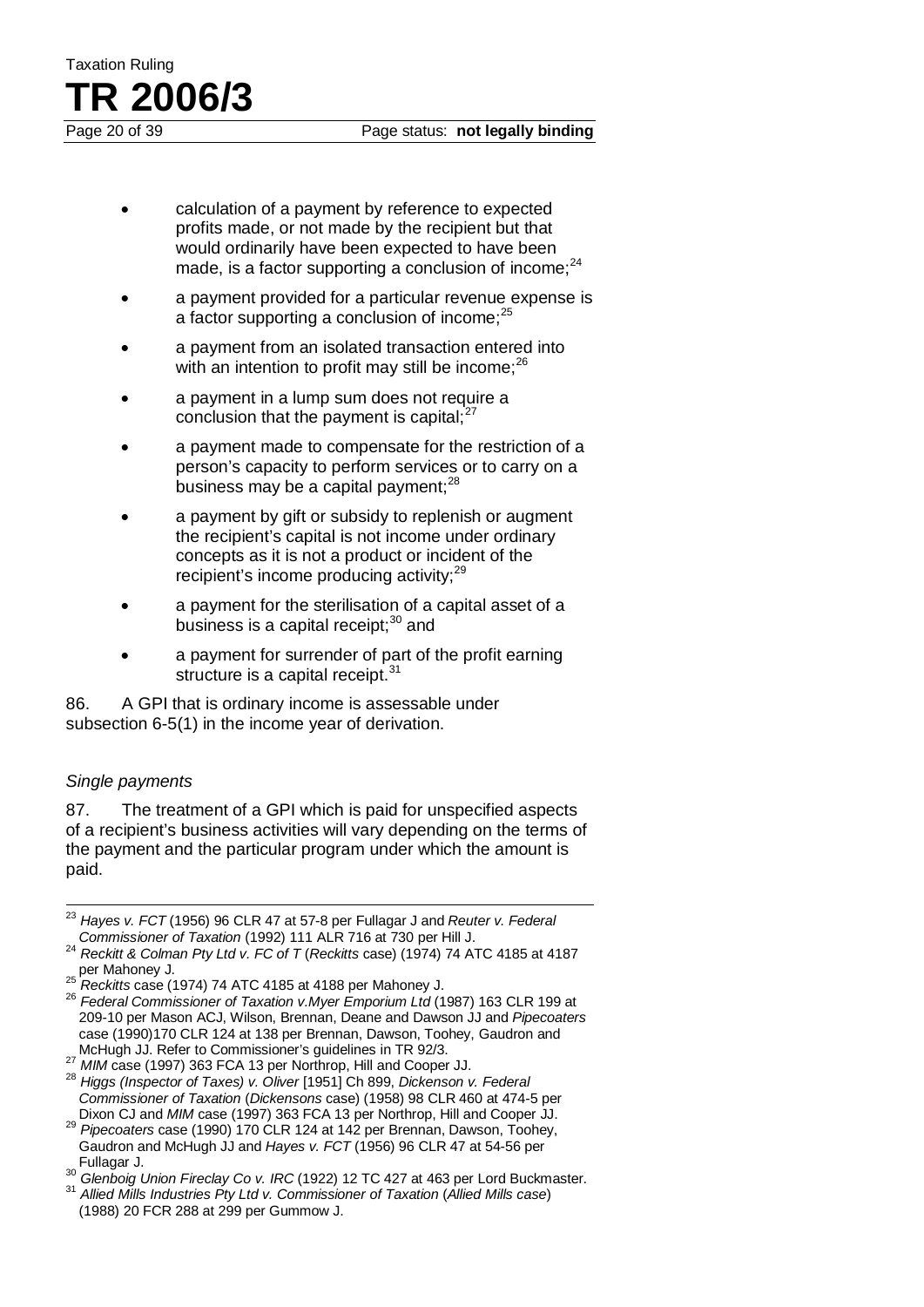88. The character of a single lump sum GPI that is not apportioned is determined by examining the character of the whole payment in the hands of the recipient. As such the Commissioner will have regard to all circumstances which give rise to the payment without a disproportionate emphasis upon the form in which the transaction was structured.<sup>32</sup>

Taxation Ruling

**TR 2006** 

89. The decision in *McLaurin v. FC of T*<sup>33</sup> *(McLaurin's* case) stands as authority for the proposition that where damages are paid by way of an undissected lump sum which may, in the calculation by the payer, include income items as well as capital items, that single undissected lump sum will be treated as capital for the recipient. Accordingly where the GPI is a single undissected lump sum received that includes income and capital items the whole amount will be treated as capital. If the amount is wholly within the provisions of section 15-10 then it will be assessable income of the recipient. If the amount does not come within section 15-10 a capital gain or loss may arise on receipt of the GPI.<sup>34</sup>

90. *McLaurin's*<sup>35</sup> case distinguishes between the case where an undissected payment is received for multiple claims and a dissected payment received in respect of several claims. In both the *McLaurin* and *Allsop*<sup>36</sup> cases the High Court rejected the approach of the United Kingdom courts in dissecting amounts into assessable and non-assessable components.

### *Section 15-10*

91. Where the GPI is not assessable as ordinary income consideration needs to be given to whether section 15-10 applies.

92. A GPI is assessable under section 15-10 in the income year in which it is received if it is:

- a bounty or subsidy;
- received in relation to carrying on a business; and
- not assessable as ordinary income under section 6-5.

### *Bounty or subsidy*

93. Payments of financial assistance by government are commonly referred to as 'bounties', 'subsidies' or 'grants'. As 'bounty', 'subsidy' and 'grant' are not defined terms, the ordinary meaning of these terms applies.

<sup>&</sup>lt;sup>32</sup> Northumberland Development Co Pty Ltd v. FC of T 94 ATC 4717 at 4721.<br><sup>33</sup> McLaurin v. FC of T (1961) 104 CLR 381.<br><sup>34</sup> CGT event C2 section 104-25.<br><sup>35</sup> McLaurin's case (1961) 104 CLR 381.<br><sup>36</sup> Allsop v. FCT (1965)  $\overline{\phantom{a}}$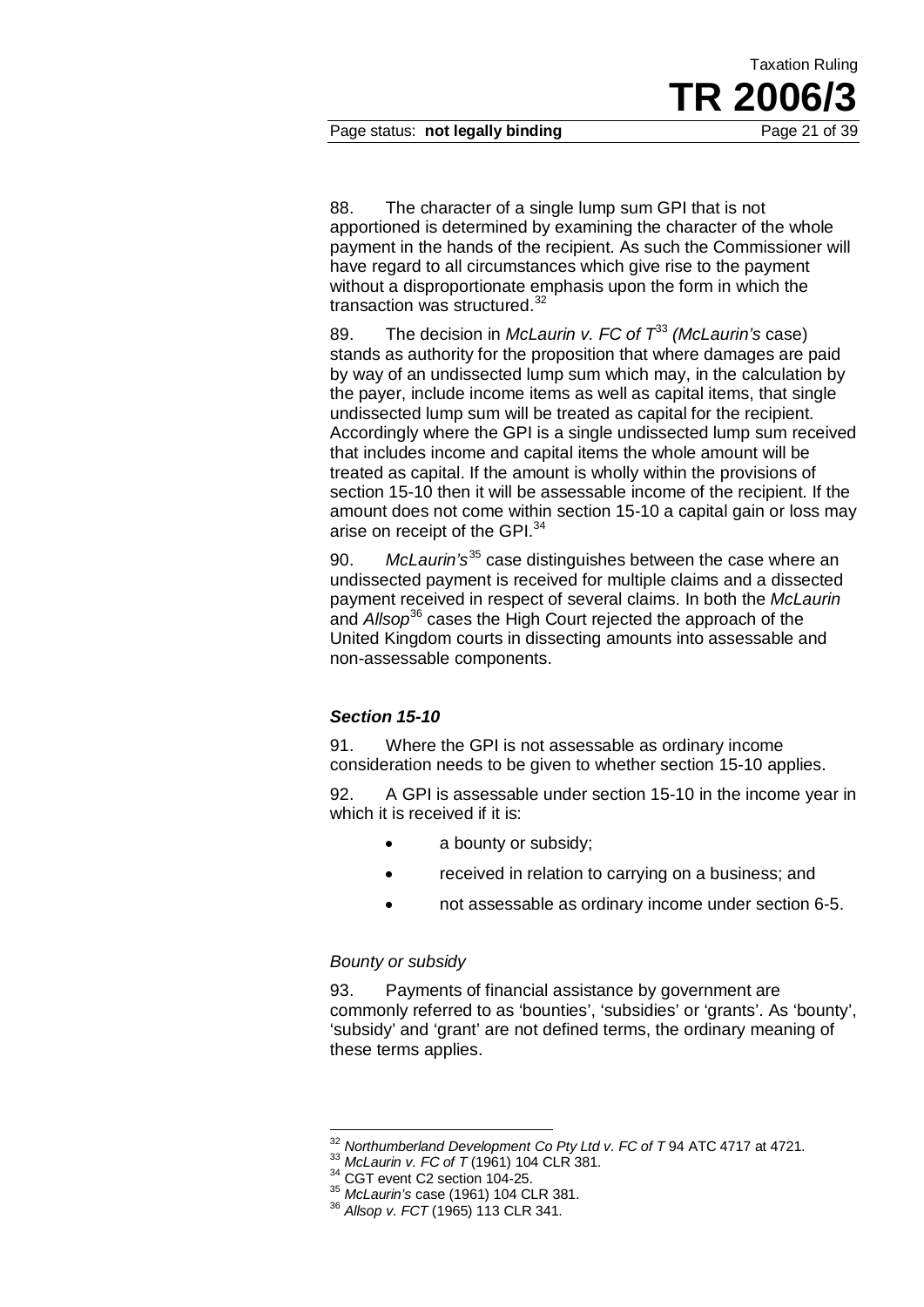94. 'Subsidy' is defined as '1. a direct pecuniary aid furnished by a government to a private industrial undertaking, a cultural organisation, or the like; 2. a sum paid, often in accordance with a treaty, by one government to another, to secure some service in return; 3. a grant or contribution of money'.<sup>37</sup> The ordinary meaning adopted by case law is an 'aid provided by the Crown [government] to foster or further some undertaking or industry'.<sup>38</sup>

95. 'Bounty' is defined to include 'a premium or reward, especially one offered by a government'.<sup>39</sup> When 'bounty' and 'subsidy' are positioned together the compound term is interpreted as describing financial assistance given to assist business. $40$ 

96. 'Grant' is defined to include 'that which is granted, as a privilege or right, a sum of money, as for a student's maintenance, or a tract of land'.<sup>41</sup> A reference to 'bounty or subsidy' includes a grant that encourages business or trade<sup>42</sup> and also a grant to address a detrimental effect on a business or trade.<sup>42A</sup>

97. Not all government grants are bounties or subsidies for the purposes of section 15-10. It is essential to determine what the grant is actually for. The question as to the nature and quality of any payment must be determined by reference to the agreement or the terms which created in the recipient the right to the government grant. Any factors used to calculate the amount of payment are of marginal, if any, assistance in determining what the payment is for.

98. Some legislation provides that payments are deemed to be a subsidy for the purposes of section 15-10. For example, a payment, such as an energy grant or a cleaner fuel grant, that is a 'grant' or 'benefit' under section 8 of the *Products Grants and Benefits Administration Act 2000* (PGBAA 2000) is, under section 56 of the PGBAA 2000, taken to be a subsidy for the purposes of section 15-10. However, if such a payment is received as ordinary income, it is assessable under section 6-5 rather than section 15-10.

### *In relation to carrying on a business*

99. 'Business' is defined in section 995-1 as 'any profession, trade, employment, vocation or calling, but does not include occupation as an employee'. Taxation Ruling TR 97/11 provides further guidance on whether an activity carried on by a taxpayer amounts to a business.

<sup>37</sup> 

<sup>&</sup>lt;sup>37</sup> Macquarie Dictionary 2001 revised 3<sup>rd</sup> edition.<br><sup>38</sup> Placer Development Ltd v. Cth (1969) 121 CLR 353 at 373 per Windeyer J.<br><sup>39</sup> Macquarie Dictionary, 2001 revised 3<sup>rd</sup> edition.<br><sup>40</sup> Squatting case (1953) 86 CLR 5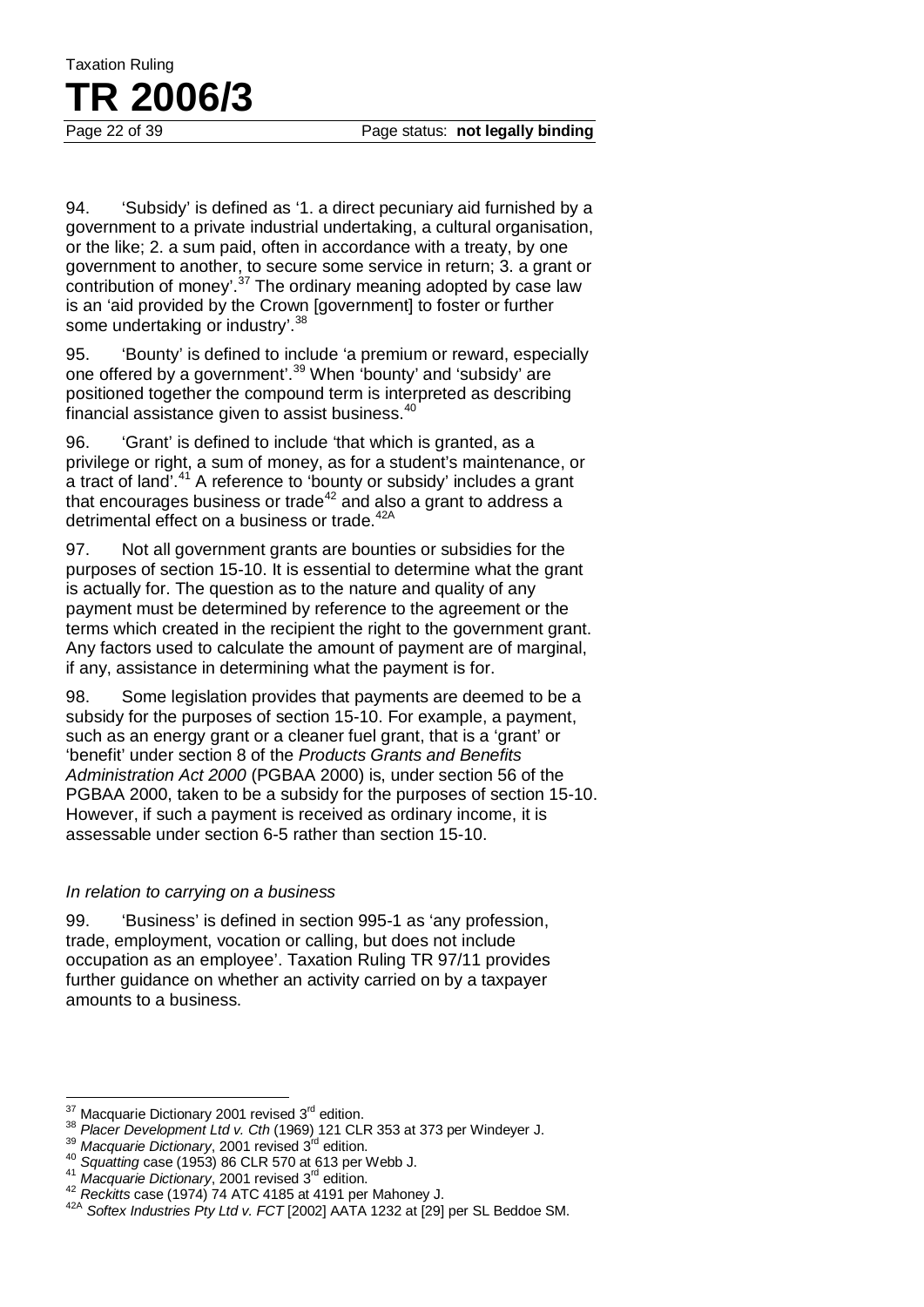Page status: **not legally binding** Page 23 of 39

100. A bounty or subsidy will be 'in relation to' carrying on a business when there is a real connection between the payment and the business. The term 'in relation to' includes within its scope payments that have a direct or indirect connection to the business. As stated by Hill J in the *First Provincial* case:

> The words 'in relation to' are words of wide import. They are capable of referring to any relationship between two subject matters in the present case the receipt of the bounty or subsidy, on the one hand, and the carrying on of the business, on the other…..the degree of connection will be 'a matter of judgment on the facts of each case'… What is necessary, at the least, in the present context is that there be a real connection…the relationship need not be direct, it may also be indirect.<sup>43</sup>

101. A bounty or subsidy must be related to 'carrying on' the business not merely for commencing or ceasing a business. As stated by Hill J in the *First Provincial* case:

> the relationship must be to the 'carrying on' of the business. These words may perhaps be understood in opposition to a relationship with the actual business itself. They would make it clear, for example that a bounty received, merely in relation to the commencement of a business or the cessation of the business, would not be caught. The expression 'carrying on of a business' looks, in my opinion, to the activities of that business which are directed towards the gaining or producing of assessable income, rather than merely to the business  $\frac{1}{15}$ itself.<sup>44</sup>

### *Payments to continue business – acquisition or construction of assets, or restructure*

102. A GPI received to acquire or construct an asset or assist with the capital costs of restructuring a business to improve the manufacturing, processing, distribution, administrative or other operations of a business is received in relation to carrying on a business.<sup>45</sup> Similarly, a GPI received to assist with the capital costs of restructuring a business to assist that business to improve its overall efficiency is received in relation to carrying on a business.<sup>46</sup> Some business restructures may not be in relation to carrying on a business, for example if a business changes its structure to facilitate a new activity, but this must be decided on the merits of each case.

<sup>43</sup> *First Provincial* case (1995) 56 FCR 320 at 333 per Hill J and *Re Plant and*   $\overline{a}$ 

Commissioner of Taxation [2004] AATA 1296 at 16, 22 and 23 per Muller DP.<br><sup>44</sup> First Provincial case (1995) 56 FCR 320 at 332 per Hill J.<br><sup>45</sup> First Provincial case (1995) 56 FCR 320 at 332 per Hill J.<br><sup>46</sup> See Re Plant an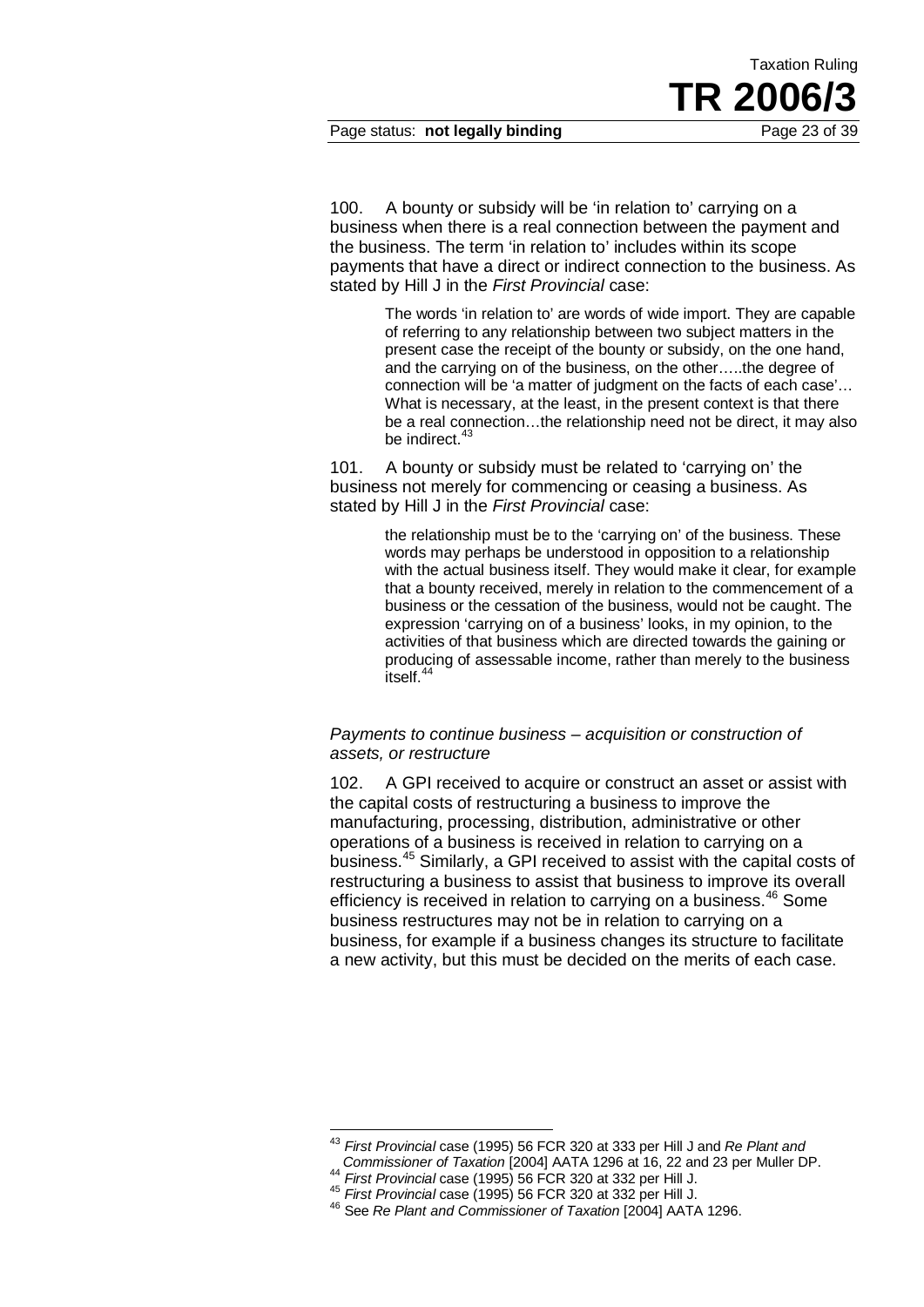### Page 24 of 39 Page status: **not legally binding**

### *Payments to commence business*

Taxation Ruling

**TR 2006/3**

103. A GPI received by an entity or made on behalf of the entity as assistance to commence a business does not satisfy the requirement of being paid in relation to carrying on a business.<sup>47</sup>

### *Payments to cease business*

104. A GPI received by an entity, or paid directly to a supplier on behalf of the entity, as assistance to cease a business is not received in relation to carrying on a business.<sup>48</sup>

105. But payments received after a business has ceased may be received in relation to carrying on a business if they relate directly or indirectly to activities of the business while it was operating. In the decision in *Reckitt & Coleman Pty Ltd v. FC of T* Mahoney J held that payments received after a business had ceased, but where the payments related to something done when the business was operating, then the payments were received in relation to carrying on a business. Mahoney J stated:

> In my opinion, the words 'in relation to the carrying on of a business' are wide words; no doubt there are some relations which would not fall within the scope of them but even if it be accepted that the payments in question were made in relation to a business which had ceased to be carried on at the time of that payment but by reason of something which had been done when the business was being carried on, the payments would in my opinion properly be held to be 'in relation to the carrying on of the business'. $49$

106. A GPI on capital account for modifying or restricting the profit yielding structure of the business may be in relation to carrying on that business. However, a GPI that is received merely in relation to giving up or selling part of the profit yielding structure of the business is not.

### **Derivation and timing of derivation of a GPI**

107. An amount (including an amount which has been received), will not be included in assessable income for an income year, unless it has been *derived* during that year.<sup>50</sup>

108. The term 'derive' is defined in section 995-1(1) as having a meaning affected by subsection 6-5(4). Under subsection 6-5(4) a recipient is taken to have derived an amount as soon as it is applied or dealt with in any way on their behalf or as they direct. Therefore, if a grant is ordinary income and is paid on behalf of the recipient directly to a supplier in respect of an expense the recipient incurred, it is derived at the time it is so paid to the supplier.

 $\overline{\phantom{a}}$ 

<sup>&</sup>lt;sup>47</sup> First Provincial case (1995) 56 FCR 320 at 332 per Hill J.<br><sup>48</sup> First Provincial case (1995) 56 FCR 320 at 332 per Hill J.<br><sup>49</sup> Reckitts case 74 ATC 4185 at 4192.<br><sup>50</sup> There are special rules for STS taxpayers who ar using the STS accounting method.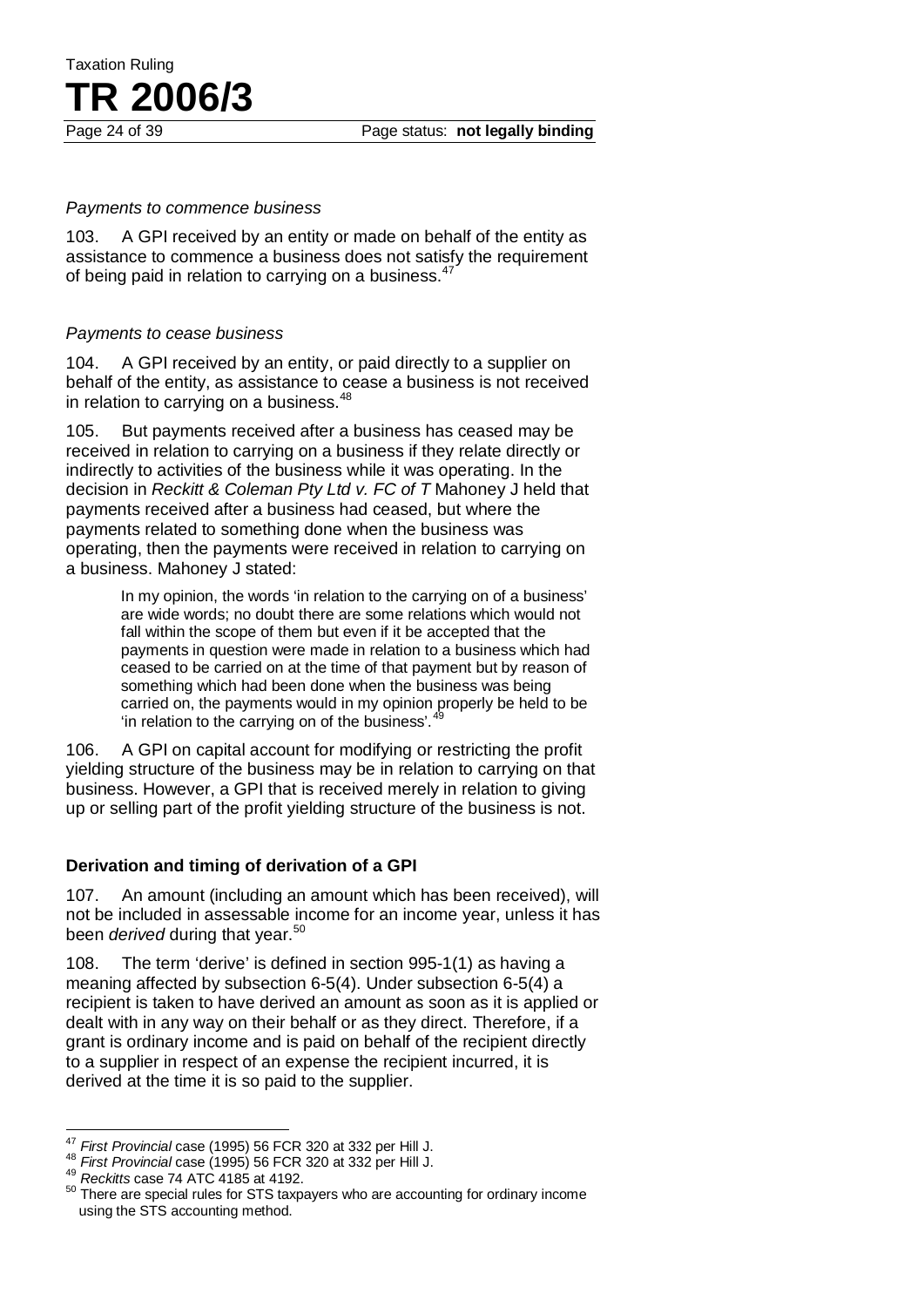Page status: **not legally binding** Page 25 of 39

109. If a grant would be assessable as statutory income apart from the fact that the recipient has not received it, the amount becomes assessable as soon as it is applied or dealt with in any way on the recipient's behalf or as directed by the recipient (subsection 6-10(3)). Therefore, if a grant would be assessable under section 15-10 and is paid on behalf of the recipient directly to a supplier in respect of an expense the recipient incurred, it becomes assessable to the recipient at the time it is so paid to the supplier.

110. No Australian judicial decisions precisely cover the timing of derivation of government funding by way of grant or subsidy. However, in *Brent v. FC of T*, <sup>51</sup> the High Court said:

> It has become well established that unless the Act makes some specific provision on the point the amount of income derived is to be determined by the application of ordinary business and commercial principles and that the method of accounting to be adopted is that which 'is calculated to give a substantially correct reflex of the taxpayer's true income. (*The Commissioner of Taxes (South Australia) v. The Executor, Trustee and Agency Company of South Australia Limited (Carden's case)* (1938) 63 CLR 108 at pp 152-154). 52

111. In *Arthur Murray (NSW) Pty Ltd v. FC of T*<sup>53</sup> the High Court affirmed the proposition that in relation to the question of when income should be judged to have been derived, it was appropriate to have regard to the application of ordinary business and commercial principles. The proposition was applied most recently by the Full Federal Court in *BHP Billiton Petroleum (Bass Strait) Pty Ltd & Anor v. FC of*  $T^{54}$  where regard was had to expert accounting evidence concerning recognising income in relation to the amounts in question. However, the Court cited the caution expressed in Arthur Murray when they quoted from that case, in BHP Billiton:

> A judicial decision as to whether an amount received but not yet earned or an amount earned but not yet received is income must depend basically upon the judicial understanding of the meaning which the word conveys to those whose concern it is to observe the distinctions it implies. What ultimately matters is the concept; book-keeping methods are but evidence of the concept.<sup>5</sup>

112. Barwick CJ and Kitto and Taylor JJ also said in *Arthur Murray*:

As Dixon J observed in *Carden's Case*: 'Speaking generally, in the assessment of income the object is to discover what gains have during the period of account come home to the taxpayer in a realized or immediately realizable form.<sup>56</sup>

<sup>51</sup> 

<sup>&</sup>lt;sup>51</sup> Brent v. FC of T (1971) 125 CLR 418.<br><sup>52</sup> Brent case at 420.<br><sup>53</sup> Arthur Murray v. FC of T (1965) 114 CLR 314.<br><sup>54</sup> BHP Billiton Petroleum (Bass Strait) Pty Ltd & Anor v. FC of T [2002] FCAFC 433.<br><sup>55</sup> BHP Billiton a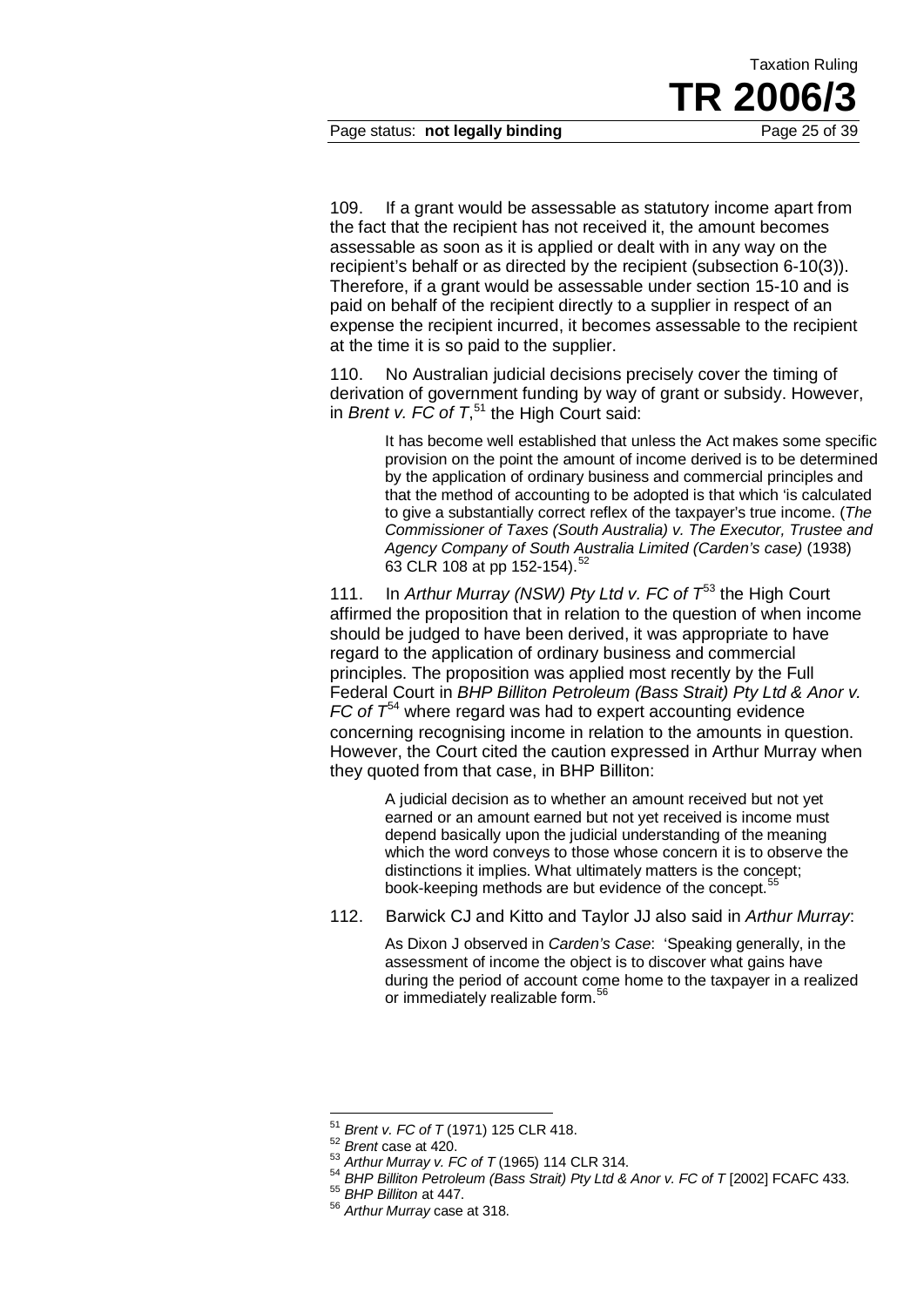113. The above passages were made in relation to subsection 25(1) of the ITAA 1936. However, section 6-5 expresses the same ideas as in subsection 25(1) of the ITAA 1936, and these passages can be accepted as having equal relevance to the operation of section 6-5: see subsection 1-3(2).

114. The reference by the High Court in *Arthur Murray* to the significance of an amount not being income unless it had been earnt occurred again in the following passage, which contains the major part of their reasons why in that case, the prepaid fees in relation to dancing lessons not yet *delivered*, should not be treated as income derived at that time. The Court said:

> Thus, in determining whether in such a case actual receipt had to be added to earning in order to find income, uncertainty of receipt, inherent in the circumstances of the earning appeared to his Honour to be decisive. Likewise, as it seems to us, in determining whether actual earning has to be added to receipt in order to find income, the answer must be given in the light of the necessity for earning which is inherent in the circumstances of the receipt  $5$

115. The closest authority to government funding by way of grant or subsidy is the decision of the Administrative Appeals Tribunal (AAT) in *Case U7*. <sup>58</sup> That case concerned a company which had applied for a grant from the Commonwealth under the former *Industrial Research and Development Incentives Act 1976*. It had received, at the discretion of the paying agency, an 'advance' of grant monies it would become entitled to on making certain expenditure on the agreed to research and development (R&D) activities. These monies were repayable if this expenditure was not made, or made for less than the amount prepaid.

116. The issue before the AAT was whether the company should be taxed on the whole of the grant monies received during that year, or only so much of it as had been directed towards the conduct of the R&D activities. The AAT referred to the decision in *Arthur Murray* and considered that there was a close analogy between the company's situation and that of a prepayment under a contract for future services, notwithstanding that the company was not held to be contracting to render future services to the Commonwealth. The AAT considered that the company in the year in question had not done all that was required of it to earn the full amount prepaid to it.

<sup>&</sup>lt;sup>57</sup> Arthur Murray case at 319.

<sup>57</sup> *Arthur Murray* case at 319. <sup>58</sup> *Case U7* 87 ATC 127; (1987) *Tribunal Case 20* 18 ATR 3120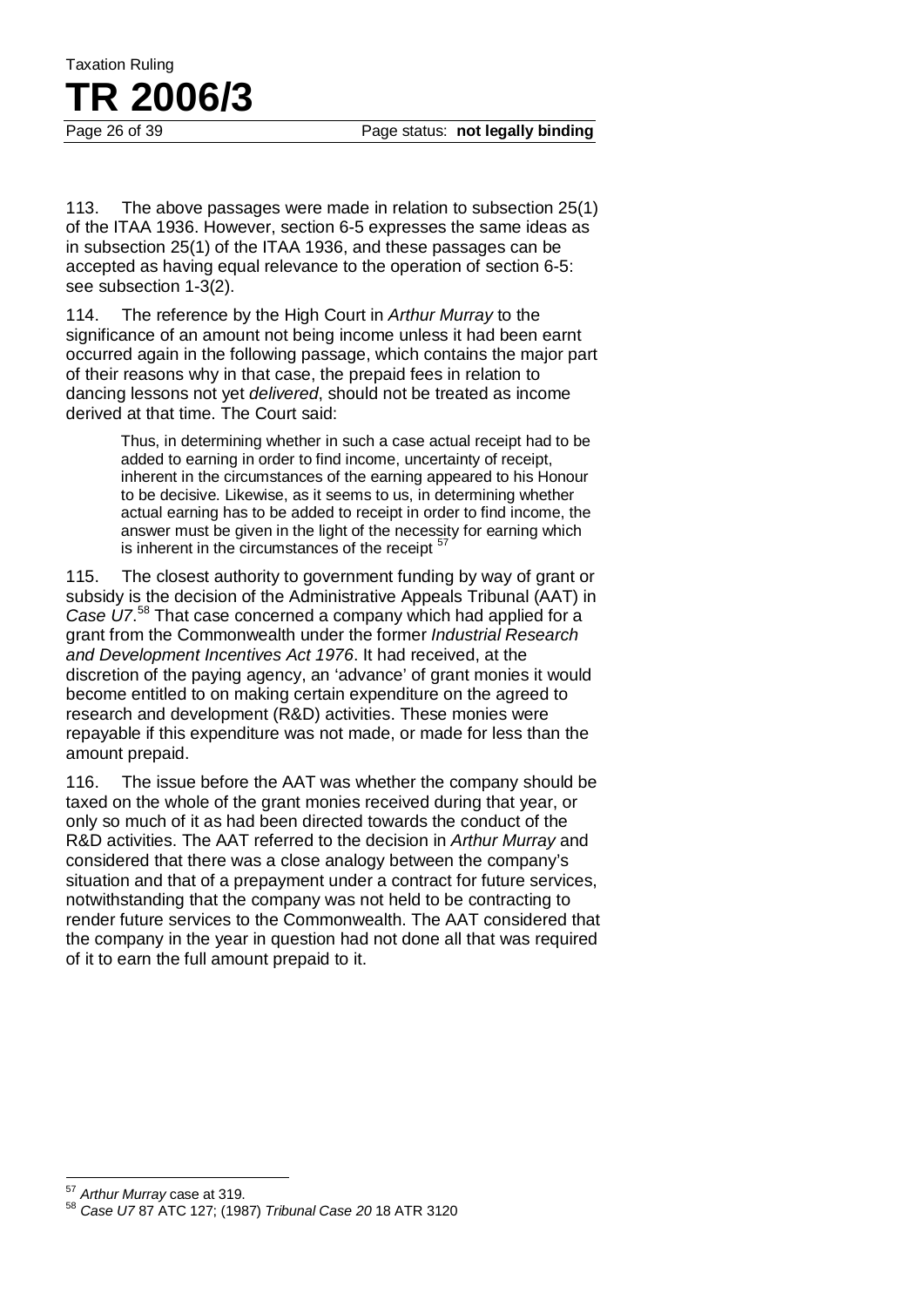### **Concessional loans, conditional grants, advance payments or repayments**

### *Concessional loans*

117. Neither a concessional loan, nor the difference between the normal market interest rate and a concessional rate of interest on loans provided by government, is a GPI. However, if the borrower is liable for the full interest charge but a proportion of the full interest charge is provided or offset by government, the amount provided or offset is assessable. It is up to the parties to an agreement to determine the interest rate charged. A lower than market rate of interest is not a GPI because it is not a payment. It may give rise to a non-cash business benefit but, to the extent the loan is used in the business, the otherwise deductible rule will apply (see paragraphs 125 to 127 of this Ruling).

### *Conditional grants*

118. Conditional grants made by government that are convertible to a grant after a specified period or on attainment of milestones and subject to agreed performance criteria are not in themselves a GPI at the time they are received.

119. Where a recipient satisfies the terms of a conditional grant and is entitled to have the conditional grant converted to a grant, a GPI has been earned in the income year of conversion to the extent that the amount is no longer conditional or subject to repayment. Depending on the terms of the agreement, this might be at different points during the period. If the grant is assessable as ordinary income the amount is included as assessable income in the year in which it is derived (subsection 6-5(2)).

### *Advance payments*

120. A GPI that is an advance payment of ordinary income based on an estimate of a recipient's entitlement, with the condition that any over payment must be repaid once the actual entitlement is determined, is only derived to the extent that the recipient is entitled to the amount received. Any over payment to which the recipient is not entitled and which must be repaid is not derived. Payments received in advance should be included in assessable income except to the extent of any amount that has clearly not been derived.

121. Where a recipient has an entitlement to claim additional amounts, those amounts will be derived in the income year in which the entitlement arises.

<sup>&</sup>lt;sup>59</sup> [Omitted.]  $\overline{\phantom{a}}$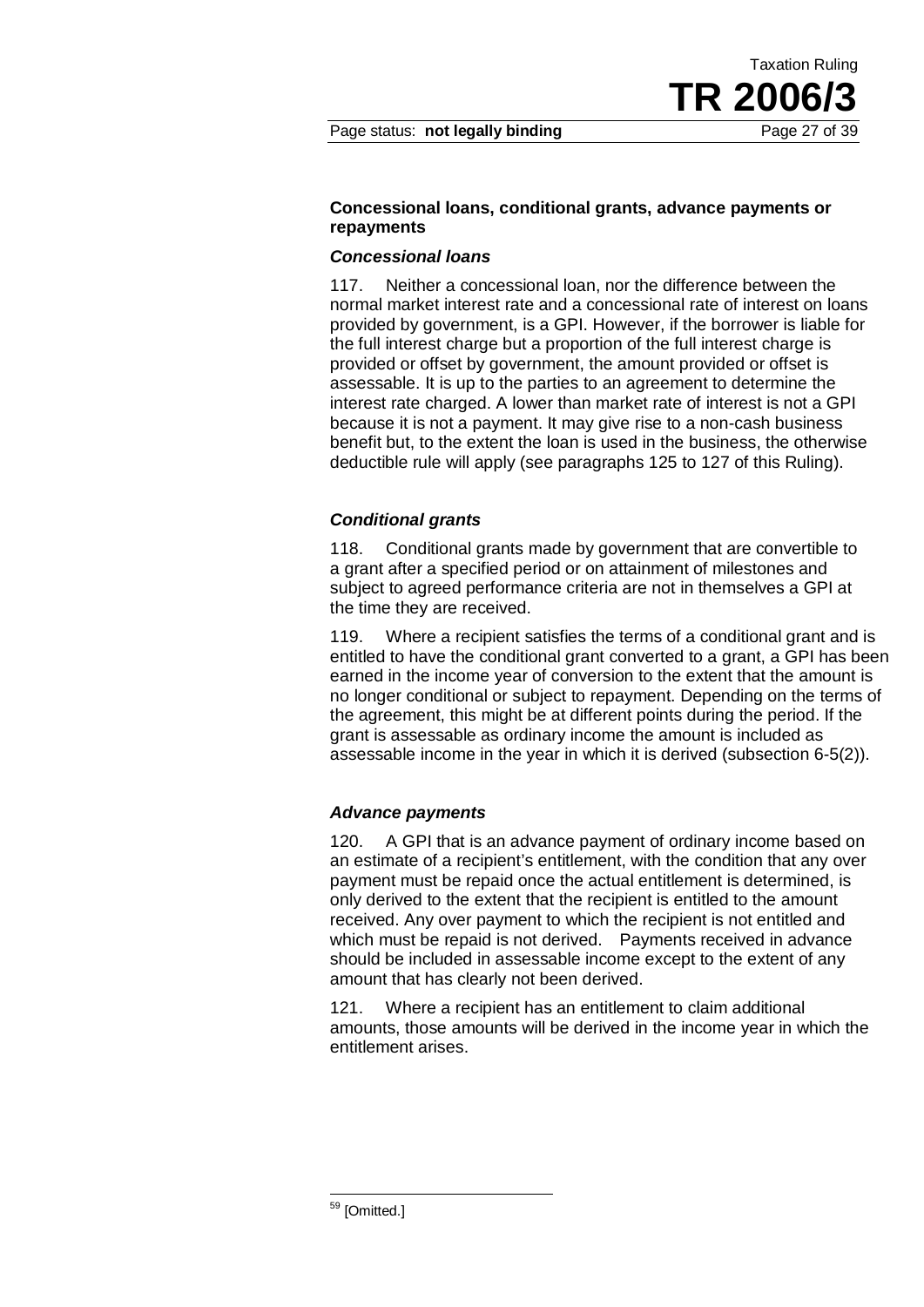# Taxation Ruling **TR 2006/3**

### *Repayments*

122. A GPI which:

- must be repaid; and
- is repaid in a later year; and
- the repayment cannot be deducted for any income year,  $60$

is not assessable income and not exempt income and is not included in assessable income for an income year under section 59-30. This provision applies to the 2003-04 income year and following years. Section 170(10AA) of the ITAA 1936 allows the amendment of an assessment at any time to give effect to section 59-30.<sup>61</sup>

123. The amount which is not assessable and not exempt income does not include any amount of interest or penalty.

### **Primary production income**

124. An assessable GPI that is derived from, or results from, carrying on a primary production business<sup>62</sup> is primary production income. 'Assessable primary production income' for averaging primary producers' tax liability is defined in subsection 392-80(2) as 'basic assessable income for the current year that was derived from, or resulted from, your carrying on a primary production business'.

### **Bounty or subsidy received otherwise than in cash**

125. If a non-cash bounty or subsidy is assessable income under section 15-10, the amount to include in assessable income is the money value of the benefit.

126. Section 21 of the ITAA 1936 deems that the 'money value' of any consideration paid or given 'otherwise than in cash' is paid or given. Accordingly, the 'money value' of any benefit received through a government grant is deemed to have been paid to the recipient and, if applicable, is included as assessable income under section 15-10. As a general rule the Tax Office will accept a fair market value of the non-cash benefits.

 $^{60}$  A GPI that is repaid and is a loss or outgoing necessarily incurred in carrying on a business for the purpose of gaining or producing assessable income (other than a loss or outgoing that is capital in nature, private or domestic in nature, incurred in relation to exempt income or prevented from deduction by a provision of the ITAA 1997 or ITAA 1936) is deductible under section 8-1.  $\overline{\phantom{a}}$ 

 $61$  Section 170(10AA) of the ITAA 1936 applies for the 2004-05 and later years of income. Section 170(10AB) of the ITAA 1936 applies for the 2003-04 year of

income.<br><sup>62</sup> Refer to paragraph 8 of TR 97/11 for the Commissioner's view on activities that constitute primary production activities.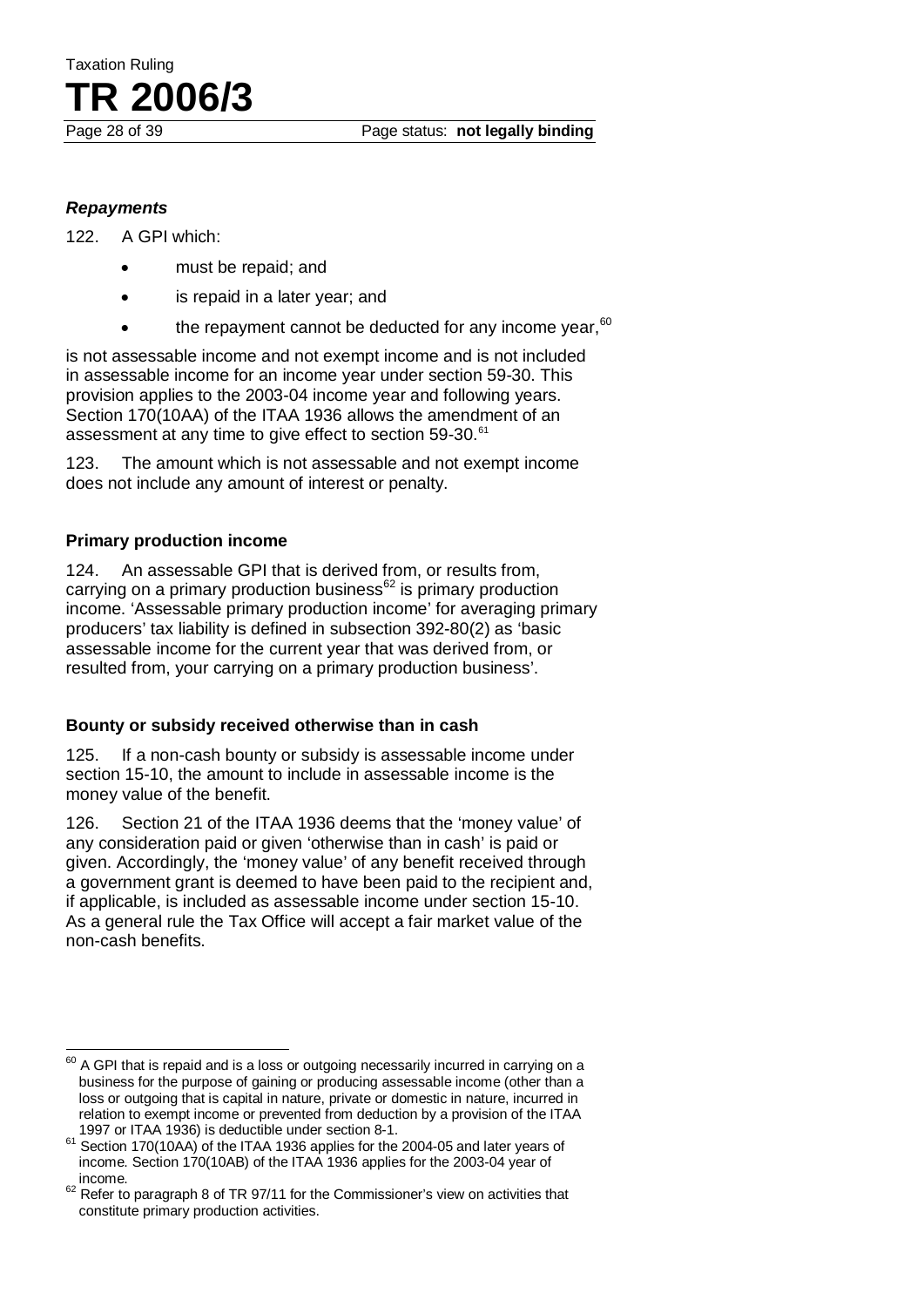Page status: **not legally binding** Page 29 of 39

127. If a non-cash bounty or subsidy is ordinary income derived by a business taxpayer, the amount assessable under section 6-5 is the arm's length value of the benefit. Subsection 21A(2) of the ITAA 1936 requires that non-cash business benefits that are income of a business taxpayer be included in assessable income at arm's length value, less any contribution made by the recipient. In determining the arm's length value of a business benefit that is not convertible to cash, any conditions that would prevent or restrict the conversion of the benefit to cash are disregarded. Subsection 21A(3) of the ITAA 1936 reduces the amount assessable if the recipient of the benefit would have been entitled to a once-only deduction if they had incurred the expenditure in respect of the benefit.

### **Government payments to commence or cease business**

128. Government payments to industry to commence or cease business are not assessable as ordinary income under section 6-5 or as a bounty or subsidy in relation to carrying on a business under section 15-10. However, the GPI may be taken into account in determining whether there is an assessable recoupment under Subdivision 20-A. If the GPI is not assessable under any of these provisions, the recipient will need to consider whether there are any CGT consequences.

### *Section 6-5*

129. A GPI to assist with the cost of evaluating whether to commence a business, or to enable a business to commence are preliminary to establishing a business. As the GPI is preliminary to a business being established it is not ordinarily received in the normal course of trade, or a receipt for which business is being carried on. The GPI is not ordinary income and is not assessable under section 6-5.

130. A GPI that, in the hands of the recipient, is a payment for the ending of the business $<sup>63</sup>$  is capital in nature. These types of payments</sup> may relate to the capital assets of the business. Assets that are fundamental to the business operations are capital assets and part of the profit earning structure of the business. These capital assets could include contractual rights, licenses, logos, quotas, symbols and time allocations.

131. A GPI that represents payment for the cancellation of a contract where the contract is of such importance to the structure of the business that it is a capital asset will generally be capital in nature.<sup>64</sup>

132. A GPI that reimburses the recipient for the cost of advice to finalise business obligations is not assessable as ordinary income under section 6-5. This type of payment is not received in the normal course of business operations.

<sup>63</sup> Refer to *Dickenson* case (1958) 98 CLR 460 at 483 and *Allied Mills Industries v. FCT* (1988) 89 ATC 4365 at 4371. 64 *Allied Mills* case.  $\overline{\phantom{a}}$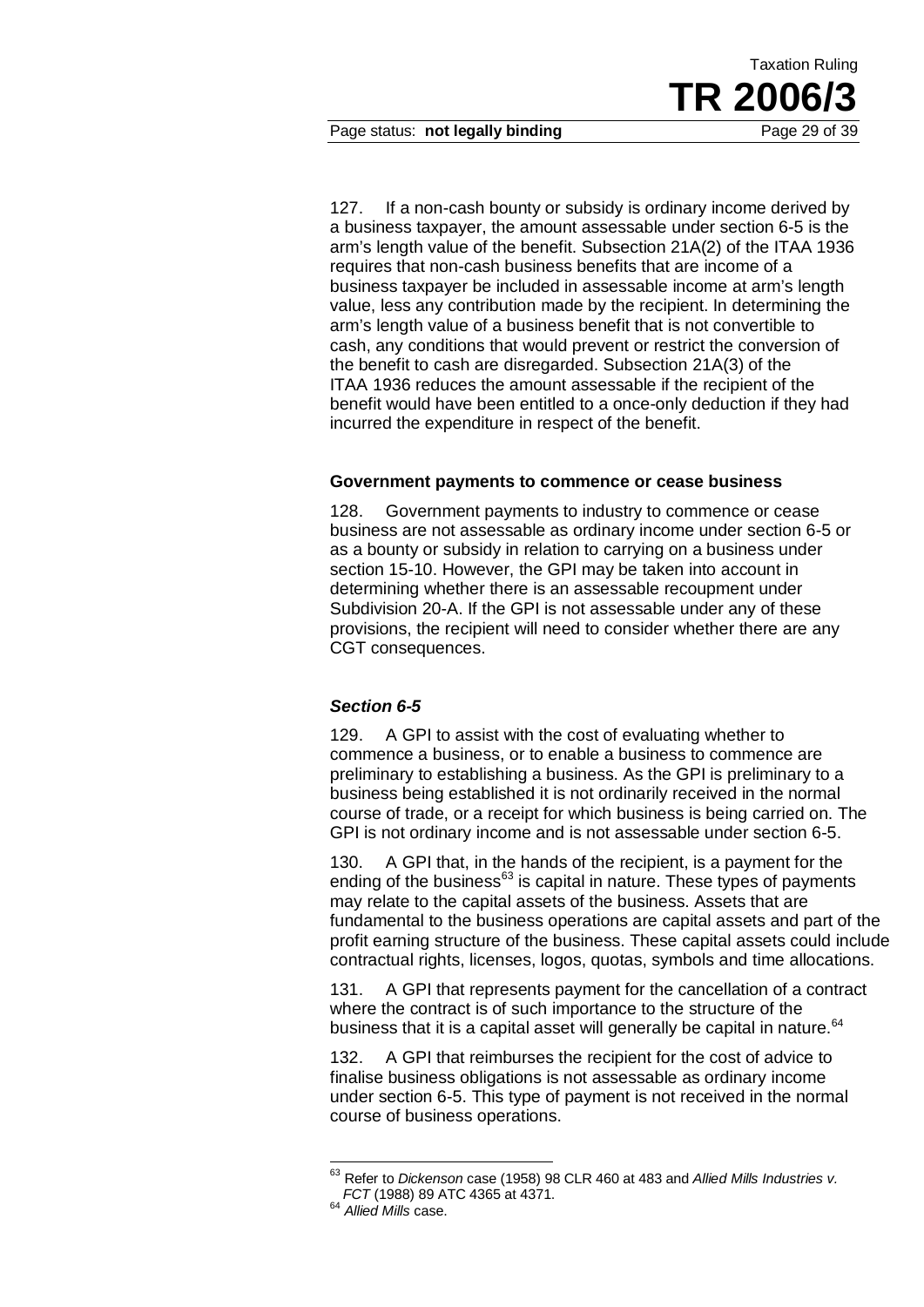Taxation Ruling **TR 2006/3**

### *Section 15-10*

133. A GPI to assist with the cost of evaluating whether to commence a business, or to enable a business to commence is preliminary to establishing a business. As the GPI is preliminary to a business being established it is not received in relation to carrying on the business and is not assessable under section 15-10.

134. A GPI for ending a business or for cancelling a contract which ends a business is a payment which relates to the cessation of the business. The GPI is not in relation to carrying on a business (refer to paragraphs 104 to 106 of this Ruling) and is not assessable under section 15-10.

135. A GPI that reimburses the recipient for the cost of advice to finalise business obligations is not assessable under section 15-10 as it does not relate to the carrying on of a business.

### *Subdivision 20-A*

136. The assessable recoupment provisions in Subdivision 20-A need to be considered where a GPI is received as recoupment of certain deductible losses or outgoings and is not otherwise assessable. The provisions in Subdivision 20-A may apply even if the entity is not in business.

137. An amount is an assessable recoupment under these provisions to the extent it is:

- not income under ordinary concepts or otherwise assessable; and
- received either:
	- by way of insurance or indemnity as recoupment of a deductible loss or outgoing; or
	- as recoupment (other than by way of insurance or indemnity) of a deductible loss or outgoing that is listed in the table in section 20-30.

The items listed in section 20-30 include deductions for bad debts, rates or taxes, research and development activity expenditure, tax related expenses and capital allowances.

138. For the purposes of Subdivision 20-A, recoupment of a loss or outgoing includes any kind of recoupment, reimbursement, recovery, refund, insurance or indemnity. It also includes a grant in respect of a loss or outgoing. In addition, you are taken to receive an amount as recoupment of a loss or outgoing if another entity pays the amount for you in respect of a loss or outgoing you incur.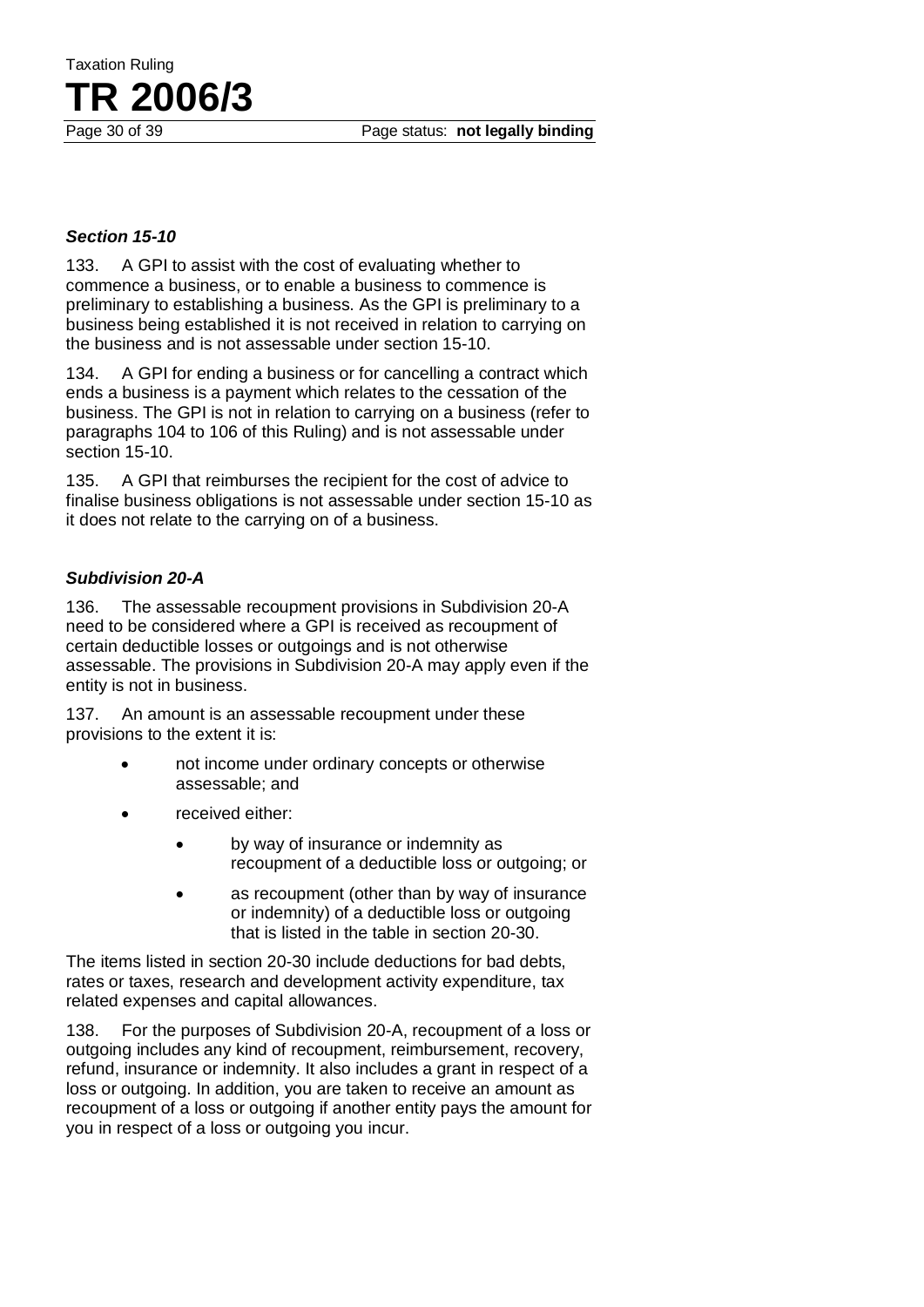### *Reimbursement for purchase of a depreciating asset*

139. A GPI paid to assist a new business with the purchase of a depreciating asset will not be assessable under section 6-5 as ordinary income if the GPI is capital in nature. The GPI will not be assessable under section 15-10 if it is received in relation to the commencement of a business.

140. The business will be able to claim deductions for the decline in value of the depreciating asset under the capital allowances provisions in Division 40. Capital allowances deductible under Division 40 is an item in the table of section 20-30. As such, to the extent that the GPI is a recoupment of the cost of the depreciating asset (for which capital allowance deductions are available for the decline in value), it is an assessable recoupment under Subdivision 20-A. The amount of assessable recoupment may be included over more than one income year, limited to the amount that can be deducted under Division 40.

### *Reimbursement for professional taxation advice*

141. A GPI paid to reimburse the cost of obtaining tax related advice to determine whether to commence a business will not be assessable under section 6-5 as ordinary income. It is not a receipt ordinarily received in the normal course of trade or a receipt for which business is being carried on. The GPI will not be assessable under section 15-10 as it is preliminary to a business being carried on.

142. A GPI paid to reimburse the cost of obtaining tax related advice to cease business will not be assessable under section 6-5 as ordinary income. It is in relation to cessation and not a receipt ordinarily received in the normal course of trade or a receipt for which business is being carried on. The GPI will not be assessable under section 15-10 as it is in relation to cessation.

143. Where the business can claim deductions for the cost of taxation advice under section 25-5, a recoupment of the cost of such tax related advice is an assessable recoupment under Subdivision 20-A. Section 25-5 is an item in the table of section 20-30.

### *Reimbursement for cost of finalising a business*

144. Some costs involved in either accepting a GPI or finalising business obligations may be deductible under section 40-880, if they are costs to stop carrying on a business and there is no other provision which takes the expenditure into account or specifically denies a deduction.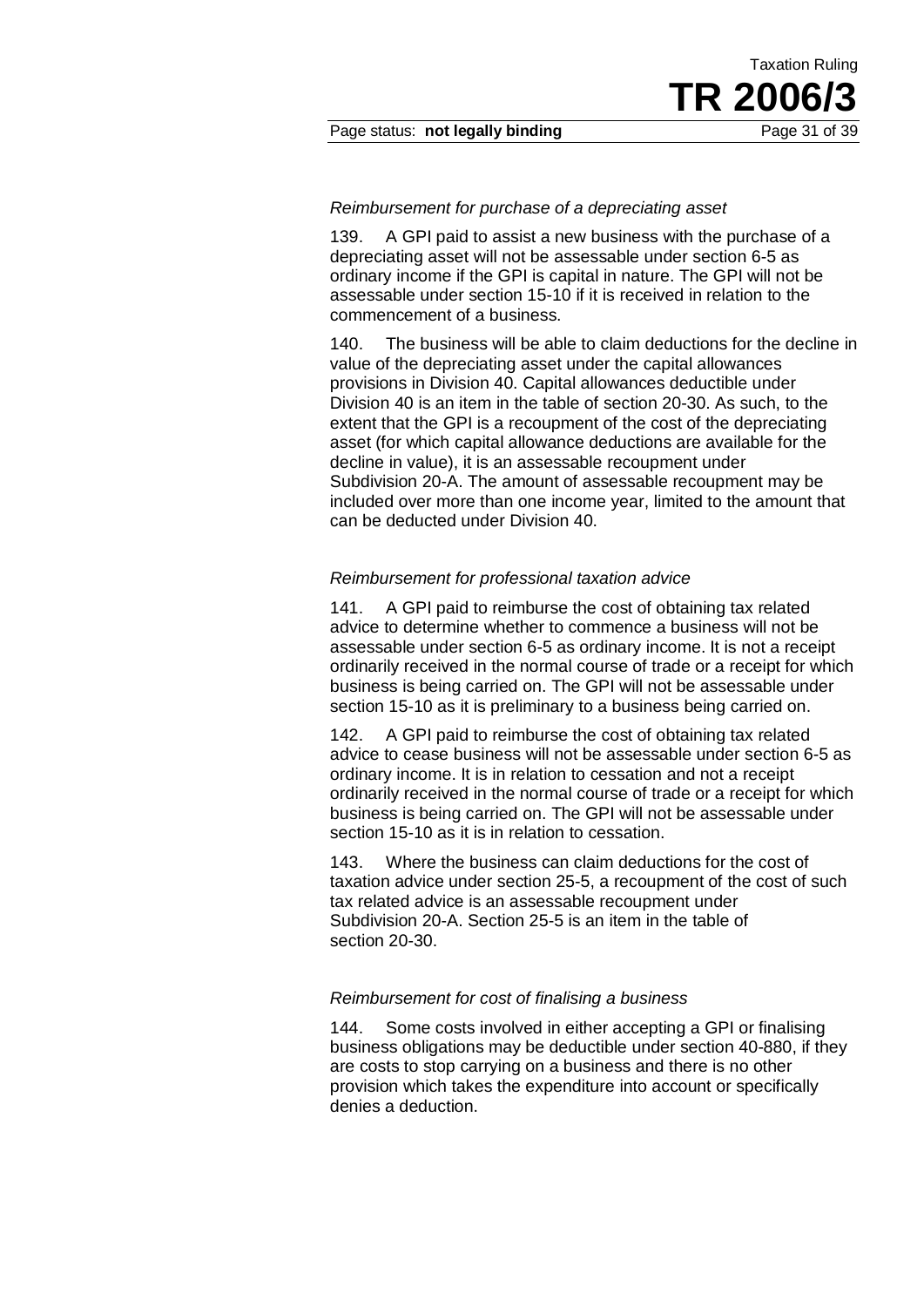145. A GPI received as reimbursement of such costs is not ordinary income, nor is it assessable under section 15-10 because it is received in relation to ending the business rather than carrying on the business. To the extent the GPI is a reimbursement of costs for which a deduction is available under section 40-880, it is an assessable recoupment under Subdivision 20-A. Capital allowances under Division 40 are listed in the table in section 20-30 as one of the deductions for which recoupments are assessable.

### *Subdivision 40-D*

### *Payment for a depreciating asset*

146. Where the amount of a GPI is calculated having regard to some effect on a depreciating asset but that asset continues to be held for current or future use, there is no balancing adjustment event. There is no need to work out a balancing adjustment for the asset as provided for under Subdivision 40-D (refer to Example 13 in paragraphs 67 to 71 of this Ruling).

147. Where a balancing adjustment event does occur, the recipient is required to work out a balancing adjustment for the asset under section 40-285. The application of these provisions will depend on the particular facts. If the GPI is not actually for the sale of the asset (for example, a sale to the government body) or for the loss or destruction of the asset, the amount of the payment is not used in the relevant balancing adjustment calculation. It is necessary to consider if the GPI in these circumstances, and similarly the GPI mentioned in paragraph 146 of this Ruling, is assessable income of the recipient under section 6-5 or section 15-10.

148. A balancing adjustment event occurs for a depreciating asset where a taxpayer:

- $\bullet$  stops holding a depreciating asset;  $65$
- stops using the asset for any purpose and expects never to use it again:<sup>66</sup>
- stops having it installed ready for use and expects never to install it ready for use again:<sup>67</sup> or
- has not used the asset and decides never to use it.<sup>68</sup>

<sup>65</sup> Paragraph 40-295(1)(a).

<sup>66</sup> Paragraph 40-295(1)(b).<br>
<sup>67</sup> Paragraph 40-295(1)(b).<br>
<sup>68</sup> Paragraph 40-295(1)(c).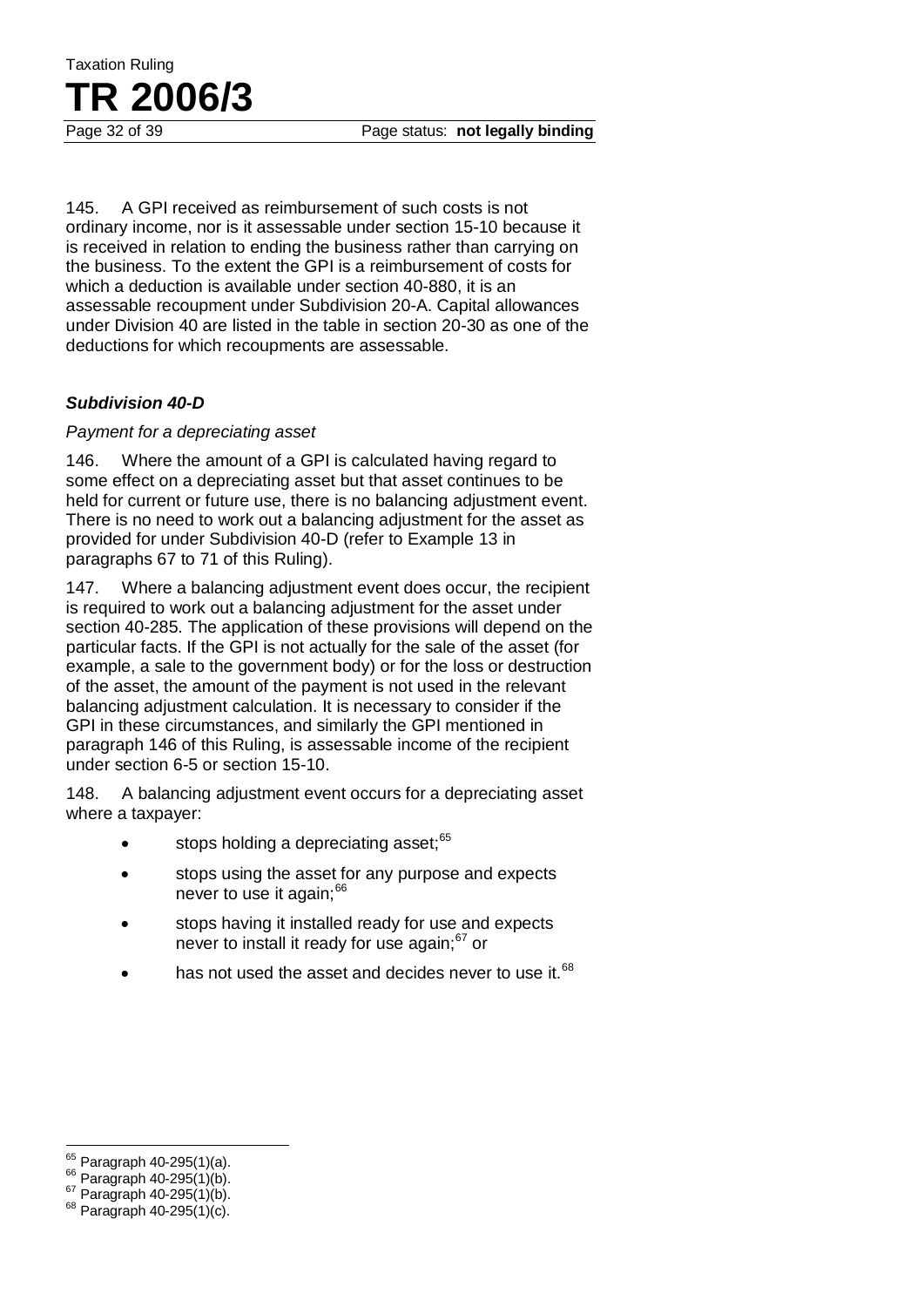149. The balancing adjustment amount is the difference between the termination value of the depreciating asset and its adjustable value just before the event occurred. Where the termination value of the depreciating asset is less than its adjustable value just before the event occurred, the difference is allowed as a deduction.<sup>69</sup> Where the termination value of the depreciating asset is greater than its adjustable value just before the event occurred, the difference is included in assessable income.<sup>70</sup> In certain circumstances, the taxpayer may be able to reduce any assessable balancing adjustment by the cost of a replacement asset if the involuntary disposal rules in section 40-365 are satisfied.

150. The termination value is, generally, the amount that is received or taken to be received for the asset when a balancing adjustment event occurs.<sup>71</sup> Where a depreciating asset is lost or destroyed, the termination value is the amount received or receivable under an insurance policy or otherwise for the loss or destruction.<sup>72</sup>

151. If the recipient stops using the depreciating asset, or having it installed ready for use, for any purpose and expects never to use it again even though the asset is still held, the termination value is the market value of the asset when the recipient stops using it or having it installed ready for use.<sup>73</sup>

152. If the recipient decides never to use a depreciating asset that has not been used but is still held, the termination value is the market value of the asset when the business operator makes that decision.<sup>74</sup>

153. If a depreciating asset is used for both taxable and non-taxable purposes, the balancing adjustment amount must be reduced by the amount that is attributable to the non-taxable use . There may also be CGT consequences.<sup>75</sup>

### **Definitions**

154. 'Government' means the Commonwealth or a State, Territory or local government or government agency.

'Government payment to industry' means a payment by the government, or entity chosen by the government to administer government funds.

'Bounty' means a premium, reward or grant, especially one offered by a government.

 $69$  Subsection 40-285(2).

<sup>&</sup>lt;sup>70</sup> Subsection 40-285(1).<br>
<sup>71</sup> Section 40-305.<br>
<sup>72</sup> Item 8 in the table in subsection 40-300(2).<br>
<sup>72</sup> Item 1 in the table in subsection 40-300(2).<br>
<sup>74</sup> Item 2 in the table in subsection 40-300(2).<br>
<sup>75</sup> Section 40-29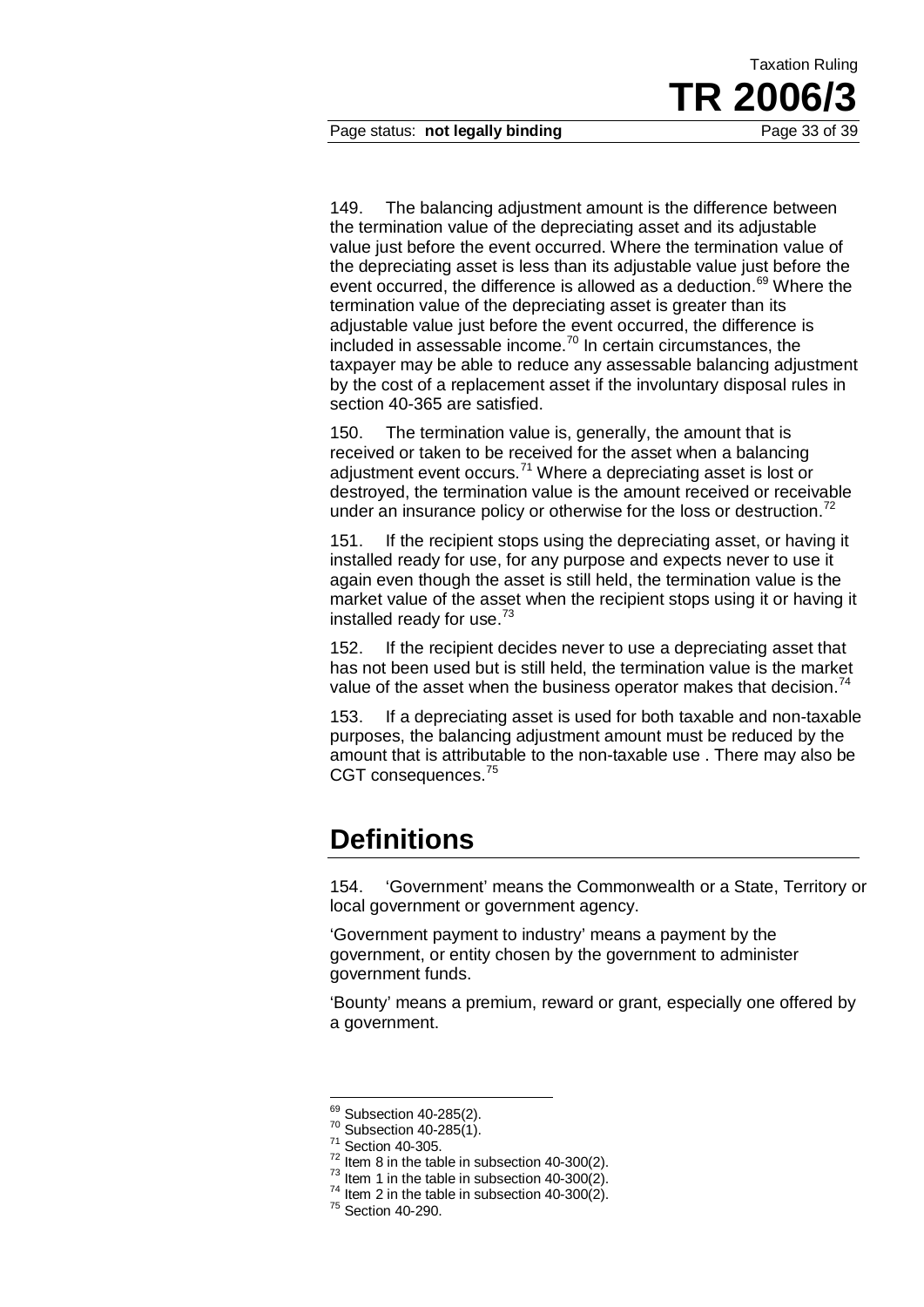

'Business' is defined in section 995-1 and means any profession, trade, employment, vocation or calling, but does not include occupation as an employee.

'Depreciating asset' is as defined in subsection 40-30(1), in broad terms as an asset that has a limited effective life and can reasonably be expected to decline in value over the time it is used.

'Grant' means that which is granted, as a privilege or right, including a sum of money by government to encourage business.

'Payment' includes a grant, bounty, subsidy, rebate, or other benefit.

'Subsidy' means a direct pecuniary aid or grant furnished by a government to a private industrial undertaking, a cultural organisation, or the like.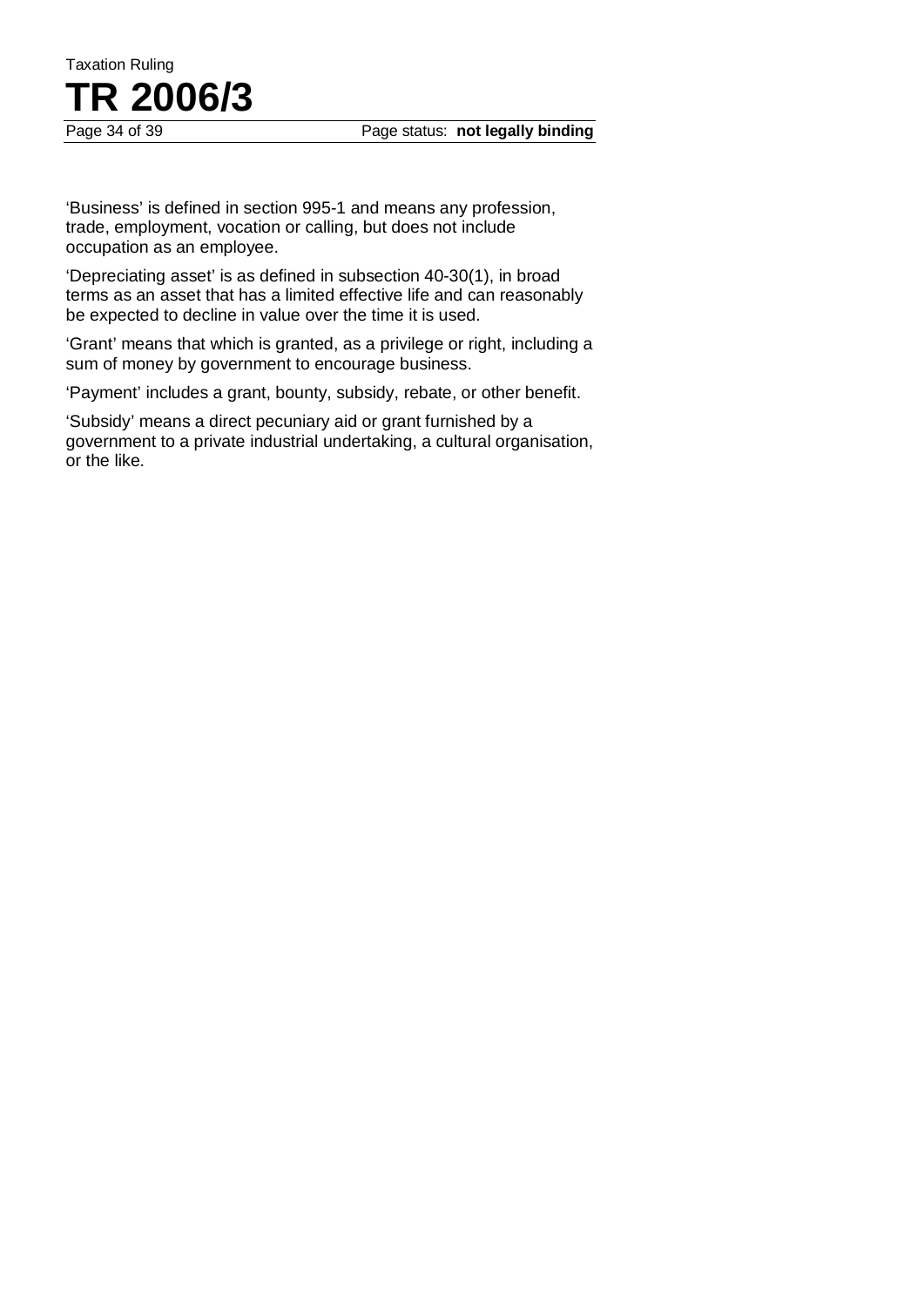# **Appendix 2 – Detailed contents list**

| The following is a detailed contents list for this Ruling:<br>155.                                                                 |           |  |
|------------------------------------------------------------------------------------------------------------------------------------|-----------|--|
|                                                                                                                                    | Paragraph |  |
| What this Ruling is about                                                                                                          | 1         |  |
| <b>Previous Rulings</b>                                                                                                            | 9         |  |
| <b>Ruling</b>                                                                                                                      | 10        |  |
| Government payments to continue business                                                                                           |           |  |
| Section 6-5                                                                                                                        |           |  |
| Section 15-10<br>16                                                                                                                |           |  |
| Amounts otherwise assessable                                                                                                       | 21        |  |
| Concessional loans, conditional grants, advance<br>payments or repayments                                                          | 22        |  |
| <b>Concessional loans</b>                                                                                                          | 22        |  |
| Conditional grants                                                                                                                 | 23        |  |
| Advance payments                                                                                                                   | 24        |  |
| Repayments                                                                                                                         | 25        |  |
| Government payments to commence or cease business                                                                                  | 26        |  |
| Subdivision 20-A                                                                                                                   | 27        |  |
| Reimbursement for purchase of a depreciating asset                                                                                 | 27        |  |
| Reimbursement for professional taxation advice                                                                                     | 28        |  |
| Reimbursement for costs of finalising a business                                                                                   | 29        |  |
| Subdivision 40-D                                                                                                                   | 30        |  |
| Payment for a depreciating asset                                                                                                   | 30        |  |
| <b>Examples</b>                                                                                                                    | 33        |  |
| Government payments to continue business                                                                                           | 33        |  |
| Example 1 – Payment of drought relief                                                                                              | 33        |  |
| Example 2 – Payment of remote assistance                                                                                           | 35        |  |
| Example 3 – Payment to assist with employing an apprentice                                                                         | 37        |  |
| Example 4 – Payment to offset liability                                                                                            | 38        |  |
| Example 5 – Payment to assist with change to operations<br>for environmental purposes – payment in relation to<br>multiple factors | 40        |  |
| Example 6 – Payment to reimburse cost of obtaining advice                                                                          | 46        |  |
| Example 7 – Payment to encourage expansion within<br>existing operations                                                           | 49        |  |
| Example 8 – Payment to reimburse capital cost of restructure                                                                       | 51        |  |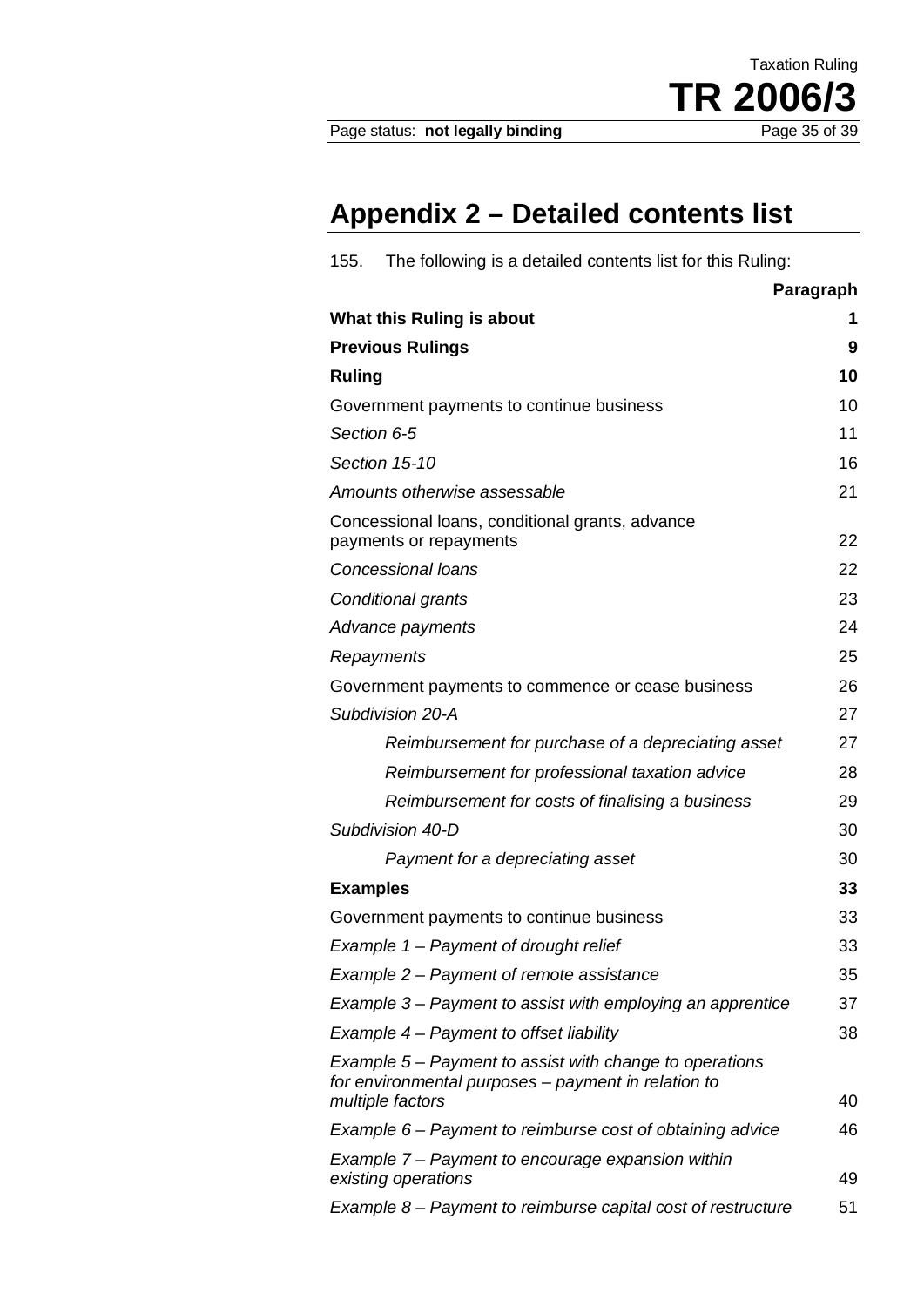# Taxation Ruling **TR 2006/3**

| Example 8A – Payment to fund the cost of constructing<br>new assets                                                                                                           | 54  |
|-------------------------------------------------------------------------------------------------------------------------------------------------------------------------------|-----|
| Government payments to commence business                                                                                                                                      | 55  |
| Example 9 – Payment to assist research of new<br>business opportunities                                                                                                       | 55  |
| Government payments to cease business                                                                                                                                         | 58  |
| Example 10 – Payment for ceasing an identifiable<br>and distinct part of a business activity                                                                                  | 58  |
| Example 11 – Payment for ceasing an identifiable<br>geographic part of a business                                                                                             | 61  |
| Example 12 – Reimbursement of cost of seeking professional<br>advice and for capital costs in ceasing business                                                                | 64  |
| Example 13 – Payment for ending part of a business<br>calculated by reference to the estimated loss in value of<br>a depreciating asset – operator continues to use the asset | 67  |
| Example 13A – Payment for loss in value of depreciating<br>asset where operator no longer uses the asset                                                                      | 72  |
| Example 14 – Payment for surrender of licence that is<br>part of the profit yielding structure                                                                                | 78  |
| Date of effect                                                                                                                                                                | 82  |
| Appendix 1 – Explanation                                                                                                                                                      | 83  |
| Government payments to continue business                                                                                                                                      | 83  |
| Nature of receipt                                                                                                                                                             | 84  |
| Ordinary income                                                                                                                                                               | 84  |
| Single payments                                                                                                                                                               | 87  |
| Section 15-10                                                                                                                                                                 | 91  |
| <b>Bounty or subsidy</b>                                                                                                                                                      | 93  |
| In relation to carrying on a business                                                                                                                                         | 99  |
| Payments to continue business – acquisition or<br>construction of assets, or restructure                                                                                      | 102 |
| Payments to commence business                                                                                                                                                 | 103 |
| Payments to cease business                                                                                                                                                    | 104 |
| Derivation and timing of derivation of a GPI                                                                                                                                  | 107 |
| Concessional loans, conditional grants, advance<br>payments or repayments                                                                                                     | 117 |
| <b>Concessional loans</b>                                                                                                                                                     | 117 |
| Conditional grants                                                                                                                                                            | 118 |
| Advance payments                                                                                                                                                              |     |
| Repayments                                                                                                                                                                    |     |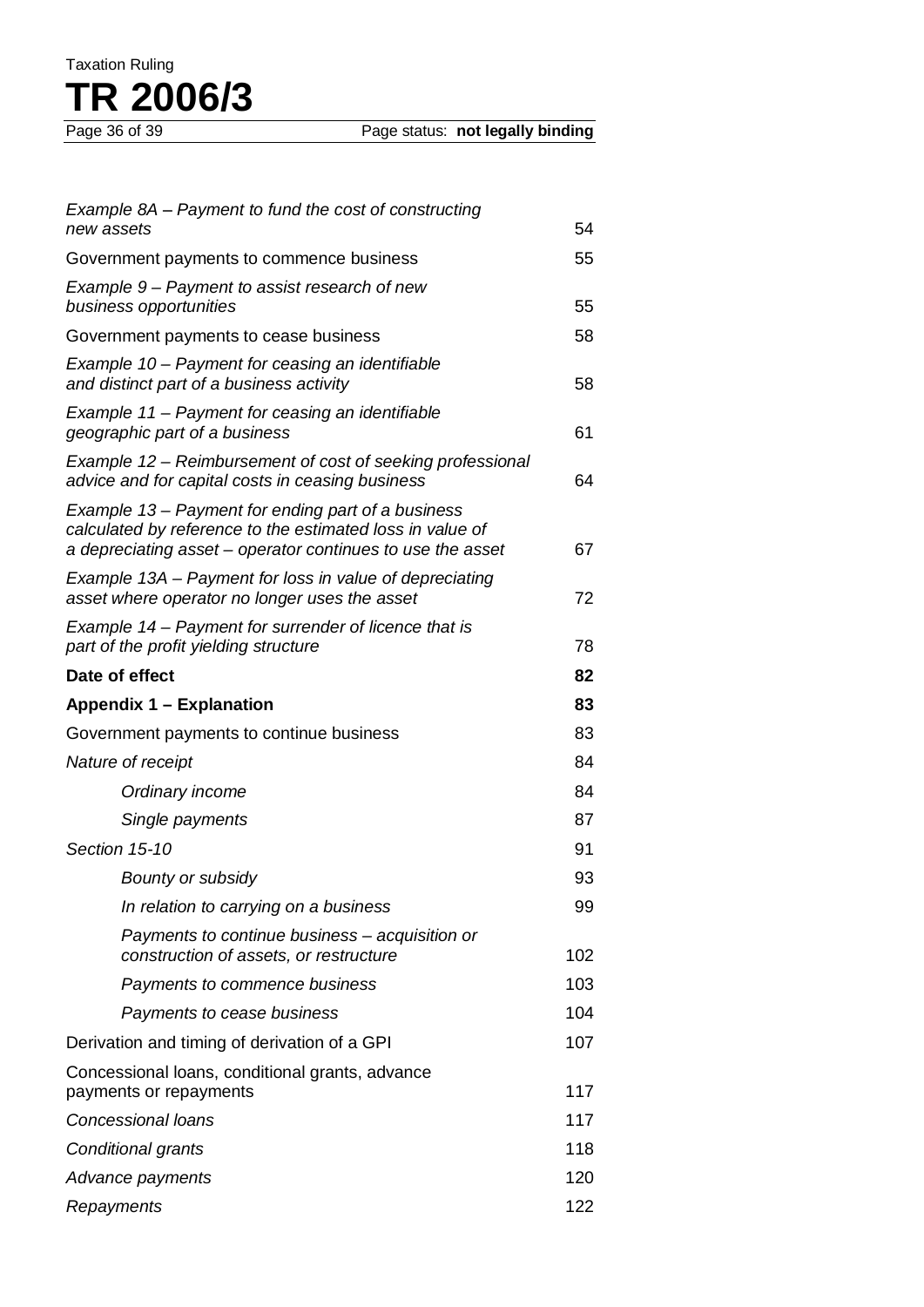Taxation Ruling **TR 2006/3** 

Page status: not legally binding

| Primary production income                          | 124  |
|----------------------------------------------------|------|
| Bounty or subsidy received otherwise than in cash  | 125  |
| Government payments to commence or cease business  | 128  |
| Section 6-5                                        | 129  |
| Section 15-10                                      | 133  |
| Subdivision 20-A                                   | 136  |
| Reimbursement for purchase of a depreciating asset | 139  |
| Reimbursement for professional taxation advice     | 141  |
| Reimbursement for costs of finalising a business   | 144  |
| Subdivision 40-D                                   | 146. |
| Payment for a depreciating asset                   | 146  |
| <b>Definitions</b>                                 | 154  |
| Appendix 2 – Detailed contents list                | 155  |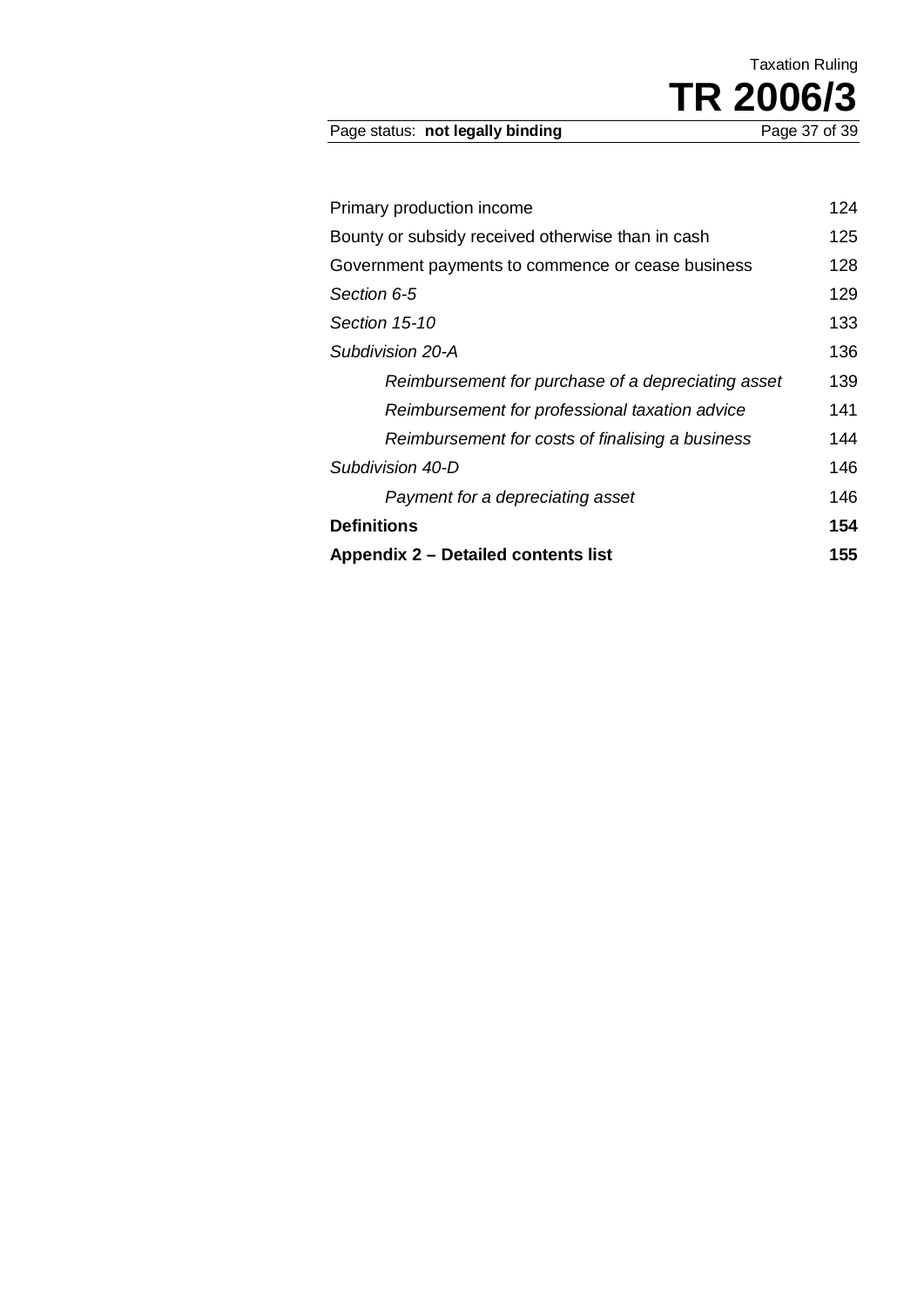Page status: **not legally binding** 

# **References**

| Previous draft:                                     | ITAA 1997 Subdiv 40-D                                       |
|-----------------------------------------------------|-------------------------------------------------------------|
| TR 2005/D17                                         | ITAA 1997 40-285                                            |
|                                                     | ITAA 1997 40-285(1)<br>$\qquad \qquad \blacksquare$         |
| Related Rulings/Determinations:                     | ITAA 1997 40-285(2)<br>$\blacksquare$                       |
| TR 92/3                                             | ITAA 1997 40-290<br>$\blacksquare$                          |
|                                                     | ITAA 1997 40-295(1)(a)<br>٠                                 |
| Previous Rulings/Determinations:                    | ITAA 1997 40-295(1)(b)<br>۰                                 |
|                                                     | ITAA 1997 40-295(1)(c)<br>$\qquad \qquad \blacksquare$      |
| TD 92/170; TD 98/28                                 | ITAA 1997 40-295(1)(d)<br>$\qquad \qquad \blacksquare$      |
|                                                     | ITAA 1997 40-300(2)<br>$\overline{\phantom{a}}$             |
| Subject references:                                 | ITAA 1997 40-300(3)<br>$\blacksquare$                       |
| assessable recoupment                               | ITAA 1997 40-305<br>ä,                                      |
| assessable income<br>$\overline{a}$                 | ITAA 1997 40-365<br>ä,                                      |
| balancing adjustment                                | ITAA 1997 40-880<br>ä,                                      |
| bounty<br>-                                         | ITAA 1997 53-10<br>$\overline{\phantom{a}}$                 |
| business<br>-                                       | ITAA 1997 59-30<br>$\blacksquare$                           |
| depreciating assets<br>۰                            | ITAA 1997 104-25<br>$\blacksquare$                          |
| grant<br>٠                                          | ITAA 1997 118-20<br>$\blacksquare$                          |
| ordinary income<br>۰                                | ITAA 1997 118-24<br>$\overline{\phantom{a}}$                |
| subsidy<br>-                                        | ITAA 1997 392-80(2)<br>$\blacksquare$                       |
| statutory income<br>-                               | ITAA 1997 995-1<br>$\overline{\phantom{a}}$                 |
|                                                     | ITAA 1997 995-1(1)<br>$\overline{\phantom{a}}$              |
| Legislative references:                             | Industry Research and                                       |
| <b>TAA 1953</b><br>-                                | Development Act 1986                                        |
| <b>ITAA 1936 21</b><br>$\overline{\phantom{a}}$     | <b>Products Grants and Benefits</b>                         |
| ITAA 1936 21A(2)<br>-                               | <b>Administration Act 2000</b>                              |
| ITAA 1936 21A(3)<br>۰                               |                                                             |
| ITAA 1936 25(1)<br>۰                                | Case references:                                            |
| <b>ITAA 1936 73BA</b><br>۰                          | Allied Mills Industries v. FCT                              |
| <b>ITAA 1936 73C</b><br>۰                           | (1988) 20 FCR 288; 1989 ATC                                 |
|                                                     |                                                             |
| ۰                                                   | 4365; (1989) 20 ATR 457                                     |
| ITAA 1936 170(10AA)                                 |                                                             |
| ITAA 1936 170(10AB)<br>۰                            | Allsop v. FCT (1965) 113 CLR                                |
| ITAA 1997 1-3(2)<br>۰                               | 341; 39 ALJR 201<br>٠                                       |
| ITAA 1997 6-5<br>-                                  | Arthur Murray v. FC of T                                    |
| ITAA 1997 6-5(1)<br>۰                               | (1965) 114 CLR 314<br>$\blacksquare$                        |
| ITAA 1997 6-5(2)<br>-                               | Re Berghofer and Federal<br><b>Commissioner of Taxation</b> |
| ITAA 1997 6-5(4)<br>$\overline{\phantom{a}}$        |                                                             |
| ITAA 1997 6-10(3)<br>۰                              | [2008] AATA 1138; 2008 ATC                                  |
| ITAA 1997 6-20<br>-                                 | 10-066; (2008) 73 ATR 964                                   |
| ITAA 1997 6-23<br>-                                 | <b>BHP Billiton Petroleum (Bass</b>                         |
| ITAA 1997 8-1<br>٠                                  | Strait) Pty Ltd & Anor v. FC of                             |
| ITAA 1997 11-10<br>-                                | T [2002] FCAFC 433                                          |
| ITAA 1997 11-15                                     | Brent v. FC of T (1971) 125                                 |
| ITAA 1997 11-55<br>۰                                | <b>CLR 418</b>                                              |
| ITAA 1997 15-10<br>٠                                | Californian Oil Products Ltd (in                            |
| ITAA 1997 15-10(a)<br>٠                             | liq) v. FCT (1934) 52 CLR 28;                               |
| ITAA 1997 Subdiv 20-A<br>٠                          | (1934) 8 ALJ 195; [1939] ALR                                |
| ITAA 1997 20-20(1)<br>۰                             | 339<br>۰                                                    |
| ITAA 1997 20-30<br>-                                | Case U7 87 ATC 127; (1987)                                  |
| ITAA 1997 25-5<br>-                                 | Tribunal Case 20 18 ATR 3120<br>۰                           |
| ITAA 1997 Div 40                                    | Dickenson v. FCT (1958) 98                                  |
| ITAA 1997 40-30(1)<br>-<br>ITAA 1997 40-180(2)<br>- | <b>CLR 460</b>                                              |